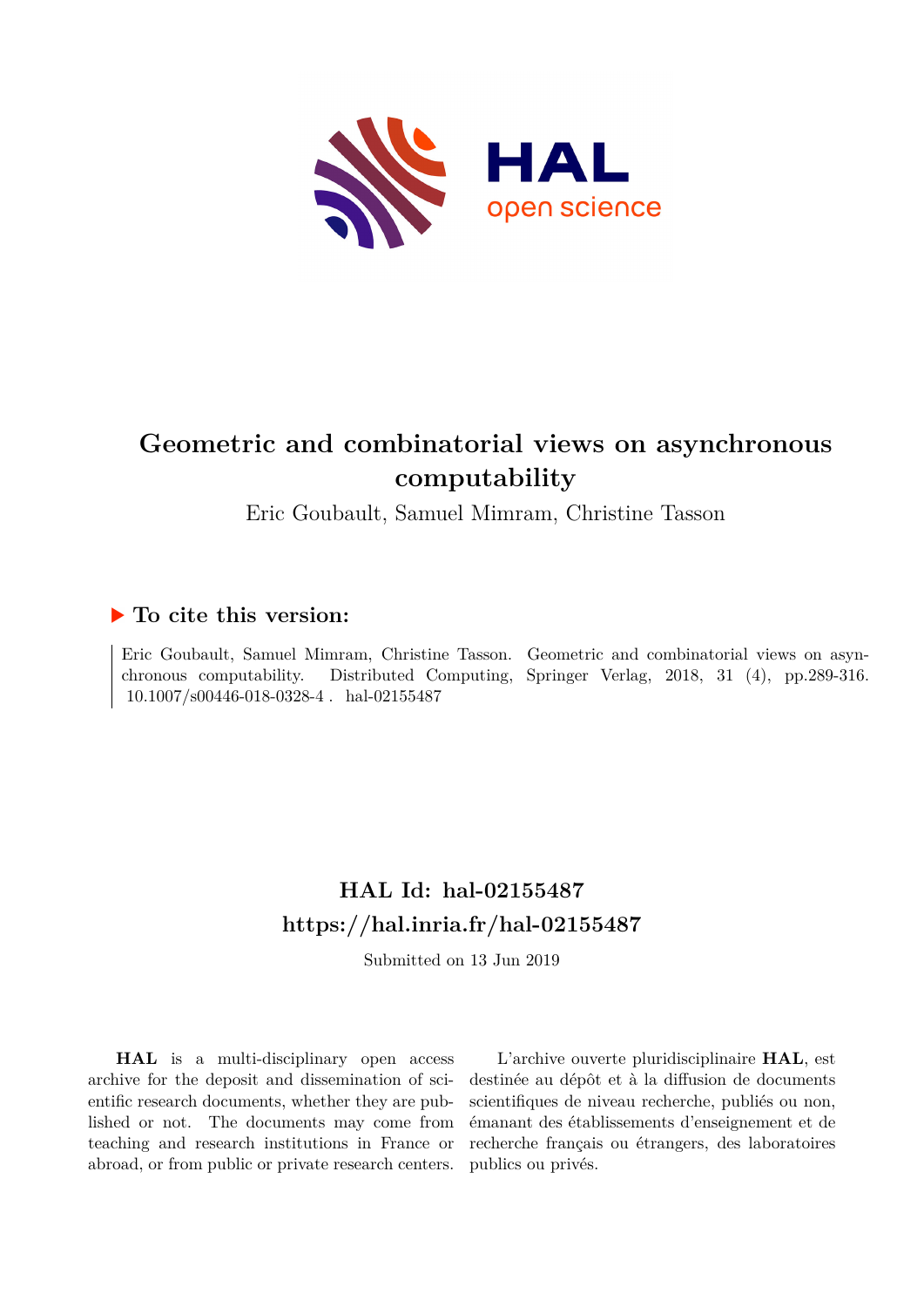# Geometric and Combinatorial Views on Asynchronous Computability

Éric Goubault Samuel Mimram Christine Tasson

## Abstract

We show that the protocol complex formalization of fault-tolerant protocols can be directly derived from a suitable semantics of the underlying synchronization and communication primitives, based on a geometrization of the state space. By constructing a one-to-one relationship between simplices of the protocol complex and (di)homotopy classes of (di)paths in the latter semantics, we describe a connection between these two geometric approaches to distributed computing: protocol complexes and directed algebraic topology. This is exemplified on atomic snapshot, iterated snapshot and layered immediate snapshot protocols, where a well-known combinatorial structure, interval orders, plays a key role. We believe that this correspondence between models will extend to proving impossibility results for much more intricate fault-tolerant distributed architectures.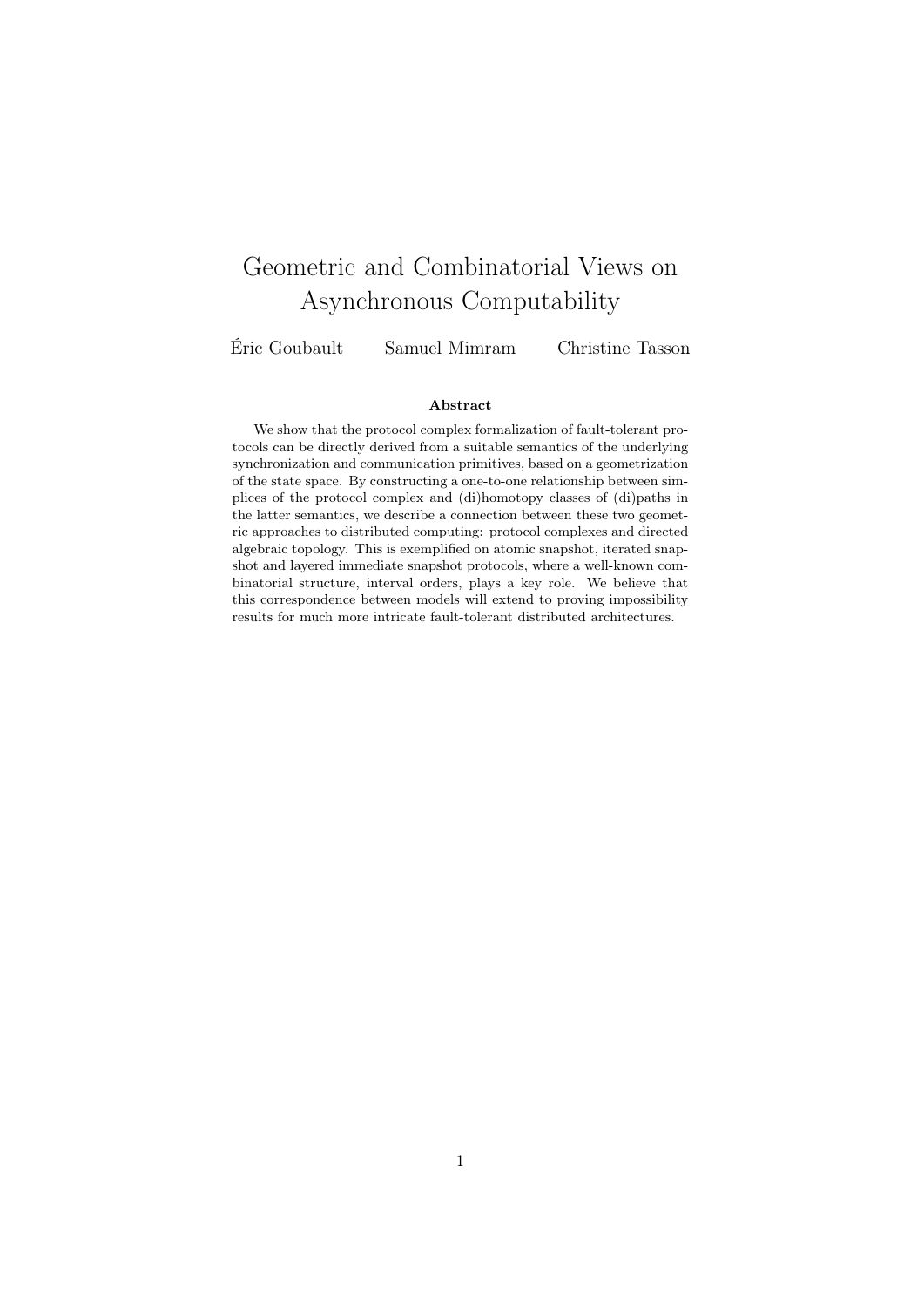# Contents

| $\mathbf{1}$            | Concurrent semantics of asynchronous read/write protocols                                 | 5                |
|-------------------------|-------------------------------------------------------------------------------------------|------------------|
|                         | 1.1                                                                                       | $\boldsymbol{6}$ |
|                         | 1.2<br>Observational equivalence on traces                                                | 8                |
| $\bf{2}$                | Solving tasks                                                                             | 15               |
|                         | 2.1                                                                                       | 15               |
|                         | 2.2                                                                                       | 17               |
|                         | 2.3                                                                                       | 17               |
| 3                       | Directed geometric semantics                                                              | 19               |
|                         | Dipaths and dihomotopies $\ldots \ldots \ldots \ldots \ldots \ldots \ldots \ldots$<br>3.1 | 19               |
|                         | 3.2<br>The case of fault-free processes $\dots \dots \dots \dots \dots \dots$             | 20               |
|                         | 3.3                                                                                       | 21               |
|                         | Equivalence of the standard and geometric semantics $\ldots \ldots$<br>3.4                | 22               |
| $\overline{\mathbf{4}}$ | Interval orders                                                                           | 26               |
|                         | 4.1                                                                                       | 26               |
|                         | 4.2                                                                                       | 29               |
| 5                       | Views of interval orders                                                                  | 30               |
|                         | 5.1                                                                                       | 30               |
|                         | 5.2                                                                                       | 33               |
|                         | 5.3                                                                                       | 35               |
|                         | 5.4                                                                                       | 38               |
| 6                       | Protocol complexes, derived from the concurrent semantics                                 | 39               |
|                         | The protocol complex $\ldots \ldots \ldots \ldots \ldots \ldots \ldots \ldots$<br>6.1     | 39               |
|                         | Alternative descriptions of the protocol complex $\dots \dots$<br>6.2                     | 41               |
|                         | 6.3<br>The particular case of 1-round immediate snapshot protocols                        | 45               |
|                         | Input, output, protocol complexes and the solvability of tasks<br>6.4                     | 47               |
| $\overline{7}$          | Conclusion and future work                                                                | 47               |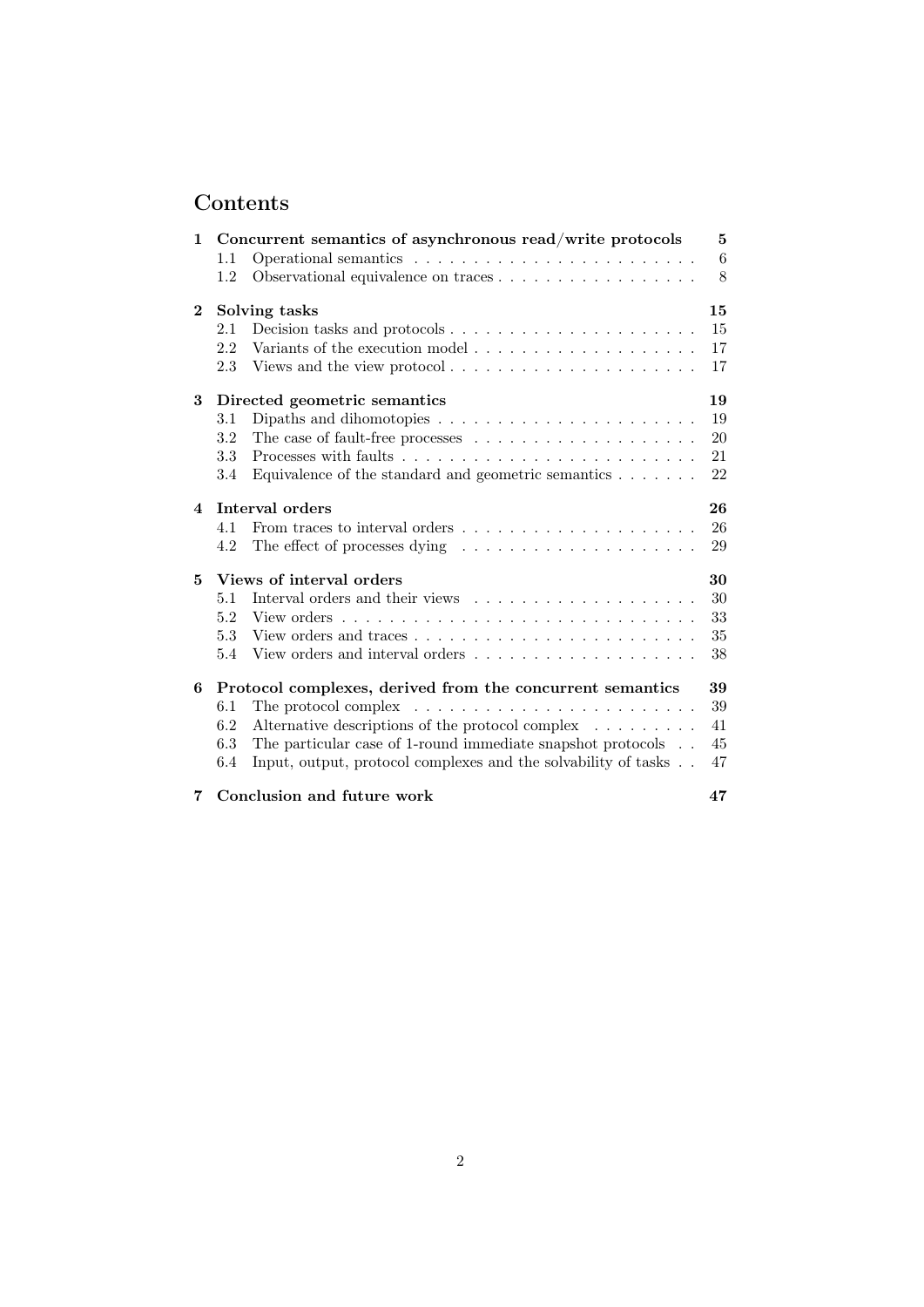# Introduction

Fault-tolerant distributed computing is concerned with designing algorithms and, when possible, solving so-called *decision tasks* on a given distributed architecture, in the presence of faults. The seminal result in this field was established by Fisher, Lynch and Paterson in 1985, who proved the existence of a simple task that cannot be solved in a message-passing (or equivalently a shared memory) system with at most one potential crash [14]. In particular, there is no way in such a distributed system to solve the very fundamental consensus problem: each processor starts with an initial value in local memory, typically an integer, and should end up with a common value, which is one of the initial values. Later on, Biran, Moran and Zaks developed a characterization of the decision tasks that can be solved by a (simple) message-passing system in the presence of one failure [6]. The argument uses a "similarity chain", which can be seen as a connectedness result of a representation of the space of all reachable states, called the view complex [29] or the protocol complex [28]. This argument turned out to be difficult to extend to models with more failures, as higher-connectedness properties of the protocol complex matter in these cases. This technical difficulty was first tackled, using homological considerations, by Herlihy and Shavit [27], and independently by Borowsky, Gafni and Saks  $[8, 34]$ : there are simple decision tasks, such as "k-set agreement" (a weak form of consensus) that cannot be solved in the wait-free asynchronous model, i.e. shared-memory distributed protocols on n processors, with up to  $n-1$  crash failures. Then, the full characterization of wait-free asynchronous decision tasks with atomic reads and writes (or equivalently, with atomic snapshots) was described by Herlihy and Shavit [28]: this relies on the central notion of chromatic (or colored) simplicial complexes, and their subdivisions. All these results stem from the contractibility of the "standard" chromatic subdivision, which was completely formalized in [29, 30] (and even for iterated models [23]) and corresponds to the protocol complex of distributed algorithms solving immediate snapshot protocols. Actually, the protocol complex that has been considered in [29, 30, 23] are all based on an atomic snapshot model of some kind; this has been later refined for atomic reads and writes in [4].

Over the years, the geometric approach to problems in fault-tolerant distributed computing has been very successful, see [26] for a fairly complete upto-date treatment. One potential limitation however is that for some intricate models, it might be difficult to produce their corresponding protocol complex. In this paper, we are exploring the links between the semantics of the synchronization and communication primitives we are considering on a given distributed architecture, and the protocol complex. One of the interests is that the semantics is easier to describe than the full combinatorics of the protocol complex, and our framework may help finding or proving these protocol complexes correct.

The other aim of this article is to make the link between two geometric theories of concurrent and distributed computations: one based on protocol complexes, and the other, based on directed algebraic topology. Actually, the semantics of concurrent and distributed systems can be given by topological models, as pushed forward in a series of seminal papers in concurrency, in the early 1990s. These papers have explored the use of precubical sets and *Higher-Dimensional* Automata (which are labeled precubical sets equipped with a distinguished beginning vertex) [33, 35], begun to suggest possible homology theories [22, 18]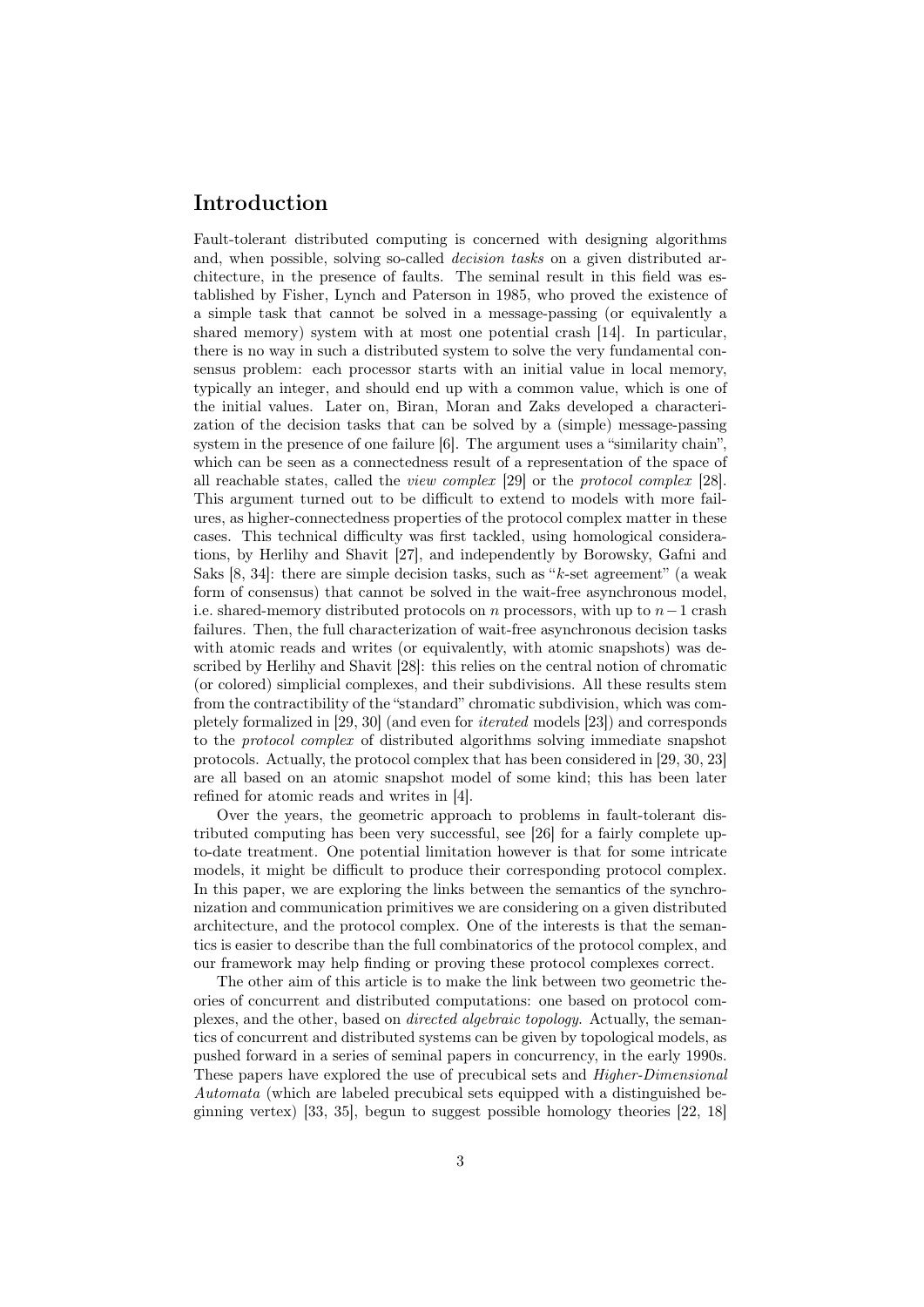and pushed the development of a specific homotopy theory, part of a general directed algebraic topology [24]. On the practical side, directed topological models have found applications to deadlock and unreachable state detection [12], validation and static analysis [20, 7, 10], state-space reduction (as in e.g. modelchecking) [21], serializability and correctness of databases [25] (see also [19, 13] for a panorama of applications).

In order to instantiate this link, we will be considering the simple model of shared-memory concurrent machines with crash failures, where processors compute and communicate through shared locations, and where reads and writes are supposed to be atomic. This model can also be presented as atomic snapshot protocols [1, 2, 31], where processors are executing the following instructions: scanning the entire shared memory (and copying it into their local memory), computing in its local memory, and updating its "own value", i.e. writing the outcome of its computation in a specific location in global memory, assigned to him only. The methodology we are describing here is by no means limited to this simple model: we have provided in this paper a general framework that builds protocol complexes from the semantics of communication primitives. However, what is more difficult is determining the set of directed homotopy classes of directed paths in this semantics. This is one of the reasons why we chose to exemplify the method on a well-known and simple case in faulttolerant distributed computing. In general, this step is by no means trivial, reinforcing the need for formally deriving protocol complexes from semantics. The other reason is that the reader will be more familiar with the model and the expected result, and will be able to focus on the new technical (directed algebraic topological) aspects of the paper.

Concretely, in this setting, we draw a precise relationship between

- execution traces up to observational equivalence,
- dihomotopy classes of paths in geometric models,
- partially ordered sets of actions,

which is the first contribution of this paper. Another major contribution is to formally show that the *full-information protocol* is the most general (i.e. initial) one, and in that the information retained by each process in this protocol, is the view, which we define in those different formalisms: informally, the view can be extracted from causal history as the part on which depends the last scan of a process. This allows us to provide new constructions of the protocols complex, based on traces, dipaths, and interval orders.

#### Contents of the paper

Section 1 begins by defining the semantics of protocols, which are distributed programs whose basic primitives consist in updating and scanning a shared memory: an *operational semantics* provides a formal mathematical description of the effect of those operations (Section 1.1.1) which can be extended to  $in$ terleaving traces, describing the order in which actions occur in a particular execution (Section 1.1.2). In Section 1.2, we observe that some of those traces are observationally equivalent, in the sense that no program can distinguish between them: we axiomatize and study this notion of equivalence (we provide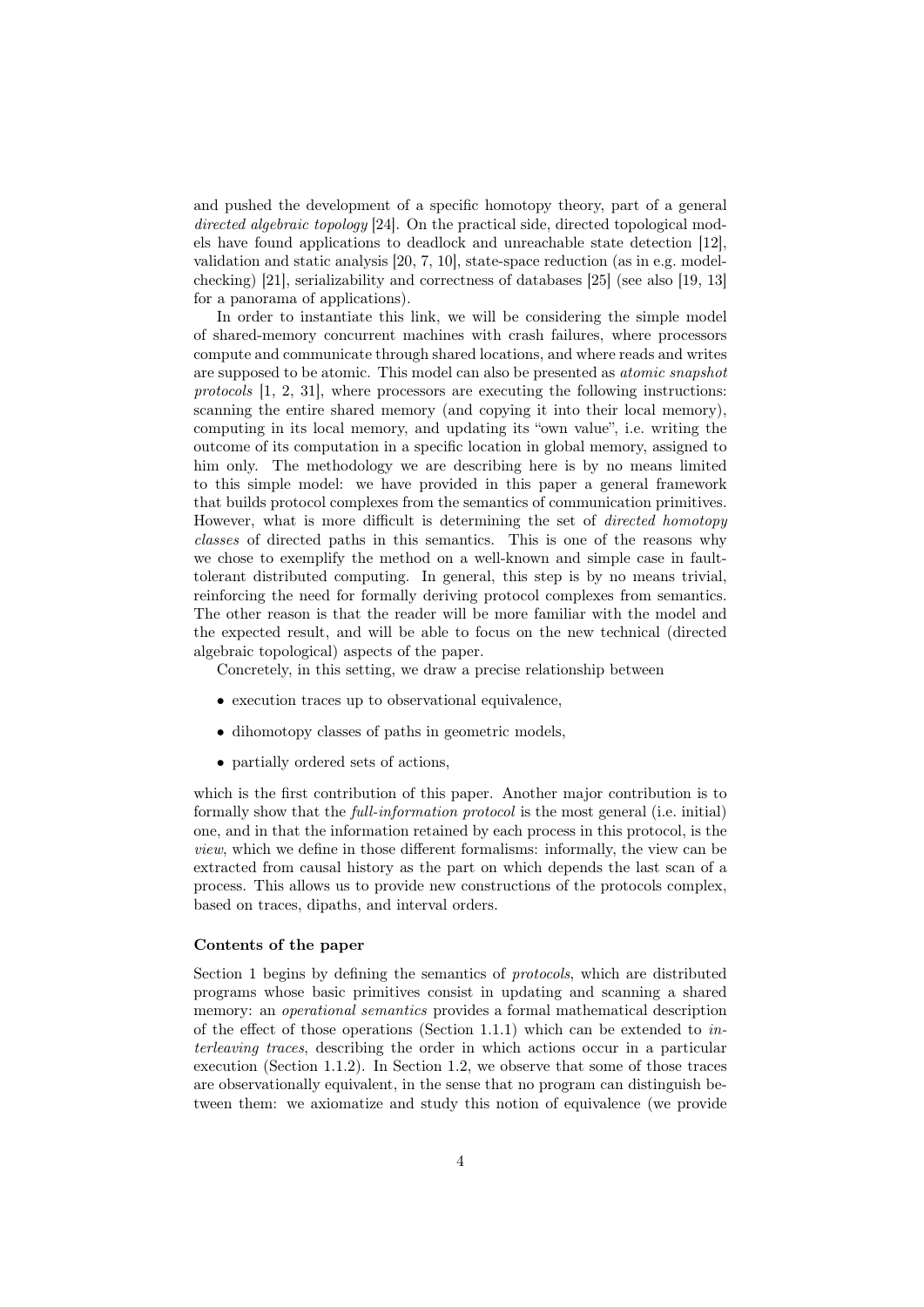normal forms for equivalence classes and identify well-bracketed traces to which we will be able to restrict without loss of generality).

The tasks (Section 2.1) specify the behaviors we are interested in implementing: in order to simplify the study of tasks that can be implemented, we recall some classical simplifications of the execution model which do not restrict the generality (Section 2.2), and show that it is enough to study the so-called view protocol because it is shown to be initial in the category of protocols (Section 2.3).

In Section 3, we give an alternative *geometric* semantics, which encodes independence of actions, as a form of homotopy in the semantics, and show that it coincides with the previously defined interleaving semantics: traces up to equivalence correspond to directed homotopy classes of paths in the geometric models.

We give a third characterization of traces in Section 4: those are precisely the linearizations of particular partial orders of actions called interval orders, which will turn out to be particularly convenient to manipulate.

In Section 5, we provide several characterizations of the *views*: those are the local states of processes in the initial protocol, thus formally encoding the communication history. We detail how they can be encoded as a particular partial order called view order (Section 5.1 and Section 5.2), and show how they can be extracted from traces (Section 5.3) and interval orders (Section 5.3).

This allows us in Section 6 to provide, several new constructions of the protocol complex, which is a classical simplicial complex whose vertices are views and simplices encode coherence between those, based on traces, directed homotopy classes of paths or interval orders.

We conclude in Section 7.

# 1 Concurrent semantics of asynchronous read/write protocols

In *atomic snapshot shared memory* protocols, n processes with local memory communicate through shared memory using two primitives: update and scan. Informally, the shared memory is partitioned in  $n$  cells, each corresponding to one of the n processes. A process  $P_i$  can write only on its associated memory cell, by calling update: this primitive writes, onto that part of memory, a value computed from the value stored in the local memory of  $P_i$ . Note that as the memory is partitioned, there are never any write conflicts on memory. Conversely, all processes can read the entire memory through the scan primitive. Note also that there are never any read conflicts on memory. Still, it is well known that atomic snapshot protocols are equivalent, with respect to their expressiveness in terms of fault-tolerant decision tasks they can solve, to the protocols based on atomic registers with atomic reads and writes [31]. Generic snapshot protocols are such that all processes loop, any number of times, on the three successive actions: locally compute a *value*, update then scan, until terminating with a decision value. It is also known that, as far as fault-tolerant properties are concerned, an equivalent model of computation can be considered [27, 28]: the full-information protocol where, for each process, decisions are only taken at the end of the protocol, i.e. after rounds of update then scan,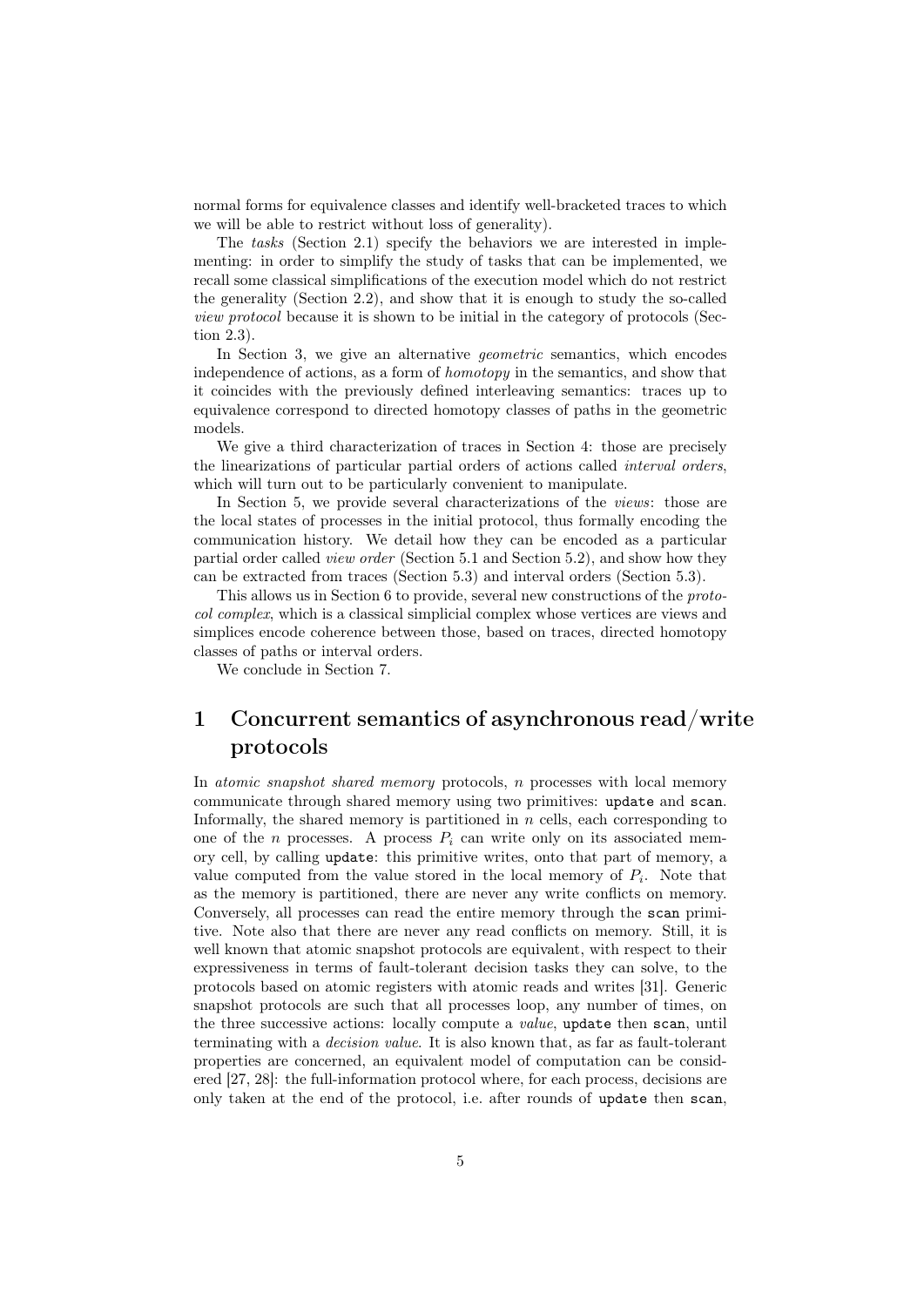only remembering the history of communications.

#### 1.1 Operational semantics

#### 1.1.1 Protocols

Formally, we consider a fixed set  $\mathcal V$  of *values*, together with two distinguished subsets I and O of *input* and *output values*, the elements of  $V \setminus (I \cup O)$  being called *intermediate values*, and an element  $\bot \in \mathcal{I} \cap \mathcal{O}$  standing for an unknown value. We suppose that the sets of values and intermediate values are infinite countable, so that pairs  $\langle x, y \rangle$  of values  $x, y \in V$  can be encoded as intermediate values, and similarly we have an encoding  $\langle m \rangle$  for every *n*-uple  $m \in \mathcal{V}^n$ .

We suppose fixed a number  $n \in \mathbb{N}$  of processes. We also write [n] as a shortcut for the set  $\{0, \ldots, n-1\}$ , and  $\mathcal{V}^n$  for the set of *n*-uples of elements of V, whose elements are called *memories*. Given  $v \in \mathcal{V}^n$  and  $i \in [n]$ , we write  $v_i$  for the *i*-th component of v. We write  $\perp^n$  for the memory m such that  $m_i = \perp$  for any  $i \in [n]$ : this is typically the initial state of the global memory. There are two families of memories, each one containing one memory cell for each process  $P_i$ :

- the local memories  $l = (l_i)_{i \in [n]} \in \mathcal{V}^n$ , and
- the global (shared) memory:  $m = (m_i)_{i \in [n]} \in \mathcal{V}^n$ .

Given a memory  $l \in \mathcal{V}^n$ ,  $i \in [n]$  and  $x \in \mathcal{V}$ , we write  $l[i \leftarrow x]$  for the memory obtained from  $l$  by replacing the *i*-th value by  $x$ .

A state of a program is a pair  $(l, m) \in \mathcal{V}^n \times \mathcal{V}^n$  of such memories. Processes can communicate by performing actions which consist in updating and scanning the global memory, using their local memory: we denote by  $u_i$  any update by the *i*-th process and  $s_i$  any of its scan. The effect of the actions on the state is formalized by a protocol as follows.

**Definition 1.** A *protocol*  $\pi$  consists of two families of functions

$$
\pi_{u_i}: \mathcal{V} \to \mathcal{V}
$$
 and  $\pi_{s_i}: \mathcal{V} \times \mathcal{V}^n \to \mathcal{V}$ 

indexed by  $i \in [n]$  such that  $\pi_{s_i}(x, m) = x$  for  $x \in \mathcal{O}$ .

Starting from a state  $(l, m)$ , the effect of actions is as follows:

- $u_i$  means "replace the contents of  $m_i$  by  $\pi_{u_i}(l_i)$ " and
- $s_i$  means "replace the contents of  $l_i$  by  $\pi_{s_i}(l_i, m)$ ".

The last condition in the definition of protocols states that once a protocol has decided upon an output value, it will not change its mind.

In order to study when a protocol can simulate another, it is convenient to use the following notion of morphism. Informally, the existence of a morphism  $\phi : \pi \to \pi'$  means that the protocol  $\pi'$  can simulate the protocol  $\pi$ : given an input and a trace leading to an output from process  $i$  in  $\pi$ , the same input and trace should also lead to an output from process  $i$  in  $\pi'$ .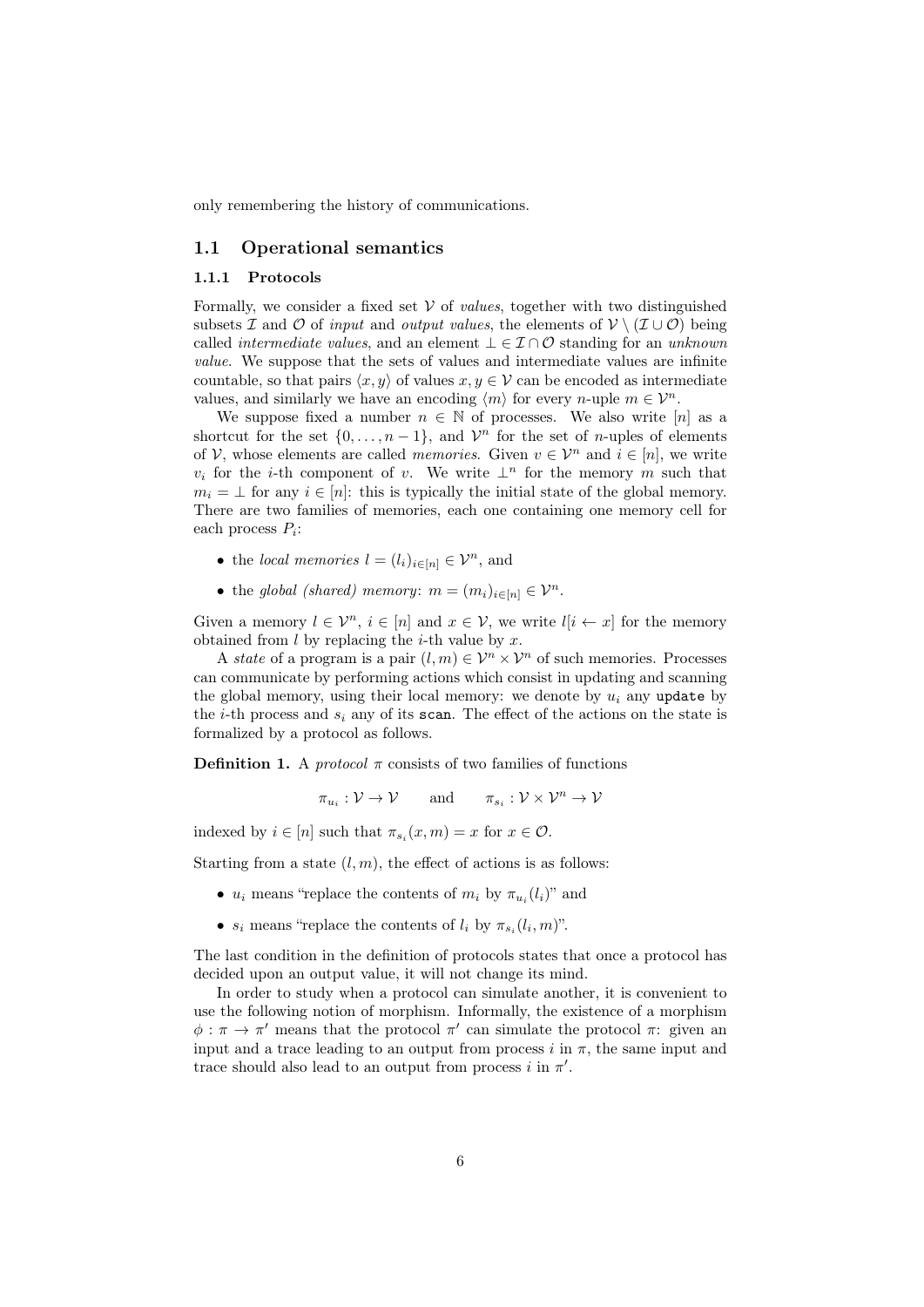**Definition 2.** Given two protocols  $\pi$  and  $\pi'$ , a simulation  $\phi : \pi \to \pi'$  consists of two families of functions  $\phi_i : \mathcal{V} \to \mathcal{V}$  and  $\phi'_i : \mathcal{V} \to \mathcal{V}$ , indexed by  $i \in [n]$ , respectively translating local and global memories, such that  $\phi_i(x) = x$  for every  $x \in \mathcal{I}, \phi_i(\mathcal{O}) \subseteq \mathcal{O}$  and the following diagrams commute:

$$
\mathcal{V} \xrightarrow{\pi_{u_i}} \mathcal{V} \qquad \qquad \mathcal{V} \times \mathcal{V}^n \xrightarrow{\pi_{s_i}} \mathcal{V} \n\phi_i \qquad \qquad \phi_i \times \prod_i \phi'_i \qquad \qquad \phi_i \qquad \qquad \phi_i
$$
\n
$$
\mathcal{V} \xrightarrow{\pi'_{u_i}} \mathcal{V} \qquad \qquad \mathcal{V} \times \mathcal{V}^n \xrightarrow{\pi'_{s_i}} \mathcal{V}
$$
\n
$$
(1)
$$

We say that  $\pi'$  simulates  $\pi$  when there exists such a morphism. We write **Prot** for the category with protocols as objects and simulations as morphisms.

Remark 3. This definition of morphism is not entirely satisfactory because the image of any value under  $\phi_i$  (and  $\phi'_i$ ) has to be defined, even though this value might never occur as the local memory of process  $i$  during any execution of the protocol. The right definition consists in having  $\phi_i$  and  $\phi'_i$  be partial functions which are defined only on memory values which are reachable from a specified set of values (see Section 2.1). We do not detail this here in order to make this categorical part lighter, but we will implicitly suppose that memory values are reachable in the following: this is in particular required for Proposition 41 below to hold.

A simulation  $\phi : \pi \to \pi'$  is *strict* when  $\phi_i^{-1}(\mathcal{O}) \subseteq \mathcal{O}$ . In this case, it will be clear that when  $\pi'$  implements a task,  $\pi$  also implements it. This remark can be useful to add, without loss of generality, further constraints to protocols, in order to simplify their study. An example of this is given by the following property.

**Definition 4.** A protocol is *full-disclosure* when  $\pi_{u_i}(x) = x$  for every  $x \in \mathcal{V}$ .

A protocol is thus full-disclosure when each process fully discloses its local state in the global memory. The following lemma ensures that we can restrict to those protocols:

Lemma 5. Any protocol can be simulated by a full-disclosure one.

*Proof.* Suppose given a protocol  $\pi'$ , and consider the full-disclosure protocol  $\pi$ defined by

$$
\pi_{u_i}(x) = x \qquad \qquad \pi_{s_i}(x, m) = \pi'_{s_i}(x, (\pi'_{s_0}(m_0), \dots, \pi'_{s_{n-1}}(m_{n-1})))
$$

We can then define a morphism  $\phi : \pi \to \pi'$  by  $\phi_i = id_{\mathcal{V}}$  and  $\phi'_i = \pi'_{u_i}$ , which is easily checked to satisfy the required axioms.

Remark 6. In a morphism between full-disclosure protocols, the diagram on the left of (1) reduces to the fact that  $\phi'_i = \phi_i$ .

# 1.1.2 Interleaving traces

We write  $A_i = \{u_i, s_i, d_i\}$  and  $A = \bigcup_{i \in [n]} A_i$  for the set of *actions*. As explained earlier, the action  $u_i$  (resp.  $s_i$ ) amounts to the *i*-th process updating its local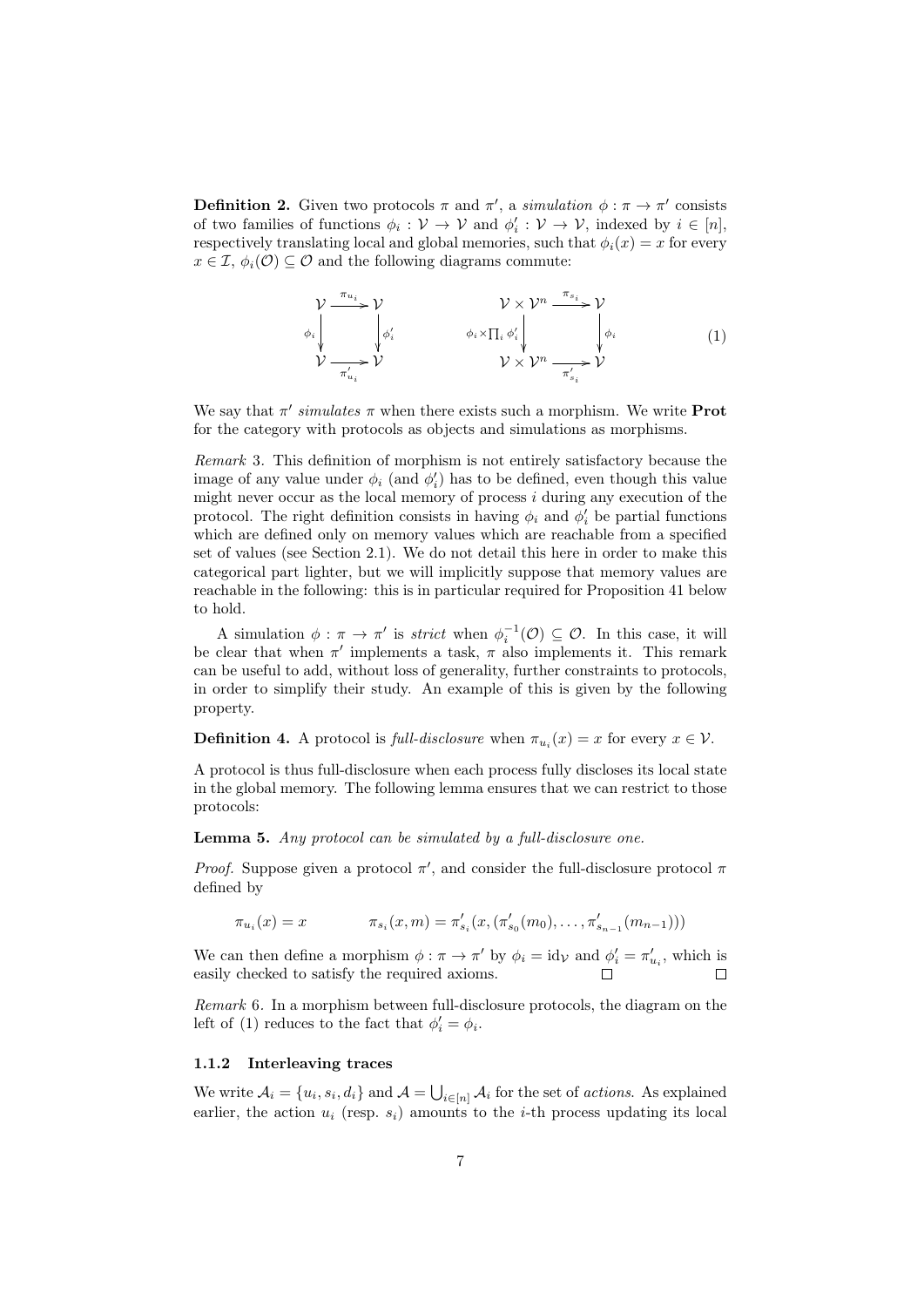memory (resp. writing in the global memory). Since we want to take into account possible failures of the protocols, we also have an action  $d_i$  meaning that the *i*-th protocol *dies*: in a trace containing  $d_i$ , the process  $P_i$  is said to be  $dead$ , and alive otherwise. We sometimes write  $a_i$  to denote an arbitrary action in  $\mathcal{A}_i$ .

We denote by  $\mathcal{A}^*$  the free monoid over  $\mathcal{A}$ : its elements  $T$  are finite sequences of elements of  $A$ , i.e. words, which will be called *interleaving traces* (or simply traces) in the following. We also denote by  $\mathcal{A}^{\omega}$  the set of countably infinite sequences of actions; we always specify an *infinite* trace for an element of this set. We write  $\varepsilon$  for the empty one and  $T \cdot U$ , or simply TU, for the concatenation of two traces T and U. We write  $\text{proj}_i : \mathcal{A}^* \to \mathcal{A}_i^*$  for the projections, keeping only the actions of the *i*-th process, and similarly  $proj_{\neg i} : A^* \to (\bigcup_{j \neq i} A_i)^*$ for the projection keeping all actions excepting those of the  $i$ -th process. Given a trace  $T \in \mathcal{A}^*$ , we write  $\text{dead}(T)$  for the set of indices  $i \in [n]$  such that  $d_i$ occurs in T, i.e. the set of *dead processes*, and alive $(T) = [n] \setminus \text{dead}(T)$ , i.e. the set of *alive processes*. A trace is *non-dying* if dead $(T) = \emptyset$ , or equivalently  $\text{alive}(T) = [n].$ 

Given a trace  $T \in \mathcal{A}^*$ , we write  $[T]_{\pi}(l,m)$  for the state reached by the pro-<br>of  $\pi$  ofter executing the actions in  $T$  starting from the state  $(l,m)$ . Formally tocol  $\pi$  after executing the actions in T, starting from the state  $(l, m)$ . Formally, it is defined as follows:

**Definition 7.** Given a protocol  $\pi$  and a trace T, we write  $[\![T]\!]_{\pi}: \mathcal{V}^n \times \mathcal{V}^n \to \mathcal{V}^n \times \mathcal{V}^n$ <br>for its denotational comanties, which is the function defined by induction on the for its *denotational semantics*, which is the function defined by induction on the length of the trace  $T$  by

$$
\begin{array}{rcl}\n[u_i \cdot T]_\pi & = & \left[ T \right]_\pi \circ [u_i]_\pi \\
[s_i \cdot T]_\pi & = & \left[ T \right]_\pi \circ [s_i]_\pi \\
[d_i \cdot T]_\pi & = & \left[ \text{proj}_{\neg i}(T) \right]_\pi \\
[u_i]_\pi(l, m) & = & (l, m[i \leftarrow \pi_{u_i}(l_i)]) \\
[s_i]_\pi(l, m) & = & (l[i \leftarrow \pi_{s_i}(l_i, m)], m) \\
\left[ \varepsilon \right]_\pi(l, m) & = & (l, m)\n\end{array}
$$

This extends the functions  $\pi_{u_i}$  and  $\pi_{s_i}$  on traces, and is such that once a process has died it has no effect on the memory. Its computation is illustrated in Example 40. Notice that we do not have  $[[d_i \cdot T]]_\pi = [[T]]_\pi \circ [[d_i]]_\pi$ , so that the phonod does not define a right monoid estion from the monoid of estions onto above does not define a right monoid action from the monoid of actions onto memories in general.

#### 1.2 Observational equivalence on traces

#### 1.2.1 Observational equivalence

It can be noticed that different interleaving traces may induce the same final local view for any process. Indeed, if  $i \neq j$ , then  $u_i$  and  $u_j$  modify different parts of the global memory and thus  $u_i u_j$  and  $u_j u_i$  induce the same action on a given state. Similarly,  $s_i$  and  $s_j$  change different parts of the local memory, and thus  $s_i s_j$  and  $s_j s_i$  induce the same action on a given state. On the contrary,  $u_i s_j$  and  $s_j u_i$  may induce different traces as  $u_i$  may modify the global memory that is scanned by  $s_i$ . Finally, there are similar relations expressing the fact that once a process has died, what it does afterward does not matter. This suggests introducing the following equivalence relations on traces: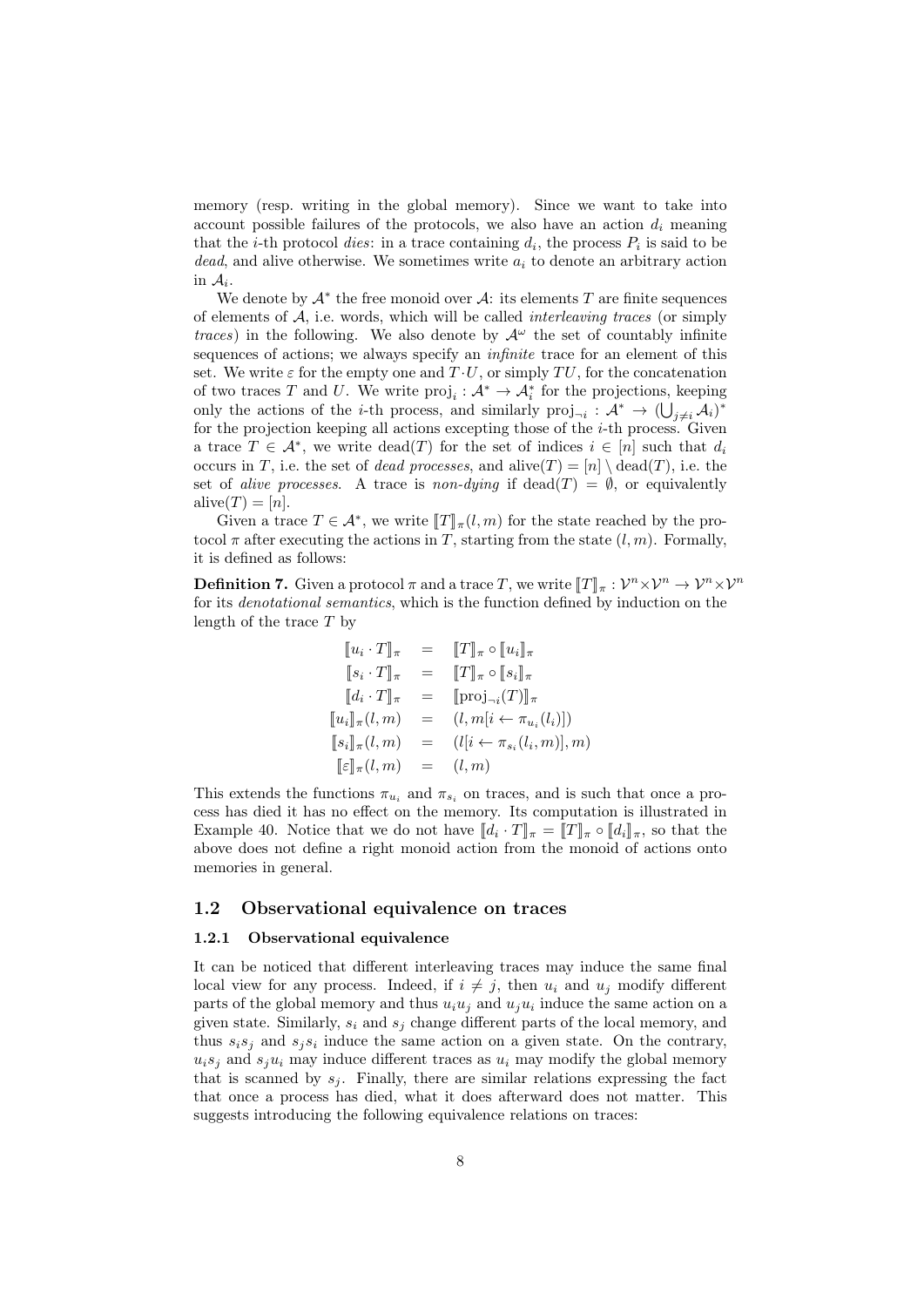**Definition 8.** The *strong equivalence*  $\approx$  is the smallest congruence on interleaving traces such that

| $u_ju_i \cong u_iu_j$     | $s_j s_i \approx s_i s_j$ | $u_i u_i \cong u_i$     |
|---------------------------|---------------------------|-------------------------|
| $d_i u_i \approx d_i$     | $d_i s_i \approx d_i$     | $d_i d_i \approx d_i$   |
| $d_j u_i \approx u_i d_j$ | $d_j s_i \approx s_i d_j$ | $d_j d_i \cong d_i d_j$ |

for every  $i, j \in [n]$  with  $i \neq j$ . The *equivalence*  $\approx$  is the smallest congruence on interleaving traces containing strong equivalence and the relation

 $s_i d_i \approx d_i$ 

Intuitively, the last relation expresses the fact that when a process dies, it does not really matter whether it has recently updated his knowledge or not. We separate it from other relations because, contrarily to other, it does not preserve the local memory, only the one of the alive processes, as formalized by following propositions.

**Proposition 9.** The strong equivalence  $\approx$  of traces induces an operational equivalence: two equivalent interleaving traces starting from the same initial state lead to the same final state.

Proof. Direct verification that for all the generating relations of Definition 8 for  $\approx$ , we have for any  $\pi$ ,  $[\![T]\!]_{\pi} = [\![T']\!]_{\pi}$ . For instance, the case of the relation  $u_j u_i = u_i u_j$ , with  $i \neq j$ , is

$$
\begin{aligned} [\![u_j u_i]\!]_\pi(l,m) &= [\![u_i]\!]_\pi \circ [\![u_j]\!]_\pi(l,m) = [\![u_i]\!]_\pi(l,m[j \leftarrow \pi_{u_j}(l_j)]) \\ &= (l,m[j \leftarrow \pi_{u_j}(l_j)][i \leftarrow \pi_{u_i}(l_i)]) = (l,m[i \leftarrow \pi_{u_i}(l_i)][j \leftarrow \pi_{u_j}(l_j)]) \\ &= [\![u_j]\!]_\pi(l,m[i \leftarrow \pi_{u_i}(l_i)]) = [\![u_j]\!]_\pi \circ [\![u_i]\!]_\pi(l,m) \\ &= [\![u_i u_j]\!]_\pi(l,m) \end{aligned}
$$

Other cases are similar.

 $\Box$ 

$$
\Box
$$

Remark 10. Note that the relation  $s_i s_i \approx s_i$  is not valid, in the sense that previous proposition would not be true if we added it to the definition of strong equivalence: it is easy to come up with a protocol for which the local memory is modified each time a scan is performed.

**Lemma 11.** Given two traces T and T' such that  $T \approx T'$ , we have dead(T) = dead  $(T')$  and alive $(T) =$ alive $(T)$ .

Proof. Direct verification that the set of dead processes is preserved under the relations of Definition 8 for ≈.  $\Box$ 

Given a set  $I \subseteq [n]$  of indices with  $I = \{i_1, \ldots, i_k\}$  and a memory  $l \in \mathcal{V}^n$ , we extend previous notation and write  $l[I \leftarrow \bot] = l[i_1 \leftarrow \bot] \dots [i_k \leftarrow \bot]$ .

**Proposition 12.** The equivalence  $\approx$  on traces preserves global memory, and local memory of alive traces: given two traces  $T'$  and  $T''$  such that  $T' \approx T''$ , and memories such that  $(l', m') = [T']_{\pi}(l, m)$  and  $(l'', m'') = [T'']_{\pi}(l, m)$ , writing<br> $I = \text{dord}(T') = \text{dord}(T'')$ , we have  $m' = m''$  and  $l'[L_{\ell-1}] = l''[L_{\ell-1}]$  $I = \text{dead}(T') = \text{dead}(T'')$ , we have  $m' = m''$  and  $l'[I \leftarrow \bot] = l''[I \leftarrow \bot]$ .

Proof. Direct verification as in the proof of Proposition 9.  $\Box$   $\Box$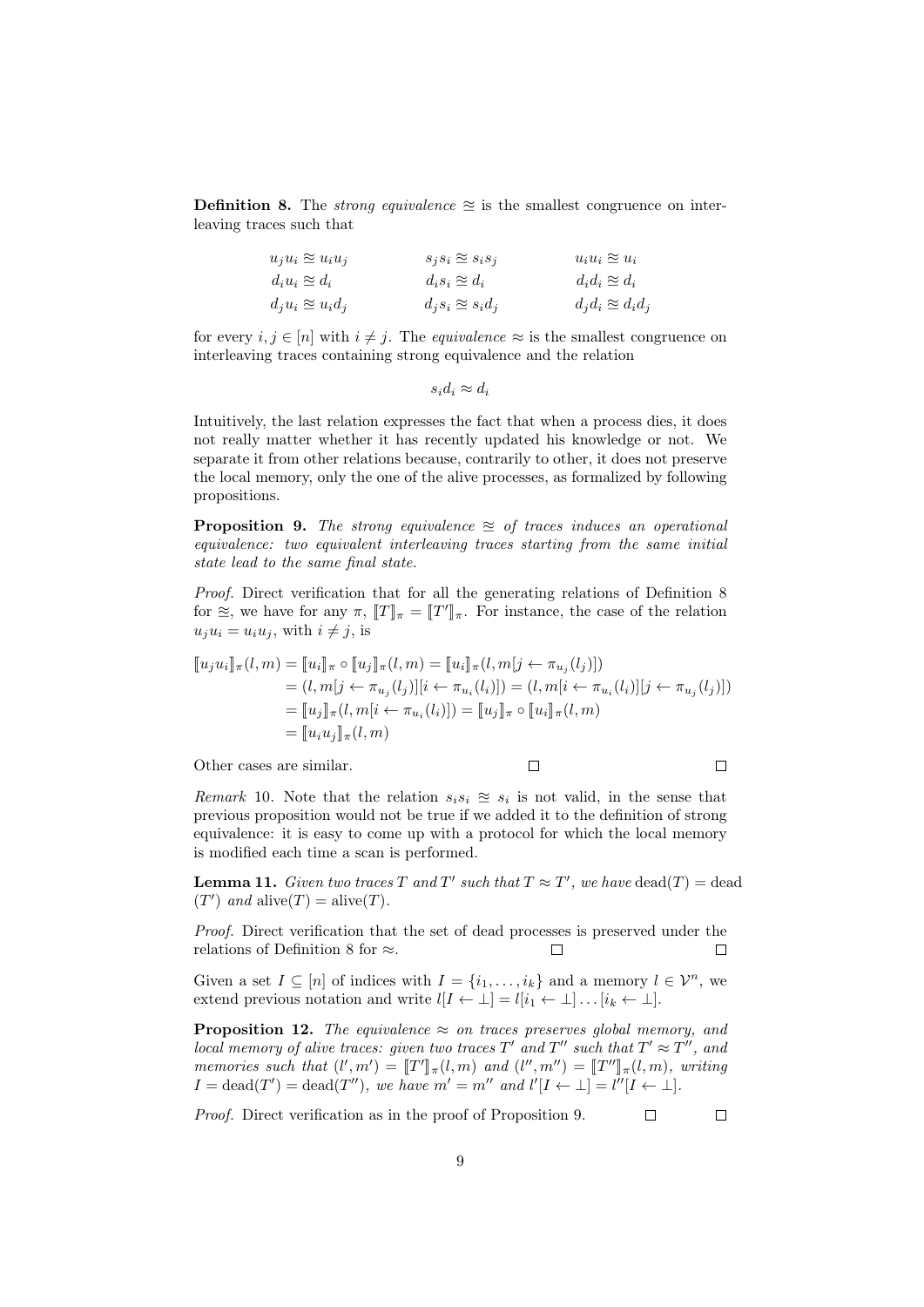Remark 13. This approach using monoid presentations for specifying the execution and failure model, seems to be quite general. For instance, the monoid corresponding to atomic read-write is given as follows. The alphabet is now  $\mathcal{A} = \left\{r_i^j, w_i^j, d_i\right\}$  where  $r_i^j$  (resp.  $w_i^j$ ) corresponds to the *i*-th process reading from (resp. writing to) the memory cell  $j$ , with the expected relations.

#### 1.2.2 Normal forms for traces up to equivalence

In order to handle traces up to equivalence, it is sometimes convenient to use rewriting systems, which provide canonical representatives for equivalence classes and allow one to decide efficiently whether two traces are equivalent or not. These can be defined by orienting the relations defining equivalence in order to obtain rewriting rules: in the case where the obtained rewriting systems are convergent (i.e. confluent and terminating), the normal forms are canonical representatives. We study here some possible such orientations of the rules as well as the associated normal forms. This section is quite independent of the rest of the paper and can be skipped by readers not familiar with rewriting theory (see [3, 5] for an introduction to the subject).

Proposition 14. The following rewriting system on the alphabet A is terminating and confluent:

$$
u_j u_i \Rightarrow u_i u_j
$$
  
\n
$$
d_i u_i \Rightarrow d_i
$$
  
\n
$$
d_i v_i \Rightarrow u_i d_{i'}
$$
  
\n
$$
s_j s_i \Rightarrow s_i s_j
$$
  
\n
$$
u_i u_i \Rightarrow u_i
$$
  
\n
$$
d_i u_i \Rightarrow d_i
$$
  
\n
$$
d_i v_i \Rightarrow u_i d_{i'}
$$
  
\n
$$
d_i s_i \Rightarrow s_i d_{i'}
$$
  
\n
$$
d_j d_i \Rightarrow d_i d_j
$$
  
\n(2)

for every  $i, i', j \in [n]$  with  $i < j$  and  $i \neq i'$ . It is thus a convergent presentation of the monoid of traces up to strong equivalence.

Proof. The termination can easily be shown by remarking that the rewriting system decreases the number of actions, puts  $d_i$  actions at the end and puts actions with low indices first. Confluence is established by checking confluence of critical pairs, which are as follows, for  $i < j < k$  and  $i \neq i'$  and  $j \neq j'$ :

| $u_k u_j u_i$    | $u_i u_i u_i$     | $u_j u_j u_i$     | $d_i u_i u_i$ | $d_{j'}u_ju_i$ |
|------------------|-------------------|-------------------|---------------|----------------|
| $s_k s_j s_i$    | $d_i s_i s_i$     | $d_{i'}s_is_i$    | $u_i u_i u_i$ | $d_i u_i u_i$  |
| $d_{i'}u_iu_i$   | $d_i d_i u_i$     | $d_i d_i u_i$     | $d_i d_i s_i$ | $d_i d_i s_i$  |
| $d_i d_i d_i$    | $d_{i'}d_{i'}u_i$ | $d_{i'}d_{i'}s_i$ | $d_i d_j d_i$ | $d_i d_i d_i$  |
| $d_j d_i u_{i'}$ | $d_i d_i s_{i'}$  | $d_k d_j d_i$     |               |                |

For instance, the confluence of the two first critical pairs is given by



Other cases are similar.

 $\Box$ 

 $\Box$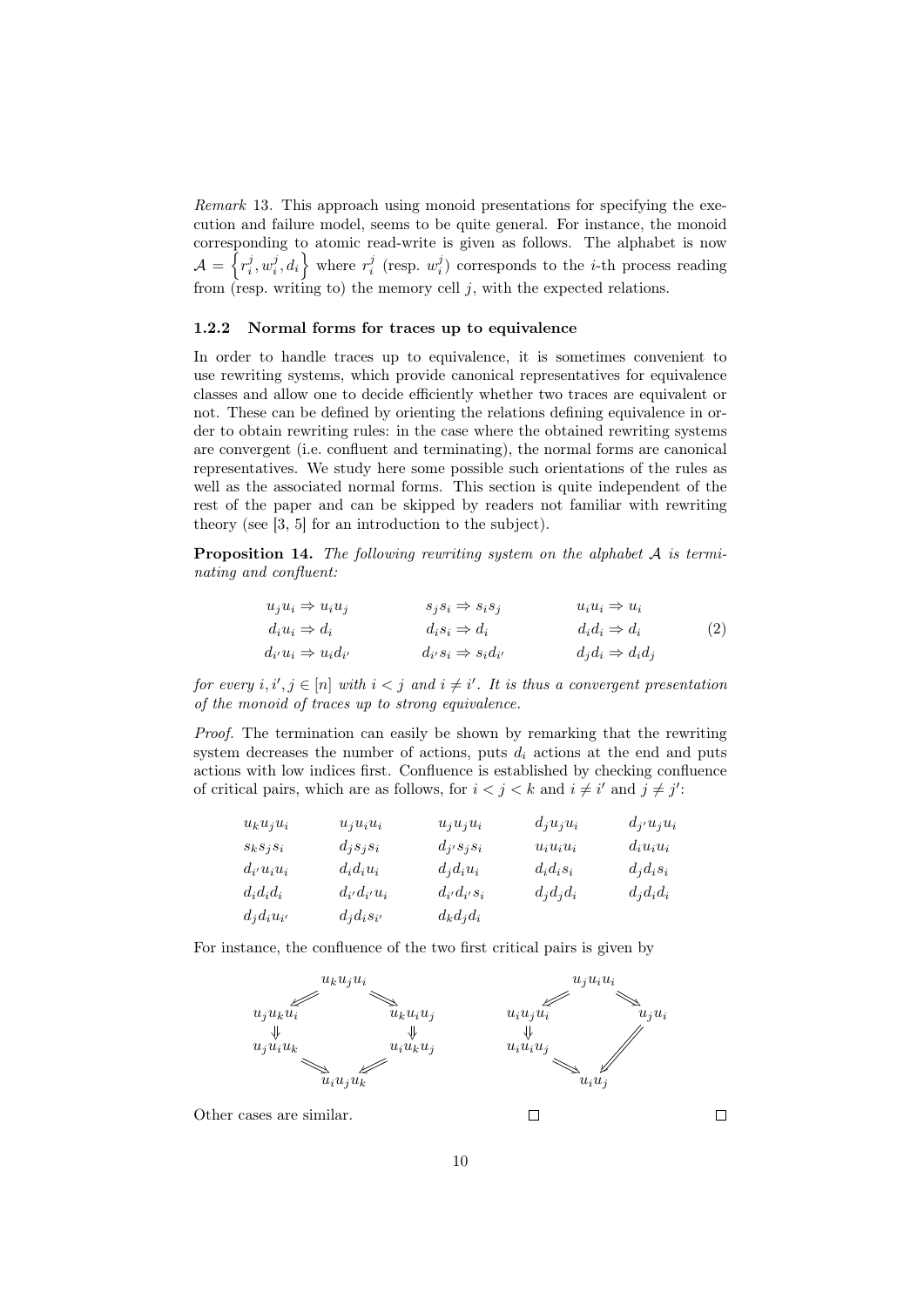The above convergent rewriting system is not the only possible one. Apart from the arbitrary ordering of processes, it tends to make processes die as late as possible. In order to illustrate this, we briefly investigate another possible orientation of the rules where processes die as early as possible. There is a corresponding convergent rewriting system, although with an infinite number of rules:

**Proposition 15.** The following rewriting system on  $A^*$  forms a convergent presentation of the monoid of traces up to strong equivalence:

| $u_ju_i \Rightarrow u_iu_j$       | $s_j s_i \Rightarrow s_i s_j$      | $u_i u_i \Rightarrow u_i$     |
|-----------------------------------|------------------------------------|-------------------------------|
| $d_i T u_i \Rightarrow d_i T$     | $d_iTs_i \Rightarrow d_iT$         | $d_i T d_i \Rightarrow d_i T$ |
| $u_{i'}d_i \Rightarrow d_iu_{i'}$ | $s_{i'}d_i \Rightarrow d_i s_{i'}$ | $d_jd_i \Rightarrow d_id_j$   |

for every  $i, i', j \in [n]$  with  $i < j$  and  $i \neq i'$ , and trace  $T \in \mathcal{A}^*$  which does not contain any action from the process i.

Proof. The presentation can be obtained by a suitable Knuth-Bendix completion process. It can also be shown directly that the new relations are derivable and that the rewriting system is terminating and has confluent critical pairs.  $\Box$   $\Box$ 

From previous proposition we easily deduce that in each equivalence class there is a representative such that, once the process  $P_i$  has died, it does not perform any further action. Moreover, the above axiomatization of equivalence gives rise to the same equivalence relation when applied to those representatives only. In the following, we will only consider representatives satisfying this condition.

**Lemma 16.** Given an execution trace of the form  $T \cdot d_i \cdot T'$ , we have

 $T \cdot d_i \cdot T' \quad \cong \quad T \cdot d_i \cdot \text{proj}_{\neg i}(T')$ 

A representative of a trace is called strongly properly dying when it contains no action of process i after an action  $d_i$  for every  $i \in [n]$ . Two properly dying representatives are equivalent if and only if they are equivalent by applying the relations of Definition 8 between properly dying traces only.

Proof. The fact that any trace is equivalent to a properly dying one can be shown by rewriting it using the rules of the second line of Proposition 15. The last part of the proposition follows from the fact that the axiomatization given in Proposition 15 is convergent and noticing that the rules preserve the property of being properly dying.  $\Box$ П

Similar, results can be obtained for traces up to (non-strong) equivalence.

Proposition 17. The monoid of traces up to equivalence admits a convergent presentations obtained either

1. by adding to the rewriting system of Proposition 14 the rules

 $s_i T d_i \Rightarrow T d_i$ 

for  $i \in [n]$  and  $T \in \mathcal{A}^*$  a trace not containing actions from process i,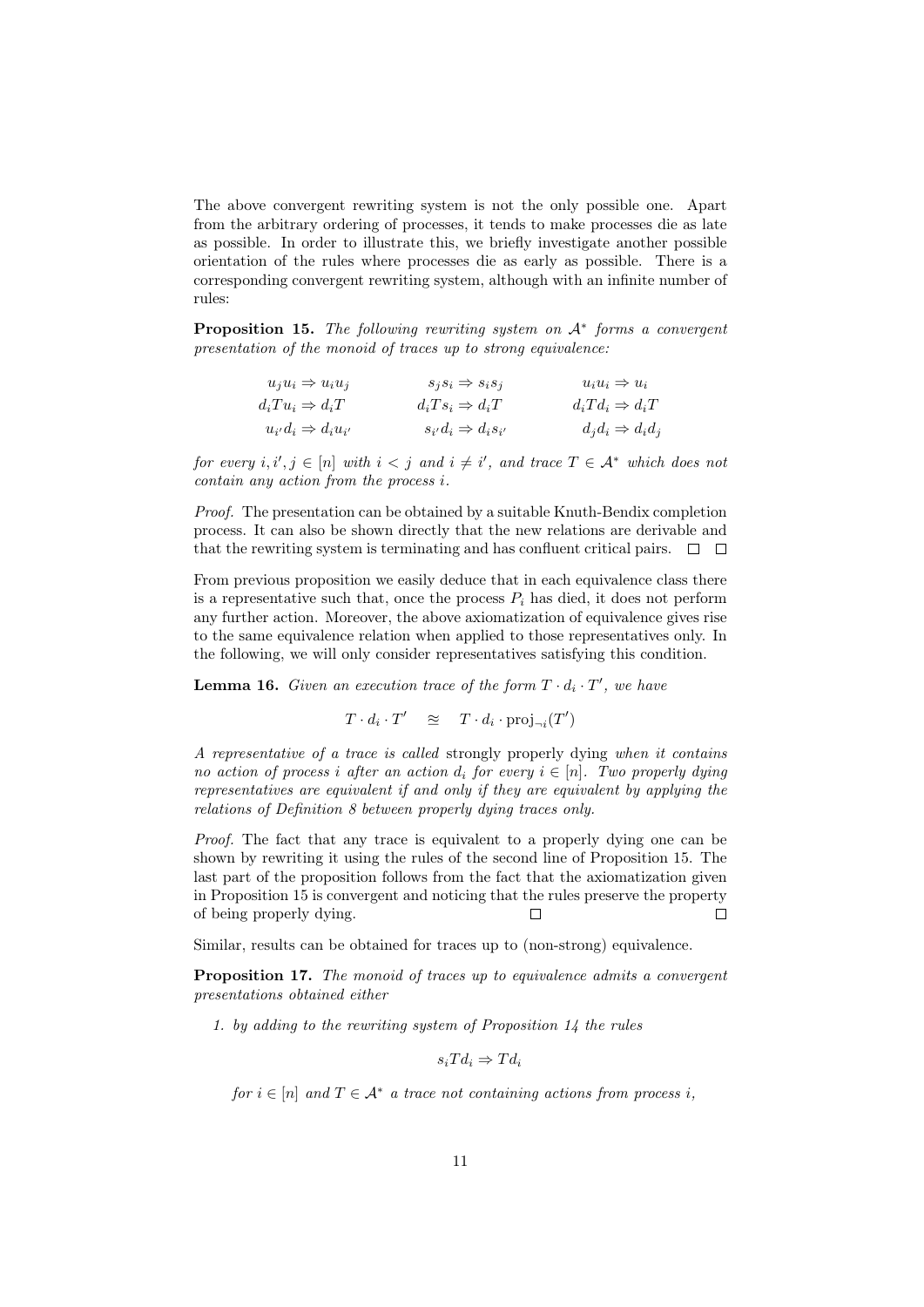2. by adding to the rewriting system of Proposition 15 the rules

 $s_i d_i \Rightarrow d_i$ 

for  $i \in [n]$ .

Note that in both cases the rewriting systems are infinite. A generalization of Lemma 16 can also be shown:

Lemma 18. A trace is called properly dying when

- it is strongly properly dying (it contains no action of process i after a  $d_i$ ),
- the action of process i preceding an action  $d_i$  is not  $s_i$ .

Every class of traces up to equivalence contains a properly dying one, and equivalence faithfully restricts to those traces.

The normal forms of these rewriting systems can be characterized as regular language (as for any string rewriting system) of which an explicit description can be given. Because those are much simpler in the case of well-bracketed traces, see Section 1.2.3, we will only describe them in this case, which is the one that we will use in this paper. However, a characterization similar to the one of Proposition 24 can be provided. In the following, we will be mostly interested in traces up to equivalence (by opposition to strong equivalence).

#### 1.2.3 Well-bracketed and numbered traces

An action  $u_i$  can be thought of as an "opening bracket", and  $s_i$  or  $d_i$  as a "closing" bracket". This suggests introducing the following class of words, which we will be mostly interested in the following.

**Definition 19.** A trace  $T \in \mathcal{A}^*$  is well-bracketed when for every  $i \in [n]$  we have  $proj_i(T)$  in the regular language  $(u_i s_i)^*(\varepsilon + u_i d_i)$ . The notion of well-bracketed infinite trace is defined similarly.

Note that a well-bracketed trace is necessarily properly dying. Also note that, with our definition, a process cannot be immediately dying (the trace  $d_i$  is not well-bracketed): we could incorporate this at the cost of adding many particular cases, moreover a process which is dying immediately can also be modeled as having  $\perp$  as initial memory, which we will use when defining tasks. Usual characterizations of well-bracketed words extend to our case. For instance, one can define the set of processes which have updated, but not scanned yet as follows. We write  $\wp([n])$  for the set of subsets of [n].

**Definition 20.** We write updated :  $\mathcal{A}^* \to \varphi([n])$  for the function defined by induction on traces by

- updated $(\varepsilon) = \emptyset$ ,
- updated $(T u_i) =$ updated $(T) \cup \{i\}$  whenever  $i \notin$ updated $(T)$ ,
- updated $(Ts_i)$  = updated $(T) \setminus \{i\}$  whenever  $i \in \text{updated}(T)$ ,
- updated $(Td_i)$  = updated $(T) \setminus \{i\}$  whenever  $i \in \text{update}(T)$ .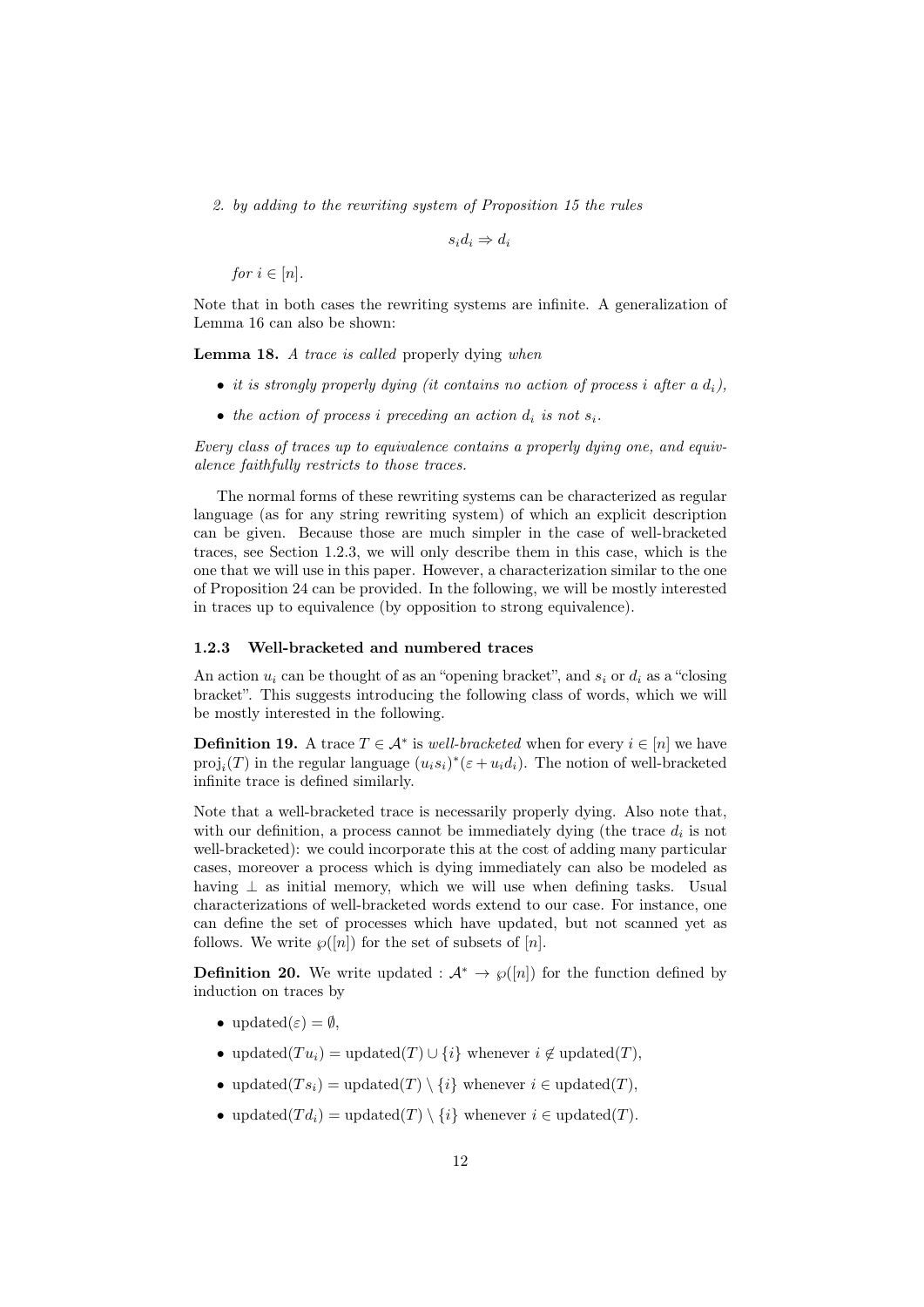Because of the side conditions, the above function is not defined on every trace, and one can show:

**Lemma 21.** A trace  $T \in \mathcal{A}^*$  is well-bracketed if and only if

- 1. updated $(T)$  is well-defined,
- 2. updated $(T) = \emptyset$ , and
- 3. T is strongly properly dying.

The notion of equivalence restricts to the class of well-bracketed words as follows.

**Proposition 22.** The equivalence on well-bracketed traces can be axiomatized by the following relations:

$$
u_j u_i \approx u_i u_j \qquad s_j s_i \approx s_i s_j \qquad d_j d_i \approx d_i d_j \qquad (3)
$$
  

$$
d_{i'} u_i \approx u_i d_{i'}
$$

for  $i, i', j \in [n]$  with  $i \neq j$  and  $i \neq i'$ . Moreover, the rewriting system obtained by orienting the relations from left to right when  $i < j$  is convergent.

*Proof.* Suppose given two equivalent traces  $T$  and  $T'$ . By Proposition 14 they rewrite to a common normal form using the rewriting system (2). The relations (3) are the only one of (2) which can be applied to a well-bracketed trace and the confluence of (2) implies the one of (3), oriented as described above.  $\Box$  $\Box$ 

Remark 23. As in Proposition 15, there is a variant of the orientations of rules where processes die as early as possible, which is given by

$$
u_j u_i \Rightarrow u_i u_j
$$
  
\n
$$
u_i' u_i \Rightarrow d_i u_{i'}
$$
  
\n
$$
s_j s_i \Rightarrow s_i s_j
$$
  
\n
$$
d_j d_i \Rightarrow d_i d_j
$$
  
\n
$$
s_{i'} d_i \Rightarrow d_i u_{i'}
$$

for  $i, i', j \in [n]$  with  $i < j$  and  $i \neq i'$ .

The normal forms for the rewriting system of Proposition 22 can be characterized as follows (similar normal forms could be given for other rewriting system, but this one is by far the most manageable one). Given a set  $I \subseteq [n]$  of process indices with  $I = [i_1, \ldots, i_k]$ , where  $i_1 < \ldots < i_k$ , we write  $u_I = u_{i_1} \ldots u_{i_k}$ , and similarly for other actions.

Proposition 24. The normal forms for the rewriting system of Proposition 22 on well-bracketed traces are of the form

$$
u_{I_1} s_{J_1} u_{I_2} s_{J_2} \dots u_{I_k} s_{J_k} d_K \tag{4}
$$

where the sets of indices  $I_i, J_i, K \subseteq [n]$  are such that, for every  $i \in [n]$ ,

1. opening brackets were closed:

$$
I_i \subseteq [n] \setminus U_{i-1}
$$

2. closing brackets were open:

$$
J_i \subseteq U_{i-1} \cup I_i
$$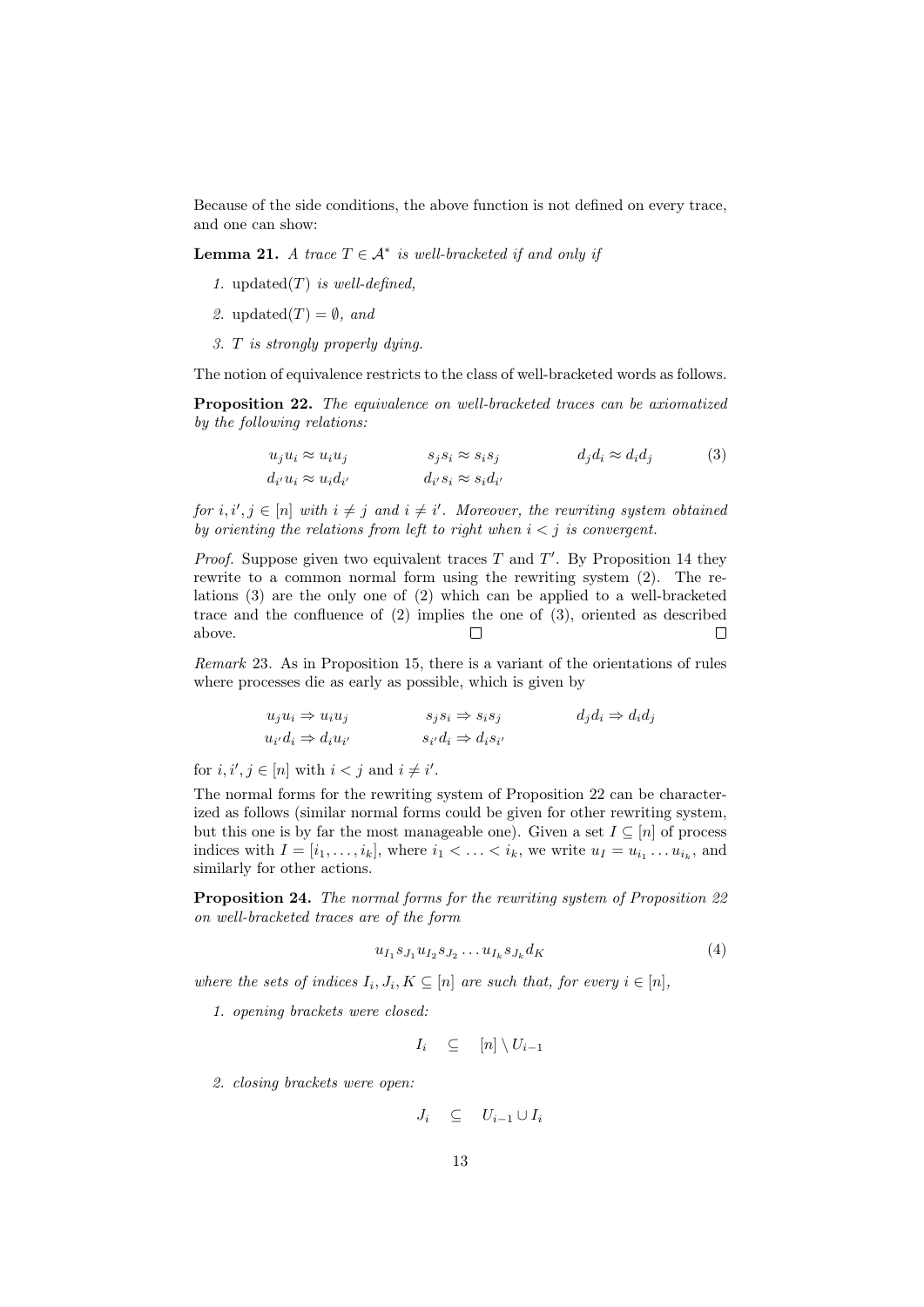3. dying brackets were open:

$$
K \quad \subseteq \quad U_k
$$

4. all the brackets are closed:

$$
U_k \setminus K = \emptyset
$$

where  $U_i$  is defined by induction on i by  $U_0 = \emptyset$  and

$$
U_{i+1} = (U_i \cup I_i) \setminus J_i
$$

*Proof.* It is easy to show by induction on i that  $U_i = \text{updated}(u_{I_1} s_{I_1} \ldots u_{I_i} s_{I_i}),$ from which it can be deduced that words of the form (4) are well-bracketed. Moreover, none of the rules (3) applied, and therefore those are in normal form. Finally, every well-bracketed trace will be put in this form by the rewriting system (3): informally, the rules of the second line put all the  $d_i$  in the end, and the rules of the first line order blocks of  $u_i$  (resp.  $s_i$ , resp.  $d_i$ ) by increasing order of indices.  $\Box$  $\Box$ 

Remark 25. The two last condition can of course be replaced by the only condition  $K = U_k$ , but our formulation makes it clearer the contribution of both inclusions.

In an execution trace, in order to distinguish between multiple instances of a same action, we will sometimes write  $u_i^p$  for the p-th occurrence of  $u_i$  in a trace  $T$ , and similarly for  $s_i$ : we call this a numbered action. A numbered trace is a trace where all the actions are decorated with their occurrence number. We generally omit the occurrence number for  $d_i$  since they occur at most once in well-bracketed traces. Notice that in a trace of the form  $Tu_iu_iT'$ , considered up to equivalence, replacing  $u_i u_i$  by  $u_i$  will force us to renumber all the actions  $u_i$  in  $T'$ . For this reason, we will restrict to well-bracketed traces for which the axiomatization of Definition 8 can be reformulated as follows on numbered traces.

**Proposition 26.** The equivalence of Proposition 22 corresponds to the following one on numbered well-bracketed traces:

$$
u_j^q u_i^p \approx u_i^p u_j^q
$$
  
\n
$$
d_j^q u_i^p \approx u_i^p d_j^q
$$
  
\n
$$
d_j s_i^p \approx s_i^p s_j^q
$$
  
\n
$$
d_j d_i \approx d_i d_j
$$
  
\n
$$
d_j^q u_i^p \approx u_i^p d_j^q
$$

for every  $i, j \in [n]$  with  $i \neq j$  and  $p, q \in \mathbb{N}$ . A convergent presentation can be obtained by considering the rewriting system whose rules rewrite the left members of the above equivalences to the corresponding right members, when  $i < i$ .

Remark 27. Note that two equivalent numbered well-bracketed traces contain exactly the same numbered actions since the relations preserve those.

The numbering does not bring new information on traces since it can always be computed in an unambiguous way. Therefore, we will allow ourselves to seamlessly switch between numbered and non-numbered traces. A statement similar to the above lemma of course holds if we further restrict to non-dying traces: in this case, only the relations of the first line are required. The expected properties hold for numbered well-bracketed traces, and follow easily from Lemma 21. They will be implicitly used in the following: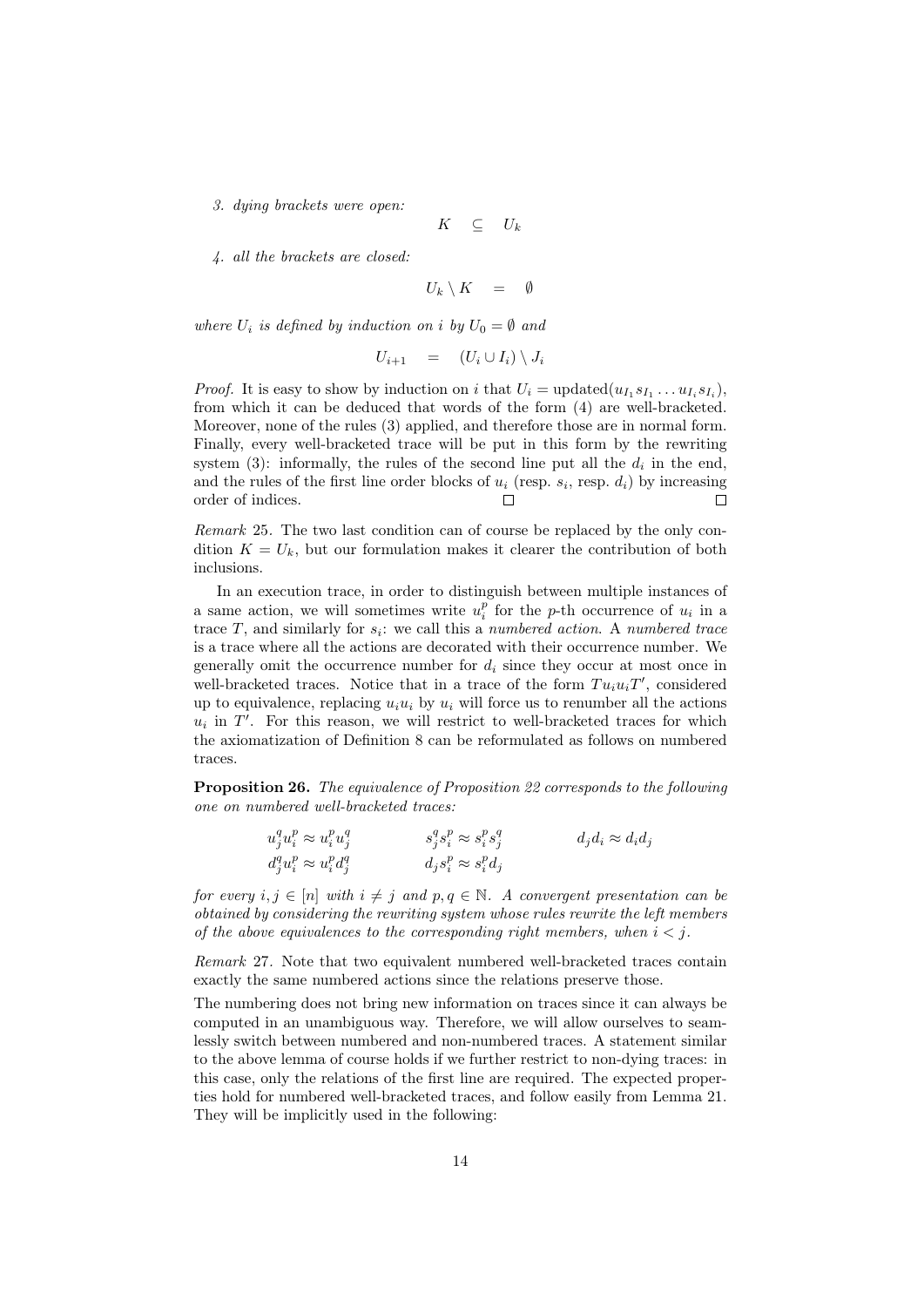Lemma 28. Given a numbered well-bracketed trace T,

- if the action  $u_i^p$  occurs in T then either the action  $s_i^p$  or the action  $d_i$ occurs afterward in T,
- given actions  $u_i^p$  and  $s_i^q$  occurring in T, with  $p \leq q$ ,  $s_i^q$  occurs after  $u_i^p$ ,
- given actions  $u_i^p$  and  $u_i^q$  occurring in T, with  $p < q$ , the actions  $s_i^r$  with  $p \leq r \leq q$  occur in between,
- given actions  $s_i^p$  and  $s_i^q$  occurring in T, with  $p < q$ , the actions  $u_i^r$  with  $p \le r < q$  occur in between.

Finally, we provide a convenient characterization of the equivalence of numbered well-bracketed traces: two such traces are equivalent when the relative positions of updates with respect to scans scans are the same. Given a numbered well-bracketed trace  $T$  and numbered actions  $a$  and  $b$  occurring in  $T$ , we write  $a \leq_T b$  whenever the action a occurs before b in T: this relation is relation is a total order on the actions of T.

**Proposition 29.** Suppose given two numbered well-bracketed traces  $T$  and  $T'$ with the same set of numbered actions. Then  $T$  and  $T'$  are equivalent if and only if

$$
s_j^q \leq_T u_i^p \qquad \text{iff} \qquad s_j^q \leq_{T'} u_i^p \tag{5}
$$

for every process numbers  $i, j \in [n]$  with  $i \neq j$ , and round numbers p and q.

Proof. The left-to-right implication is obtained by induction on the number of equivalence steps between  $T$  and  $T'$ , and then by examining each equivalence step. We now show the right-to-left implication. By the convergent rewriting system of Proposition 26, the numbered traces  $T$  and  $T'$  rewrite to their respective normal forms  $\hat{T}$  and  $\hat{T'}$ . From the previous implication, we deduce that, for every process numbers  $i \neq j$  and round numbers p and q,  $s_j^q \leq_{\hat{T}} u_i^p$  iff  $s_j^q \leq_{\hat{T}} u_i^p$ ; and by contraposition, we also have that  $u_i^p \leq_{\hat{T}} s_j^q$  iff  $u_i^p \leq_{\hat{T}} s_j^q$ . Finally, by Lemma 28 the ordering of actions of a given process is also the same in  $\hat{T}$  and  $\hat{T}'$ . Thus the traces  $\hat{T}$  and  $\hat{T}'$  only differ by commuting some consecutive actions of the form  $u_i^p$  (resp.  $s_i^p$ , resp.  $d_i$ ), but since their relative order is fixed in a normal form (they are sorted by increasing order of process number), we have  $\hat{T} = \hat{T}'$ . One can also observe more directly that the relations between scans an update of (5) determine a unique normal form of the form given by Proposition 24. Finally, since a trace is equivalent to its normal form, we conclude that  $T \approx T'$ .  $\Box$ П

# 2 Solving tasks

#### 2.1 Decision tasks and protocols

We are going to consider the possibility of solving a particular task with an asynchronous protocol. A task is formalized as a relation expressing, for each possible input, the acceptable outputs from a protocol. Since we are considering a setting where processes may fail, the tasks have to take this in account. A process which has never taken part of the computation (or has died immediately)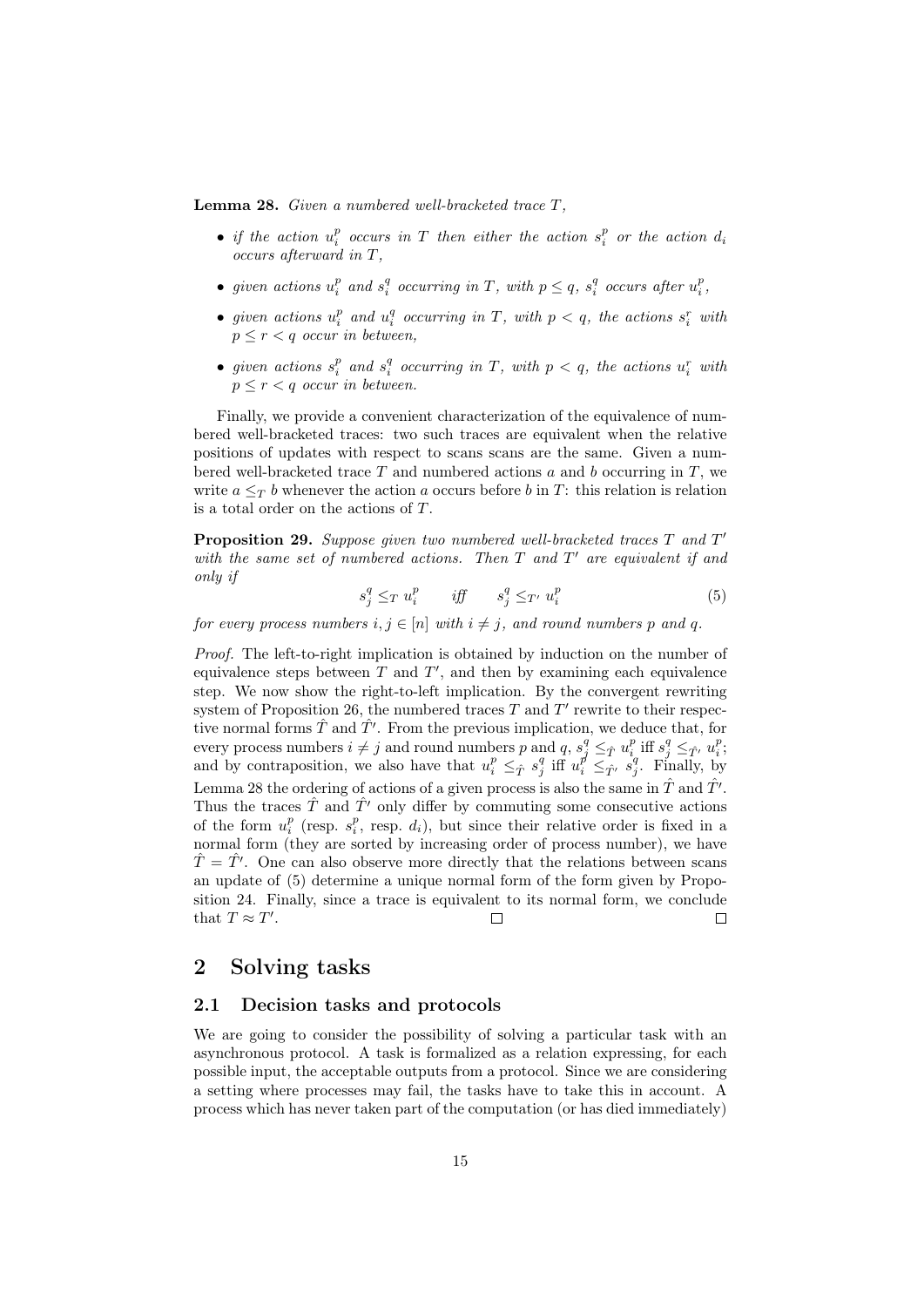is represented here as one having  $\perp$  in its initial local memory. Moreover, if a process dies during the execution, we consider that task specifications are such that a process that never chooses an output does not constrain the outputs for processes that do.

**Definition 30.** A task  $\Theta$  is a non-empty relation  $\Theta \subseteq \mathcal{I}^n \times \mathcal{O}^n$  such that for every  $(l, l') \in \Theta$  and  $i \in [n],$ 

- $l_i = \perp$  if and only if  $l'_i = \perp$ ,
- there exists  $l'' \in \mathcal{O}^n$  such that  $(l, l'') \in \Theta$  and  $(l[i \leftarrow \perp], l''[i \leftarrow \perp]) \in \Theta$ .

The domain of a task Θ is

$$
\text{dom}\,\Theta = \{l \in \mathcal{I}^n \mid \exists l' \in \mathcal{O}^n, (l, l') \in \Theta\}
$$

and its codomain is

codom  $\Theta$  = { $l' \in \mathcal{O}^n$  |  $\exists l \in \mathcal{I}^n, (l, l') \in \Theta$ }

Remark 31. As one of the referees observed, in our definition, a "consensus" task where one process starts with 1 and eventually dies before deciding, and all other processes start with 0 and eventually decide 1, would be incorrect. In more standard definitions of task solvability, processes that would start their execution would not fail, hence our definition of task is slightly more general.

Example 32. In the binary consensus problem each process starts with a value in  $\{0,1\}$  and should end in the same set, thus  $\mathcal{I} = \mathcal{O} = \{0,1,\perp\}$ , in such a way that in the end all the values chosen by the different processes are the same, and chosen among the initial values of the alive processes. For instance, with  $n = 2$ , the corresponding task is

$$
\Theta \quad = \quad \{(\bot \bot, \bot \bot), (b \bot, b \bot), (\bot b, \bot b), (bb', bb), (b'b, bb) \mid b, b' \in \{0, 1\}\}
$$

In the case  $n = 2$ , we can also consider the variant called *binary quasi-consensus*, which restricts the output so that it cannot happen that  $p_1$  decides 0 and  $p_0$ decides 1 at the same time: the corresponding task is

$$
\{(\bot\bot,\bot\bot),(b\bot,b'\bot),(\bot b,\bot b'),(bb',cc')\ |\ b,b',c,c'\in\{0,1\}\,,c\neq 1\lor c'\neq 0\}
$$

**Definition 33.** A protocol  $\pi$  solves a task  $\Theta$  when for every  $l \in \text{dom } \Theta$ , and wellbracketed infinite sequence of actions  $T \in \mathcal{A}^{\omega}$  which is *fair* (i.e. the projection on  $A_i$  is infinite or contains  $d_i$  for each  $i \in [n]$ ) there exists a finite prefix T' of T such that  $(l[I \leftarrow \perp], l'[I \leftarrow \perp]) \in \Theta$ , where  $I = \text{dead}(T)$  and  $l'$  is the local memory and m' is the global memory after executing T', i.e.  $(l', m') = [T']_{\pi}(l, \perp^n)$ .

Given a task  $\Theta$ , a memory state  $(l, m)$  is *reachable* when  $(l, m) = [T]_\pi(l', \perp^n)$ <br>for some finite expection trace  $T$  and  $l' \subset \text{dom } \Theta$ for some finite execution trace T and  $l' \in \text{dom } \Theta$ .

It can be shown [28] that, w.r.t. task solvability, the most important case is the following one:

**Definition 34.** A task  $\Theta$  has *standard input* (or is *inputless*) when dom  $\Theta$ contains only the memory l such that  $l_i = i$ , and its "faces", i.e. memories of the form  $I[I \leftarrow \perp]$  for some  $I \subseteq [n]$ .

For simplicity we will do so in Section 6. All other cases can be deduced from this one by suitably renaming the indices and gluing multiple copies. Given an execution trace T, we simply write  $TT\pi$  instead of  $TT\pi(l, \perp^n)$ , were l is the standard input.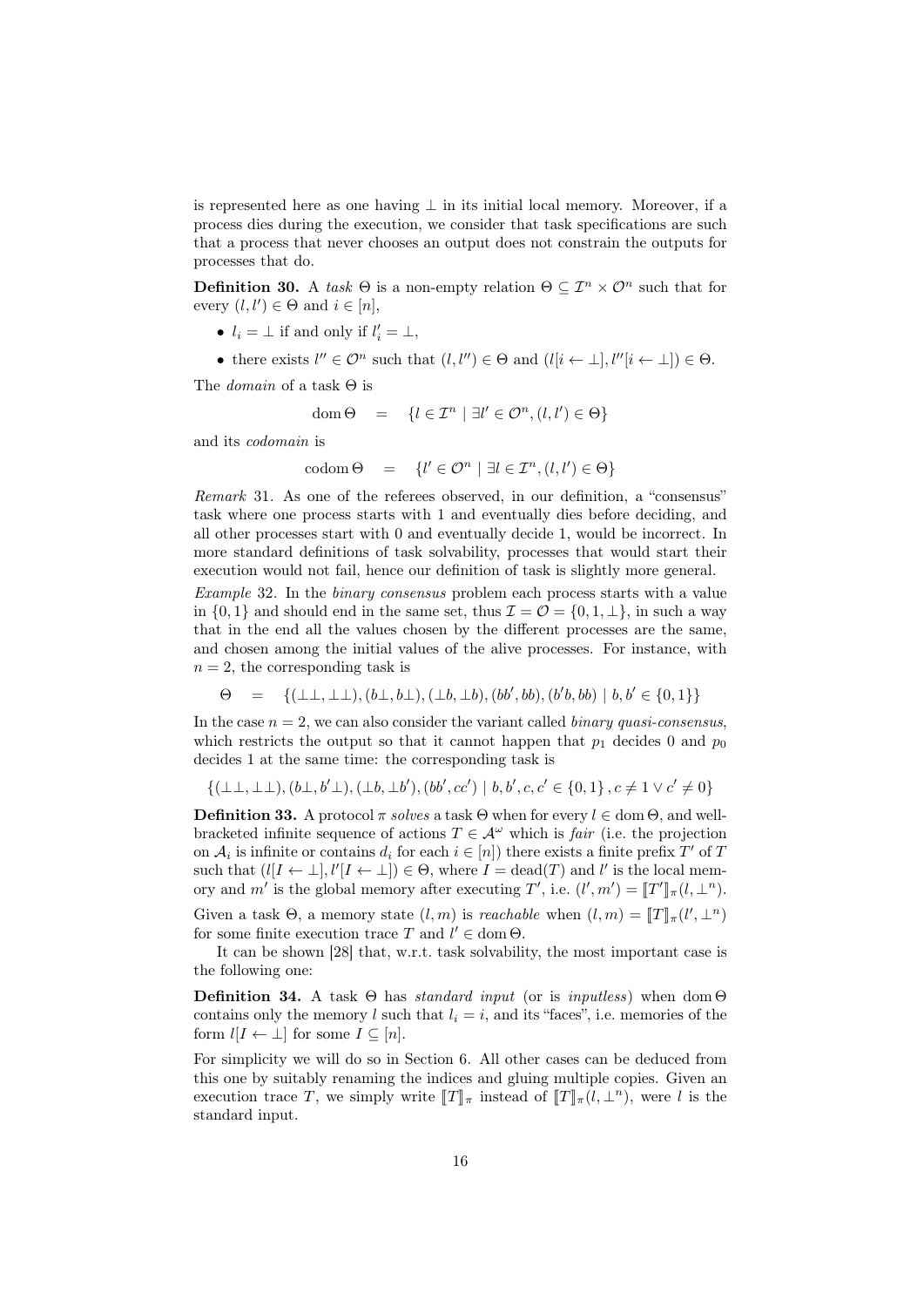## 2.2 Variants of the execution model

Many variants of the execution model are considered in the literature, in order to tame the combinatorial complexity of the execution traces. For instance, we have already seen in Lemma 5 that we can restrict, without loss of generality to full-disclosure protocols. Here, we briefly mention further possible classical restrictions, and refer to [31, 26] for details (in particular for the proof that they do not restrict solvability). First, it can be shown that one can consider traces which are well-bracketed as the only possible executions:

Proposition 35. One can, without changing task solvability, restrict to protocols which operate on well-bracketed traces only: those are called well-bracketed protocols.

In the well-bracketed setting, a *round* of a process  $P_i$  is a sequence of actions  $u_i s_i$ , or  $u_i d_i$ , and we write  $r_i \in \mathbb{N}$  for the number of rounds executed by a process  $P_i$ . For instance, in the trace  $u_0s_0u_0u_1s_1s_0$  we have  $r_0 = 2$  and  $r_1 = 1$ . One can suppose that all the rounds of the process are synchronized, thus forbidding traces such as the previous one, where the process  $P_0$  starts its second round (the second  $u_0$ ) before  $P_1$  has performed its first round. A protocol is *iterated* if the loops of the various processes are synchronized: no process starts its  $(k + 1)$ -th round before every process has ended its k-th round or is dead.

Proposition 36. Restricting to iterated well-bracketed protocols does not restrict task solvability.

In a well-bracketed execution, rounds are either in "parallel" (such as in the trace  $u_0u_1s_0s_1$  or in "sequence" (such as in the trace  $u_0s_0u_1s_1$ ). A protocol is *imme*diate snapshot when in a parallel execution, all the updates of parallel rounds are performed concurrently, and then all the scans are. Formally, this means that we restrict to the executions such that after a scan has been performed, no update can be performed unless no other scan can be performed:

**Definition 37.** A well-bracketed trace  $T \in A^*$  is *immediate snapshot* when for every prefix of the form  $T's_iT''u_j$ , where  $T''$  contains only actions of the form  $d_k$ , one has updated $(T's_iT'') = \emptyset$ .

For instance, with three processes, the execution  $u_0u_1s_1s_0u_2s_2$  is immediate snapshot, but  $u_0u_1s_0u_2s_1s_2$  is not: after the prefix  $u_0u_1s_0$  the scan  $s_1$  can be performed so that doing  $u_2$  is not allowed.

Proposition 38. Restricting to immediate snapshot executions does not affect protocol solvability.

In the following, unless otherwise stated, we only restrict to protocols which are full information and well-bracketed, and explicitly state so if we consider other of the restrictions mentioned above.

## 2.3 Views and the view protocol

Of particular interest is the following, very general, protocol:

**Definition 39.** The *view protocol*  $\pi^{\le}$  is the full-disclosure (well-bracketed) protocol such that  $\pi_{s_i}^{\prec}(x, m) = \langle x, \langle m \rangle \rangle$  for  $x \in \mathcal{V}$  and  $m \in \mathcal{V}^n$ .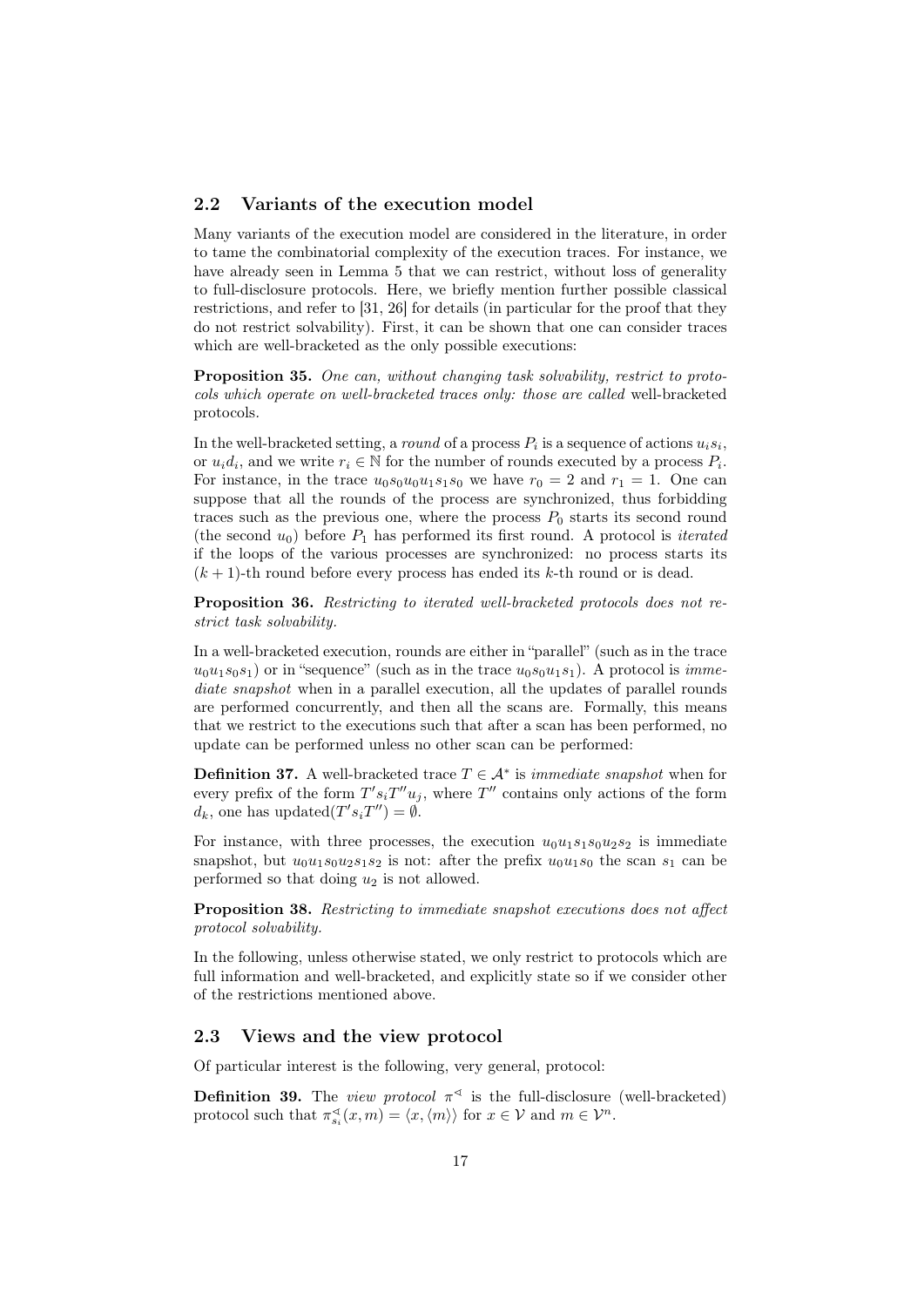When reading the global memory, the protocol stores (an encoding as a value of) the pair constituted of its current local memory  $x$  and (an encoding as a value of) the global memory  $m$  it has read. Because, it remembers all history and shares it with others (it is full-disclosure), this protocol is often called a *full*information protocol. This protocol will allow us to formulate a definition of view (Definition 42), which is shown to coincide with the usual one in Section 6. In order to simplify notations, we write  $\langle x, m \rangle$  instead of  $\langle x, \langle m \rangle$  in the following (this notation never brings in ambiguities).

Example 40. For instance, with two processes, consider the trace

 $u_0u_1s_1u_1s_0s_1u_0s_0$ 

Writing  $\frac{v_0}{m_0}$  $m_1$ for the (local and global) memory, the memory will evolve as follows when the trace is executed:



The fact that this protocol is the "most general" one, can be formalized as follows.

**Proposition 41.** The view protocol  $\pi^{\leq}$  is initial in the category of full-disclosure well-bracketed protocols.

*Proof.* Suppose given a protocol  $\pi$ . We have to construct a morphism  $\phi : \pi^{\le} \to \pi$ and show that this is the only possible such morphism. Notice that since we are considering morphisms between full-disclosure protocols, the diagram on the left of (1) reduces to the fact that  $\phi_i = \phi'_i$  for every  $i \in [n]$ . By Remark 3, we only have to define  $\phi$  on reachable states, i.e. those of the form  $\llbracket T \rrbracket_{\pi^{\preccurlyeq}}$  for some execution trace  $T$ . A local memory of the *i*-th process is thus either of the form i, in which case we must have  $\phi_i(i) = i$  because morphisms are required to preserve initial values, or of the form  $\langle x, m \rangle$ , in which case we should have  $\phi_i(\langle x,m\rangle) = \pi'_{s_i}(\phi_i(x),(\prod_i \phi_i)(m))$  by the second diagram of (1), which is welldefined by induction since the states  $x$  and  $m$  have been produced by prefixes of T. Conversely, suppose given a reachable memory  $x$  for the process  $i$ . Since the memory is reachable there exists a trace T such that  $l_i = x$  with  $l = \|T\|_{\pi^{\leq}}$ , and we define  $\phi_i(x) = l'_i$  where  $(l', m') = [T]_\pi$ . By definition of  $[T]_\pi$ , it satisfies<br>the above requirements for the uniqueness part of the proof. We only have to the above requirements for the uniqueness part of the proof. We only have to check that it does not depend on the choice of the trace T. By Proposition 9, it does not depend on the representative of  $T$  in its equivalence class. Showing that it only depends on  $l_i$  (which we will call the *i*-view of T in the following) is a much more delicate task, for which we will need the tools of Section 5. We will see in Proposition 84 that T leads to  $\langle x, m \rangle$  for process i if and only if its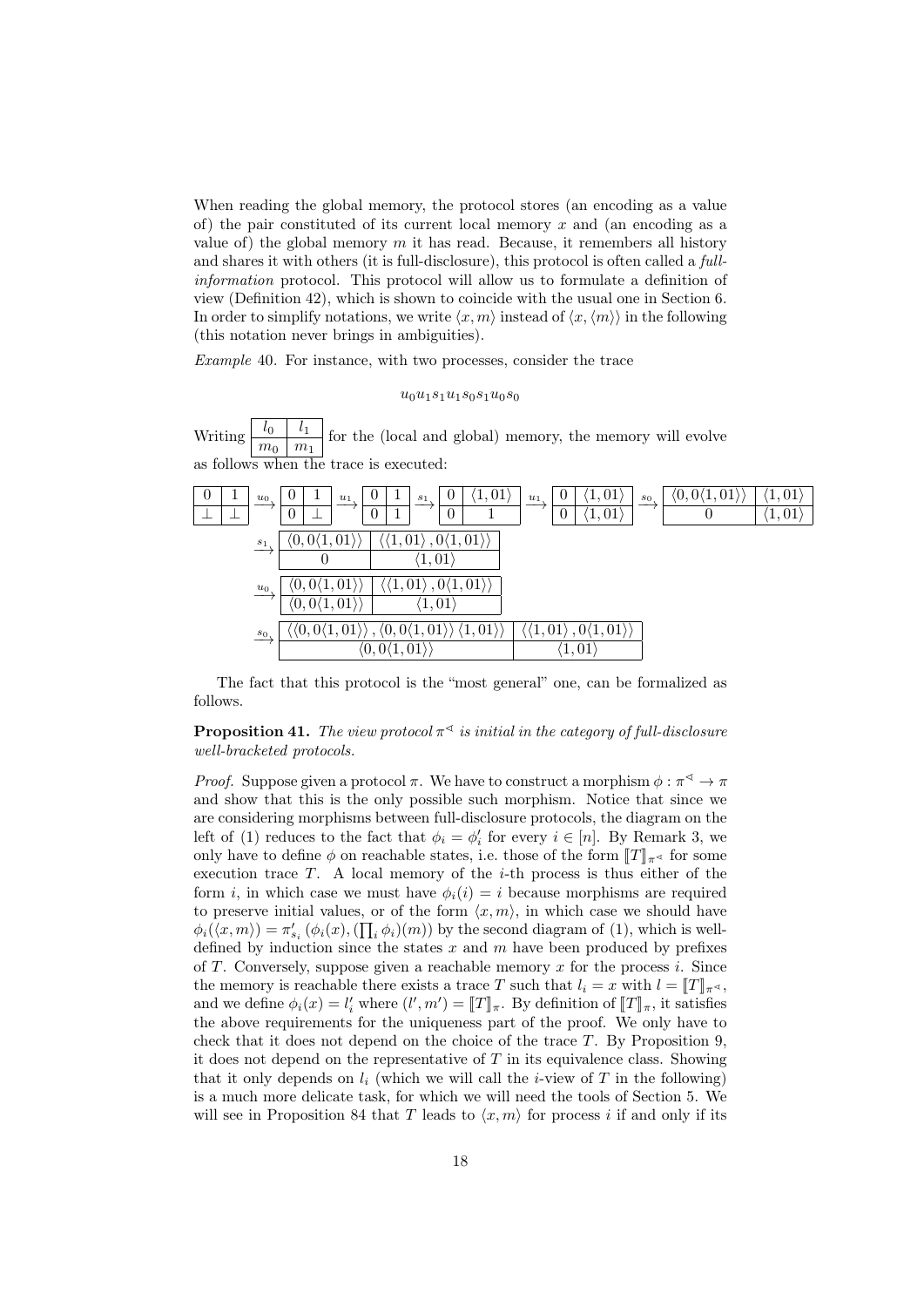*i*-restriction is a given trace  $T'$  (i.e. T contains  $T'$  as a particular subtrace) and that the local memory for process  $i$  resulting from the execution of the trace  $T$ only depends on  $T'$  (Proposition 83).  $\Box$  $\Box$ 

This property says that protocols  $\pi$  are in bijection with morphisms  $\phi : \pi^{\le} \to \pi$ . This is akin to the use of generic protocols in normal form [28], where protocols only exchange their full history of communication for a fixed given number of rounds, and then apply a local decision function (corresponding to our morphism  $\phi$ ). Those protocols are moreover restricted to traces which are wellbracketed, see below. For this reason, we will be satisfied with describing the potential sets of histories of communication between processes, without having to encode the decision values: this is the basis of the geometric semantics of Section 3. As a direct consequence, we recover the usual definition of the solvability of a task as a simplicial map from some iterated protocol complex to the output complex [28, 26].

**Definition 42.** Given an execution trace T in which process  $P_i$  is alive, the *view* of the *i*-th process is  $l_i$ , where  $(l, m) = [T]_{\pi^{\le i}}$  is the state reached by the view view protocol after the execution of  $T$ , also called an *i-view*.

# 3 Directed geometric semantics

In this section, we give an alternative semantics to atomic snapshot protocols, using a geometric encoding of the state space, together with a notion of "time direction". One of the most simple settings in which this can be performed is the one of pospaces [32, 17]: a *pospace* is a topological space  $X$  endowed with a partial order  $\leq$  such that the graph of the partial order is closed in  $\mathbb{X} \times \mathbb{X}$ with the product topology. The intuition is that, given two points  $x, y \in \mathbb{X}$  such that  $x \leq y$ , y cannot be reached before x. The encoding can be done in a quite general manner [10, 11]. Here, for the sake of simplicity, we define directly the pospace that gives the semantics we are looking for. It is rather intuitive and we will check this is sound and complete with respect to the interleaving semantics, in Section 3.4 : to dipaths, we will associate interleaving traces and show that equivalence of dipaths give rise to equivalence of interleaving traces. Then, we will associate to an interleaving trace a dipath such that its associate trace is equivalent to the starting one.

## 3.1 Dipaths and dihomotopies

A dipath (or directed path) in a pospace  $(\mathbb{X}, \leq)$  is a continuous map  $\alpha : [0, 1] \to \mathbb{X}$ which is non decreasing when  $[0, 1]$  is endowed with the order and topology induced by the real line. A dipath is the continuous counterpart (as we will make clear later) of a trace in the interleaving semantics, or an execution. A dipath  $\alpha : [0, 1] \to \mathbb{X}$  is called *inextendible*, if there is no dipath  $\beta : [0, 1] \to \mathbb{X}$ such that  $\alpha([0,1]) \subset \beta([0,1])$ . This is the analogous, in our geometric setting, to maximal execution traces. The *concatenation* of two dipaths  $\alpha, \alpha' : [0, 1] \rightarrow \mathbb{X}$ with compatible ends, i.e.  $\alpha(1) = \alpha'(0)$  is the dipath  $\alpha \cdot \alpha'$  such that  $\alpha \cdot \alpha'(x)$  is  $\alpha(x)$  (resp.  $\alpha'(2x-1)$ ) when  $x \le 0.5$  (resp.  $x \ge 0.5$ ).

The continuous setting allows us to use the classical concepts of (endpointpreserving) (di)homotopy, which is the natural notion of equivalence between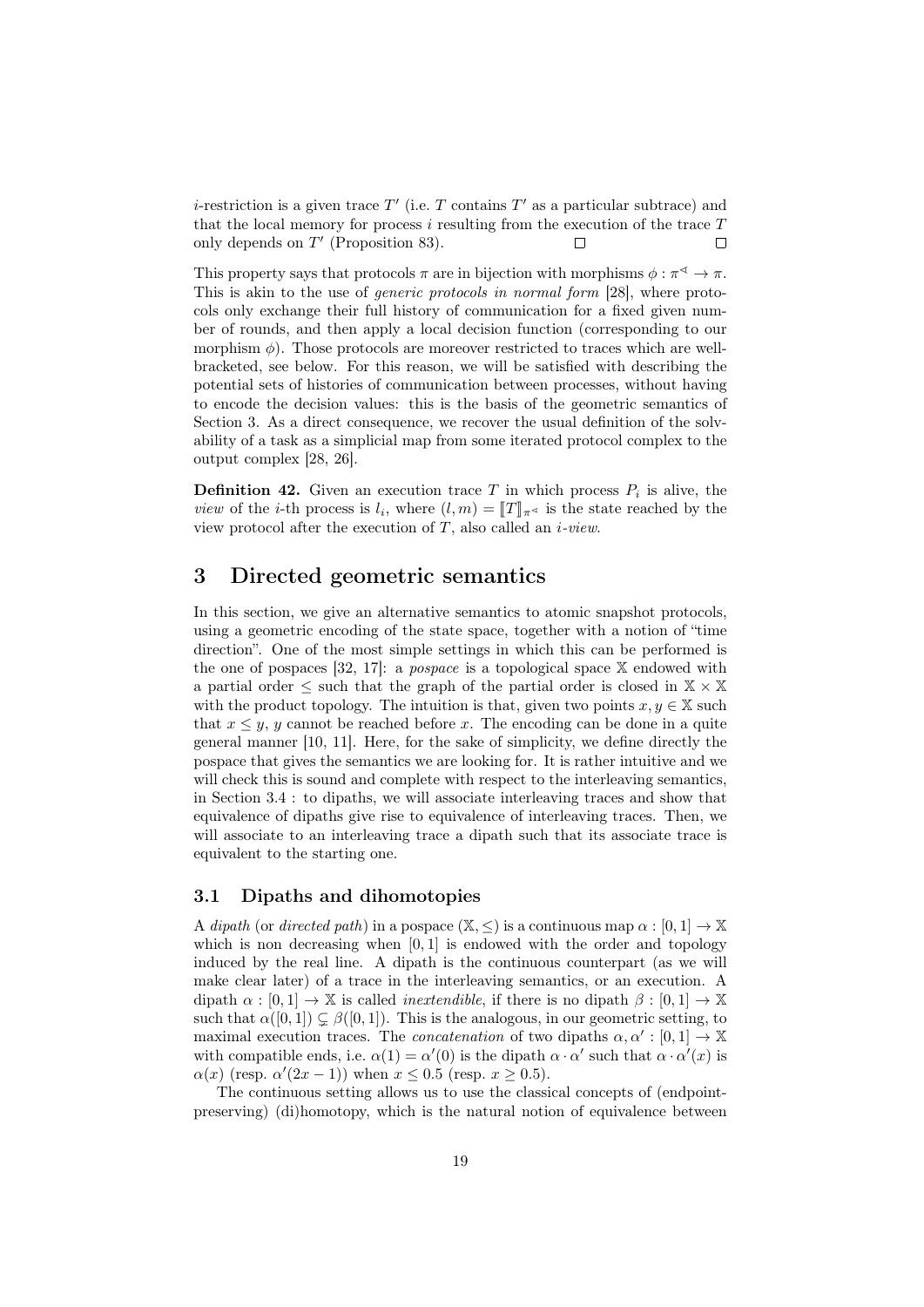paths with compatible endpoints, and to use some tools from algebraic topology to derive properties of protocols (and more generally programs [19]). A dihomotopy is a continuous map  $H : [0, 1] \times [0, 1] \rightarrow \mathbb{X}$  such that for all  $t \in [0, 1]$ , the map  $H(-, t)$  is a dipath. Two dipaths  $\alpha, \beta$  such that  $\alpha(0) = \beta(0)$  and  $\alpha(1) = \beta(1)$ are *dihomotopic*, if there is a dihomotopy map  $H : [0, 1] \times [0, 1] \rightarrow \mathbb{X}$  with  $H(-,0) = \alpha$  and  $H(-,1) = \beta$ . We denote by [ $\alpha$ ] the set of inextendible dipaths dihomotopic to  $\alpha$  and  $\mathbf{dPath}(\mathbb{X})$  the set of dipaths up to dihomotopy. For instance, the following figure pictures two dipaths that are dihomotopic in the geometric space  $\mathbb{X}_{(4,2)}^2$  representing protocols with 2 processes, 4 rounds for process 0 and 2 rounds for process 1.



#### 3.2 The case of fault-free processes

As two traces are equivalent only when they have the same set of actions, we focus on well-bracketed traces with the same number of rounds. Therefore, we will consider pospaces associated to a number of rounds and inextendible dipaths in this pospaces.

Consider the pospace  $\mathbb{X}_r^n$  below, indexed by the number n of processes and the vector of number of rounds  $(r) = (r_0, \ldots, r_{n-1})$ : each  $r_i \in \mathbb{N}$ , with  $i \in [n]$ , is the number of times process  $P_i$  performs update followed by scan. Here, we use a vector to represent the number of rounds, which is rather unusual: this is because we do not want to treat only the iterated immediate snapshot protocols, but more general atomic snapshot protocols. We claim now that the geometric semantics of the generic protocol, for n processes and  $(r)$  rounds, is represented by the pospace

$$
\mathbb{X}_{(r)}^n = \prod_{i \in [n]} [0, r_i] \setminus \bigcup_{\substack{i,j \in [n] \\ p \in [r_i], \ q \in [r_j]}} U_i^p \cap S_j^q \tag{7}
$$

endowed with the product topology and product order induced by  $\mathbb{R}^n$ , where

- $n, r_i \in \mathbb{N}$  and  $u, s \in \mathbb{R}$  with  $0 < u < s < 1$ ,
- the space

$$
U_i^p = \left\{ x \in \prod_{i \in [n]} [0, r_i] \middle| x_i = p + u \right\}
$$

stands for the region where the  $i$ -th process updates the global memory into its local memory for the p-th time,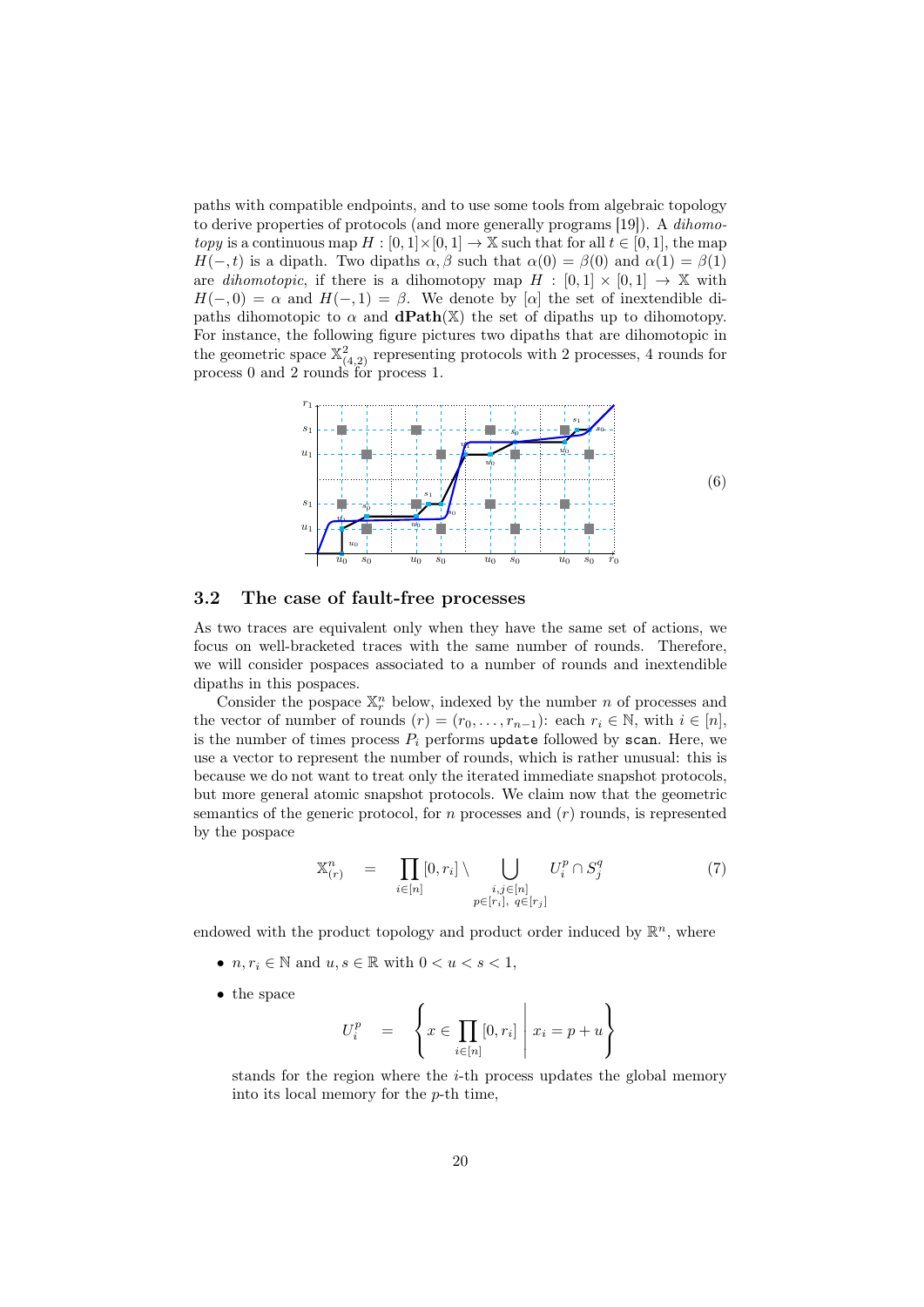• the space

$$
S_j^q = \left\{ x \in \prod_{i \in [n]} [0, r_i] \middle| x_j = q + s \right\}
$$

stands for the region where the i-th process scans the global memory with its local memory for the q-th time.

The meaning of (7) is that a state  $(x_0, \ldots, x_{n-1}) \in \prod_{i=1}^{n}$  $\prod_{i\in[n]} [0,r_i]$  (i.e. a state in

which each process  $P_i$  is at local time  $x_i$ ) is allowed except when it is in  $U_i^p \cap S_j^q$ (for  $i, j \in [n]$  and  $p \in [r_i], l \in [r_j]$ ). These forbidden states are precisely the states for which there is a scan and update conflict. Namely, states in  $U_i^p \cap S_j^q$ are states for which process  $P_i$  updates (for the p-th time) while process  $P_j$  scans (for the  $q$ -th time), which is forbidden in the semantics. Indeed, the memory has to serialize the accesses since shared locations are concurrently read and written, and either the scan operation will come before the update one, or the contrary, but the two operations cannot occur at the same time. This is reflected in the geometric semantics by a hole in the state space, as pictured on the left of (8) for two processes with one round each, and in (6) for two processes with several rounds each. Notice that the holes should be points since the operations are atomic. Here they are depicted as squares instead of points to improve the visibility on the diagram. In higher-dimensions, the holes exhibit a complicated combinatorics. For instance, for three processes, and one round each, as in the right diagram of (8), shows forbidden regions that intersect one another.



What happens in dimension 3 is that for all 3 pairs of processes  $(P,Q)$ , we have to produce a forbidden region which has a projection, on the two axes corresponding to  $P$  and  $Q$ , similar to the one on the left of  $(8)$ . Hence for all three pairs of processes, we have two cylinders with square section punching entirely the set of global states of the system. Each of these 6 cylinders correspond to a pair  $(P,Q)$  of processes, and a hole created either by a scan of P and an update of Q, or a scan of Q and an update of P. Consider the cylinder created by the conflict between the scan of  $P$  with the update of  $Q$ : it intersects exactly two cylinders (parallel to the two other axes) in a non trivial way, the one created by the scan of the third processor  $R$  and the update of  $Q$ , and the one created by the update of R and the scan of P, as shown on the right of  $(8)$ .

# 3.3 Processes with faults

The model of fault we are studying is the one of crash failures (which are dying failures). At any point in time, any number of processes  $P_i$  can crash, stopping its execution abruptly right after local time  $t_i$ . In terms of geometric semantics, this amounts to forbidding all states  $(x_0, \ldots, x_{n-1})$  in  $\mathbb{R}^n$  with  $x_i > t_i$ .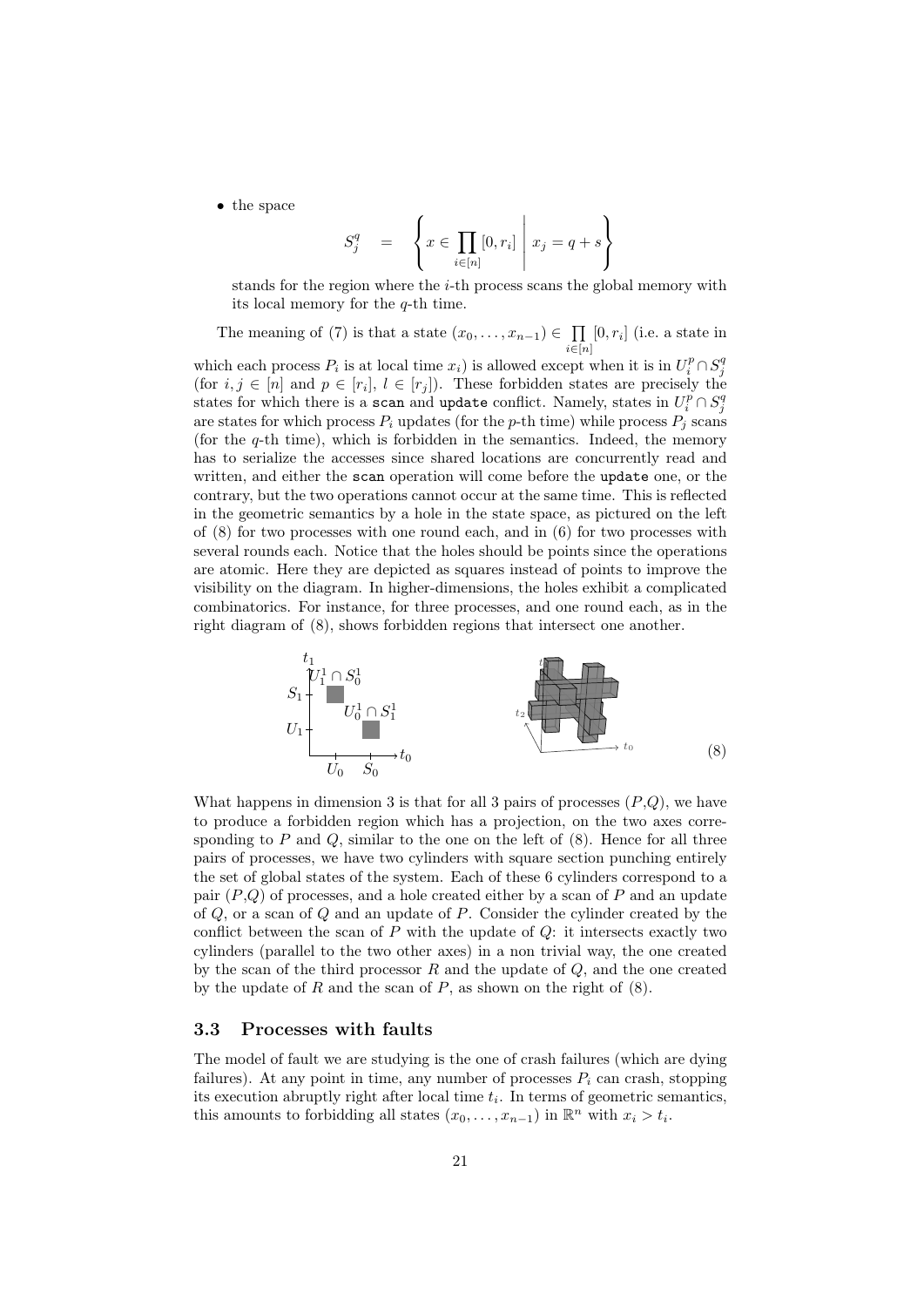There are two kinds of times at which a process can fail. The first is when it fails even before doing its first update. The second one is when a process fails after its last update. Notice that the relative position of the fails to the scans is not relevant as nobody else will see the effect of the scan and the concerned faulty process will not help with solving the task. So that we can consider that the concerned process halt just before scanning. This implies to erase the hole due to the conflict between this scan and the updates of other processes and stop the faulty process at the corresponding round. Let us denote

$$
D_j^0 = \prod_{i < j} [0, r_i] \times \{0\} \times \prod_{i > j} [0, r_i]
$$
\n
$$
D_j^{p+1} = \prod_{i < j} [0, r_i] \times [0, p+1+s] \times \prod_{i > j} [0, r_i]
$$

 $D_j^0$  corresponds to the failure of the *j*th process before it first update and  $D_j^{p+1}$ corresponds to the failure of the jth process after its  $p + 1$ th update. Now, let  $F$  be the set of faulty processes. Then the corresponding pospace is

$$
\mathbb{X}_{(r),F}^n = \mathbb{X}_{(r)}^n \cap \left( \bigcup_{j \in F} D_j^{r_j} \right) \tag{9}
$$

endowed with the product topology and product order induced by  $\mathbb{R}^n$ .

On the figure below, the blue path represents a trace with no failure whereas, the red path represent a trace with a failure of process 0 after its fourth update. The blue belongs to  $\mathbb{X}_{(4,2)}^2$  and the red one belongs to  $\mathbb{X}_{(4,2),\{0\}}^2 = \mathbb{X}_{(4,2)}^2 \cap D_0^4$ where  $D_0^4$  is the red region. Notice that red points are excluded from  $\mathbb{X}_{(4,2),\{0\}}^2$ as they were points of intersection between update and scan hyperplanes and they belong to  $D_0^4$ .



#### 3.4 Equivalence of the standard and geometric semantics

#### 3.4.1 From dipaths modulo dihomotopy to equivalence classes of interleaving traces

As already mentioned, dipaths geometrically represent execution traces, keeping in mind that dipaths which can be deformed through a continuous family of executions are operationally equivalent.

To any inextendible dipath  $\alpha : [0,1] \to \mathbb{X}_{(r),F}^n$ , we associate its projection  $\alpha_i$ on the *i*th coordinate and the real numbers  $u_i^p$  and  $s_i^p$ , respectively corresponding to the event " $\alpha$  enters an update or scan hyperplane":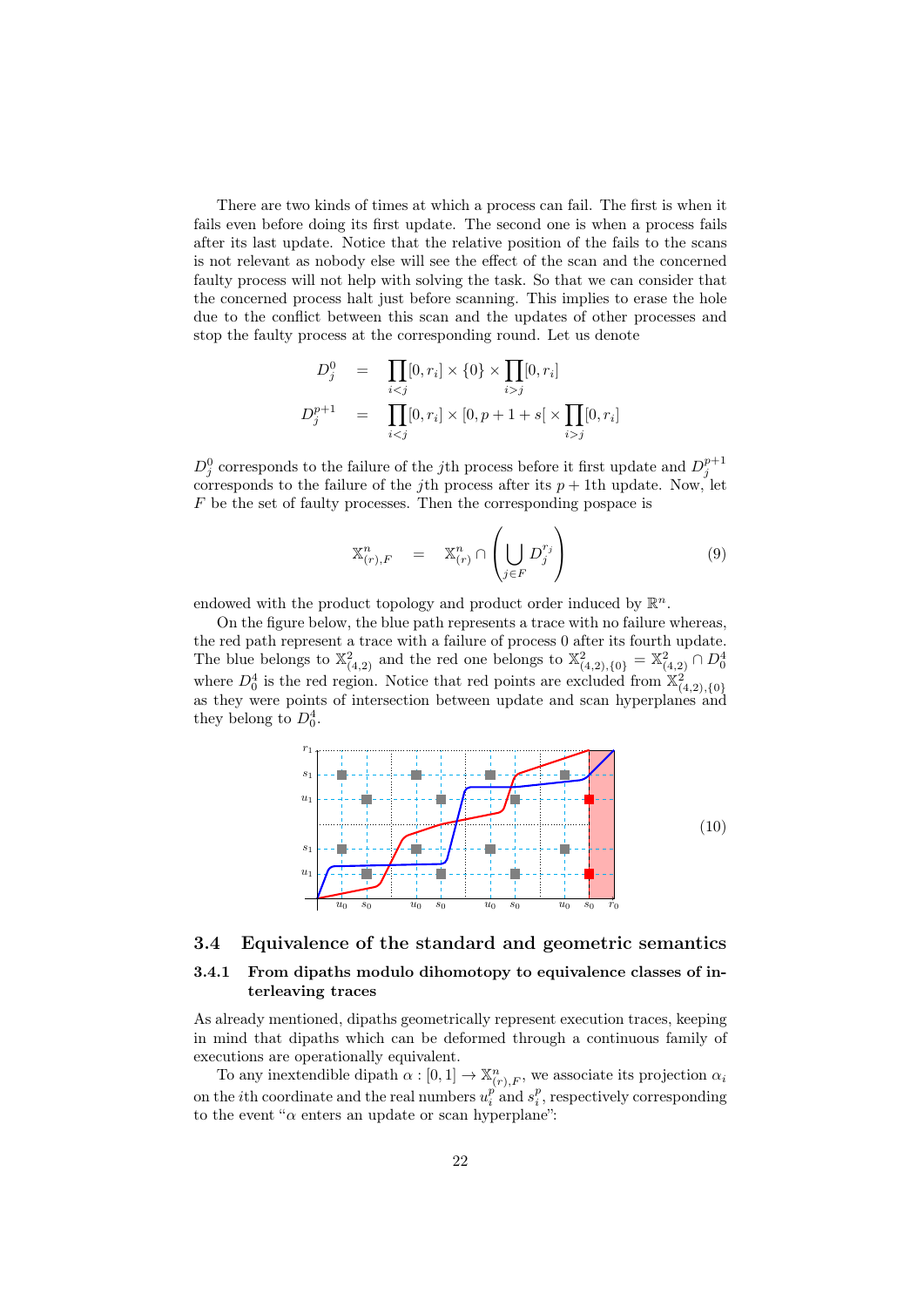$$
u_i^p = \inf \{ t \in [0, 1] \mid \alpha(t) \in U_i^p \} \qquad s_i^p = \inf \{ t \in [0, 1] \mid \alpha(t) \in S_i^p \}. \tag{11}
$$

Wlog, we assume that  $u_i^p < s_i^p$  (indeed, any dipath can be parameterized in such a way that this condition holds without changing the graph of the dipath). To a dipath  $\alpha$ , we associate the following interleaving trace  $T_{\alpha}$ . The  $u_i^p$  and  $s_i^p$  form a finite total sub-order in  $(\mathbb{R}, \leq)$ , hence is isomorphic, as an order, to the order on  $\{1, \ldots, k\}$  for some integer k. Under this isomorphism, some  $j \in \{1, \ldots, k\}$ is mapped onto  $a(j)$  which is one of the  $u_i^p$  or  $s_i^p$ . The trace  $T_\alpha$  is constructed as the concatenation  $a(1) \dots a(k)$  followed by the  $d_i$  for  $i \in F$ .

For any  $i \in [n]$ , since  $\alpha_i$  is non-decreasing, the order in which  $\alpha$  enters update or scan hyperplanes induces a total order on the actions of process i in  $T_{\alpha}$  such that  $u_i^p \leq_T s_i^p$ . We can therefore check that  $T_\alpha$  is well-bracketed.

Remark 43. One should keep in mind that a dipath  $\alpha$  satisfies:

- $\alpha(u_i^p)_i = p + u$  and  $\alpha(s_i^p)_i = p + s$ ,
- if  $u_i^p \le t < s_i^p$ , then  $p + u \le \alpha(t)_i < p + s$ ,
- if  $s_i^p \le t < u_i^{p+1}$ , then  $p + s \le \alpha(t)_i < (p+1) + u$ .

**Lemma 44.** Let  $\alpha$  and  $\beta$  be two inextendible dipaths in  $\mathbb{X}_{(r),F}^n$ . They intersect the update and scan hyperplanes in the same order if and only if they are dihomotopic.

*Proof.* Let us first prove the left-to-right implication. Since  $\alpha$  and  $\beta$  intersect the update and scan hyperplanes in the same order, we can reparametrize  $\beta$  such that the times at which  $u_i^p$  and  $s_j^q$  intersect are the same for  $\alpha$  and  $\beta$ . Then, the function defined by  $H : x, t \mapsto t \alpha(x) + (1-t)\beta(x)$  is a dihomotopy. Let us prove that H takes its value in  $\mathbb{X}_{(r),F}^n$ , that is, for all  $x, t \in [0,1]$ ,  $H(x,t) \notin U_i^p \cap S_j^q$ . Assume for instance that  $u_i^p > s_j^q$ . If  $H(x,t) \in U_i^p$ , then  $H(x,t)_i = p + u$  and, since  $\alpha, \beta \in \mathbb{X}_{(r),F}^n$ ,

- either  $\alpha(x)_i > p+u$  and  $\beta(x) < p+u$ , then, as  $\alpha$  and  $\beta$  are non decreasing,  $x > u_i^p$  and  $x < u_i^p$  and we get a contradiction,
- either  $\alpha(x)_i < p+u$  and  $\beta(x) > p+u$ , this case is impossible for the same reason,
- or  $\alpha(x)_i = p + u$  and  $\beta(x) = p + u$ , then, as  $\alpha$  and  $\beta$  are non decreasing,  $\alpha(x)_j \geq \alpha(u_i^p)_j > \alpha(s_j^q)_j = q + s$  and  $\beta(x)_j > q + s$ , thus  $H(x, t) \notin S_j^q$ .

If  $u_i^p < s_j^q$ , consider  $H(x,t) \in S_j^q$  to show  $H(x,t) \notin U_i^p$ .

Let us now prove the right-to-left implication. Let  $H : [0,1] \times [0,1] \to \mathbb{X}_{(r),F}^n$ be a dihomotopy between  $\alpha = H(-,1)$  and  $\beta = H(-,0)$ . Let  $u_i^p$  (resp.  $v_i^p$ ) and  $s_i^p$  (resp.  $t_i^p$ ) be the defined as in (11) for  $\alpha$  (resp.  $\beta$ ). Let us fix  $i, j \in [n]$  and prove that, for any  $p \in [r_i]$  and  $l \in [r_j]$ , the dipaths  $\alpha$  and  $\beta$  intersect  $U_i^{\hat{p}}$  and  $S_j^q$  in the same order. More precisely, we want to prove that:

$$
u_i^p < s_j^q \qquad \text{iff} \qquad v_i^p < t_j^q. \tag{12}
$$

Let  $H_{ij}$ ,  $\alpha_{ij}$  and  $\beta_{ij}$  be the projections of H,  $\alpha$  and  $\beta$  respectively on the plan  $[0, r_i] \times [0, r_j]$  induced by the processes i and j. Notice that  $H_{ij}$ ,  $\alpha_{ij}$  and  $\beta_{ij}$  are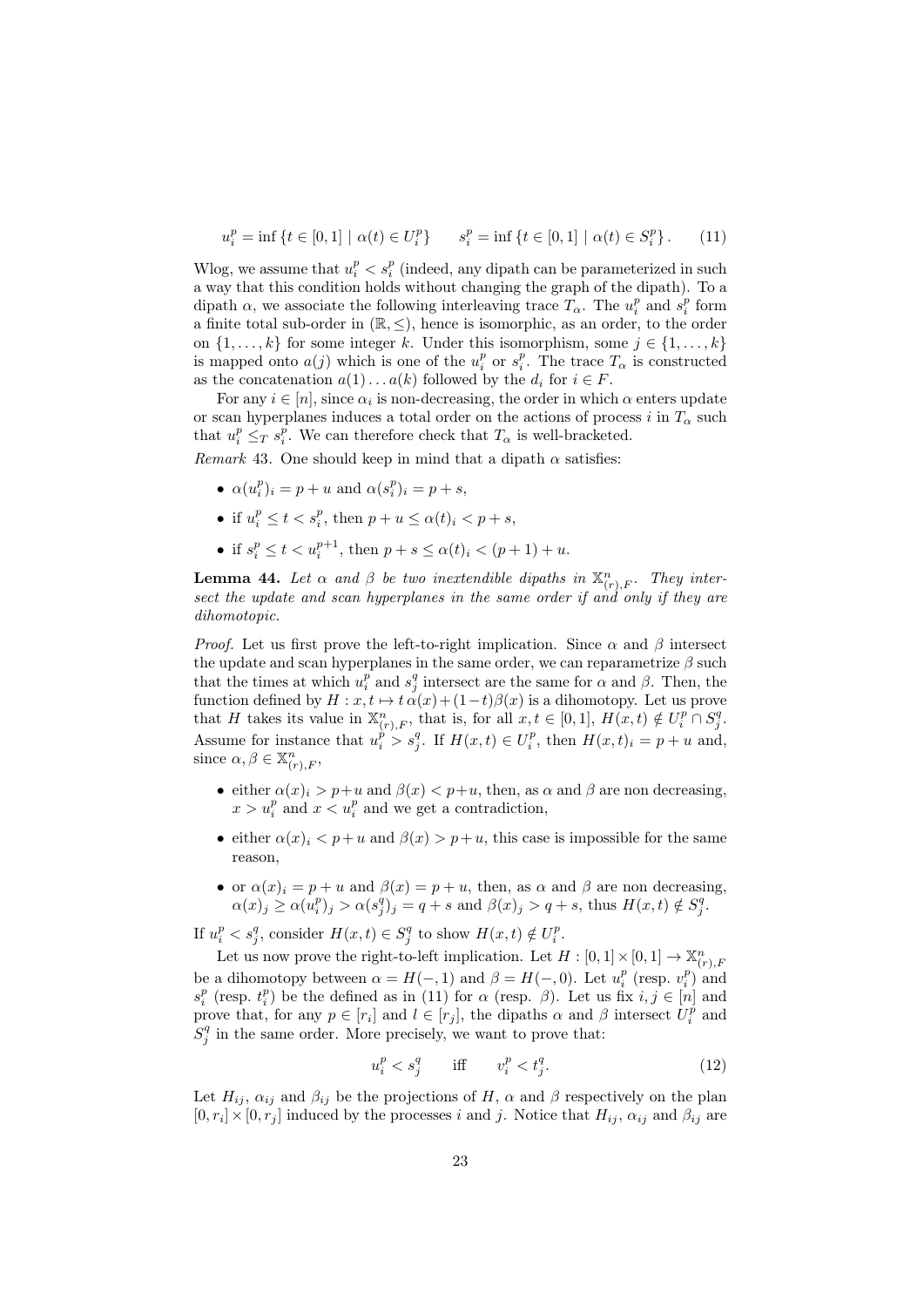continuous and that for any  $t \in [0, 1]$ ,  $H_{ij}(-, t)$ ,  $\alpha_{ij}$  and  $\beta_{ij}$  are non-decreasing. Moreover, since  $U_i^p$  and  $S_j^q$  are parallel to the direction along which we project,  $H_{ij}$ ,  $\alpha_{ij}$  and  $\beta_{ij}$  are taking their values in the pospace:

$$
\mathbb{X}_{ij} = [0, r_i] \times [0, r_j] \setminus \bigcup_{p \in [r_i], l \in [r_j]} U_i^p \cap S_j^q.
$$

Thus,  $H_{ij}$  is a dihomotopy between  $\alpha_{ij}$  and  $\beta_{ij}$  in the space  $\mathbb{X}_{ij}$ . Since  $\alpha_{ij}$ and  $\beta_{ij}$  are homotopic, the concatenation of  $\alpha_{ij}$  and of the reverse of  $\beta_{ij}$  is contractible in  $\mathbb{X}_{ij}$ . Thus, there is no hole between  $\alpha_{ij}$  and  $\beta_{ij}$ . Since moreover they are non-decreasing, we get:  $\alpha(u_i^p)_j < q + s$  iff  $\beta(v_i^p)_j < q + s$ . Finally, the equivalence (12) follows. Г

Theorem 45. Dihomotopic dipaths induce equivalent traces.

Proof. This results from Proposition 29 which characterizes equivalent traces through the order of their update and scan actions and from preceding Lemma 44.  $\Box$  $\Box$ 

## 3.4.2 From equivalence classes of interleaving traces to dipaths modulo dihomotopy

In this section, we start by showing the equivalence of the interleaving semantics modulo equivalence of interleaving traces with the geometric semantics and dihomotopy of directed paths, in the case when there are no crash failures.

To any interleaving trace T with n processes and  $(r)$  rounds, we associate a dipath  $\alpha_T$  in  $\mathbb{X}_{(r),F}^n$ . This dipath accurately reflects the whole computation of T, e.g. if  $T'$  extends T, then  $\alpha_{T'}$  also extends  $\alpha_T$ . For example, the black path of (6) is the dipath associated to the trace  $u_0u_1s_0u_0s_1s_0u_1u_0s_0u_0s_1s_0$ : the points along it correspond to actions and the path consists of a linear interpolation between those. The dipath  $\alpha_T$  is built by induction on the length of trace T: when T is of length 0,  $\alpha_T$  is the constant dipath staying at the origin; when T is the concatenation of a trace  $T_1$  with an action A, we concatenate the dipath  $\alpha_{T_1}$ and a dipath  $\beta$  which is defined according to the previous actions in  $T_1$  as in the proof of the following lemma:

**Lemma 46.** Let T be a well-bracketed trace. There exists a dipath  $\alpha_T$  in  $\mathbb{X}_{(r),F}^n$  such that  $\alpha_T$  intersects update and scan hyperplanes in the same order as in T.

*Proof.* We build a (not necessarily inextendible) dipath  $\alpha_T \in \mathbb{X}_{(r),F}^n$  by induction on T, such that for any  $i \in [n]$ ,  $\alpha_T(0)_i = 0$ ; if the last action in T is the  $(p+1)$ -th update of process i, then  $\alpha_T(1) \in U_i^p$ , that is  $\alpha_T(1)_i = p + u$ ; if the last action in T is the  $(p + 1)$ -th scan of process i, then  $\alpha_T(1) \in S_i^p$ , that is  $\alpha_T(1)_i = p + s$ . Moreover, if the last action of process is its

- $(p+1)$ -th update, then  $\alpha_T(1)_i \in \{p+u, p+\frac{u+s}{2}\}\; ;$
- $(p+1)$ -th scan, then  $\alpha_T(1)_i \in \{p+s, p+1\}$ .

The lemma follows indeed, if  $T = T_0 u_i^p T_1$ , then  $\alpha_{T_0 u_i^p} \in U_i^p$  and similarly, if  $T = T_0 s_i^p T_1$ , then  $\alpha_{T_0 s_i^p} \in S_i^p$ .

First, when T is of length 0,  $\alpha_T$  is the constant dipath staying at the origin 0. Otherwise, let  $T = T_1 a_i$  be the concatenation of a trace  $T_1$  with action  $a_i$  (being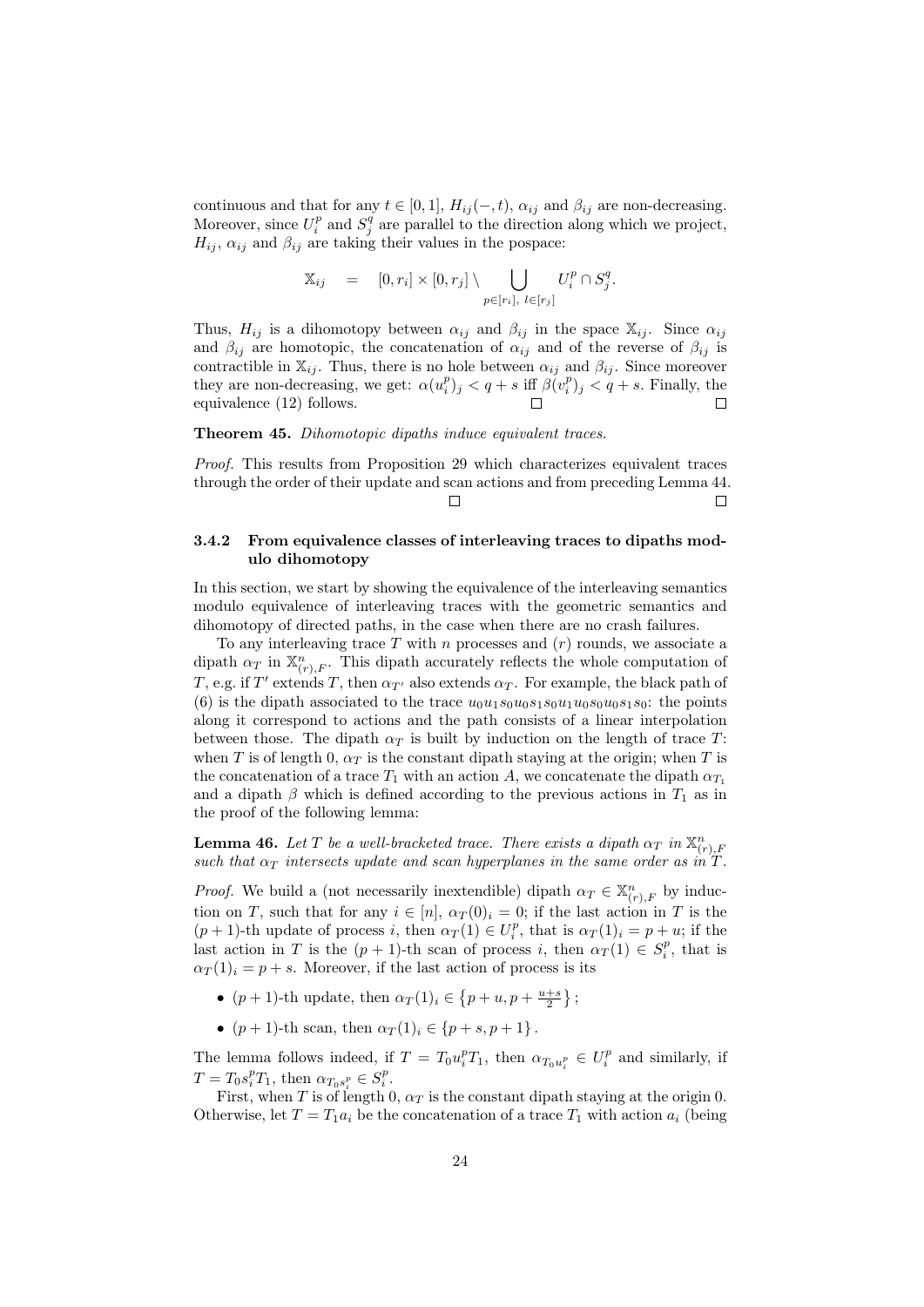either update  $u_i$ , scan  $s_i$  or death  $d_i$  of process i). By induction, we have a dipath  $\alpha_{T_1}$  starting at 0 and ending at  $\alpha_{T_1}(1)$ , associated to  $T_1$ , that satisfies Lemma 46. Now, construct a dipath  $\beta$ , which is a line, as pictured on figure below,



starting at  $\beta(0) = \alpha_{T_1}(1)$  and ending at  $\beta(1)$ . Assume *i* is alive in  $T_1$ .

- If  $a_i$  is an update, say the  $(p + 1)$ -th update of process i, as partly represented on the left part of (13), by Lemma 46, since the previous action was a scan or nothing,  $\alpha_{T_1}(1)_i \in \{0, p-1+s, p\}$  and we set  $\beta(1)_i = p+u$ . For any other process  $j \neq i$ , if j is alive and its the last action is its say  $(q+1)$ -th scan, then  $\alpha_{T_1}(1)_j \in \{q + s, q + 1\}$  and we set  $\beta(1)_j = q + 1$  (in red tones), otherwise we set  $\beta(1)_j = \alpha_{T_1}(1)_j$  (in blue tones).
- If  $a_i$  is a scan, say the  $(p + 1)$ -th scan of process i then, as represented on the right part of (13). since the action of i before was the  $(p+1)$ -th update,  $\alpha_{T_1}(1)_i \in \{p+u, p+\frac{u+s}{2}\}\$ and we set  $\beta(1)_i = p+s$ . For any other process j, if j is alive and its last action is its  $(q + 1)$ -th update, then we have  $\alpha_{T_1}(1)_j = \left\{q + u, q + \frac{u+s}{2}\right\}$  and we set  $\beta(1)_j = l + \frac{u+s}{2}$  (in red tones), otherwise we set  $\beta(1)_j = \alpha_{T_1}(1)_j$  (in blue tones).
- If  $a_i$  is a death, the we set  $\beta(1)_i = r_i 1 + \frac{u+s}{2}$ . For any other alive process j, if  $\alpha_{T_1}(1)_j = q + u$  then, we set  $\beta(1)_j = q + \frac{u+s}{2}$  otherwise, we set  $\beta(1)_j = \alpha_{T_1}(1)_j$ .

We then define the dipath  $\alpha_{T_1 a_i} = \alpha_{T_1} \cdot \beta$ . To a maximal interleaving trace T, we associate an inextendible dipath  $\alpha_T'$  by further extending  $\alpha_T\colon$  we define  $\alpha_T'$ to be  $\alpha_T \cdot \gamma$  where  $\gamma$  is the dipath given by (any parameterization of) the line from  $\gamma(0) = \alpha_T(1)$  to  $\gamma(1)_i = r_i - 1 + s$  for  $i \in F$  and  $\gamma(1)_i = r_i$  otherwise, the point  $\gamma(1)$  being the end of all inextendible dipaths in  $\mathbb{X}_{(r),F}^n$ . We shall not distinguish in the sequel  $\alpha'_T$  from  $\alpha_T$  since we will only consider maximal interleaving traces and their inextendible counterparts. Г

**Theorem 47.** For any  $T \approx T'$  well-bracketed traces, the induced dipaths  $\alpha_T$ and  $\alpha_{T'}$  are dihomotopic. Moreover, the dipath  $\alpha_T$ , built from a well-bracketed trace T, induces a trace  $T_{\alpha_T}$  such that  $T \approx T_{\alpha_T}$ .

*Proof.* Indeed, by construction  $\alpha_T$  (resp.  $\alpha_{T}$ ) intersects update and scan hyperplanes in the same order as T (resp. T'). Since  $T \approx T'$ , by Proposition 29,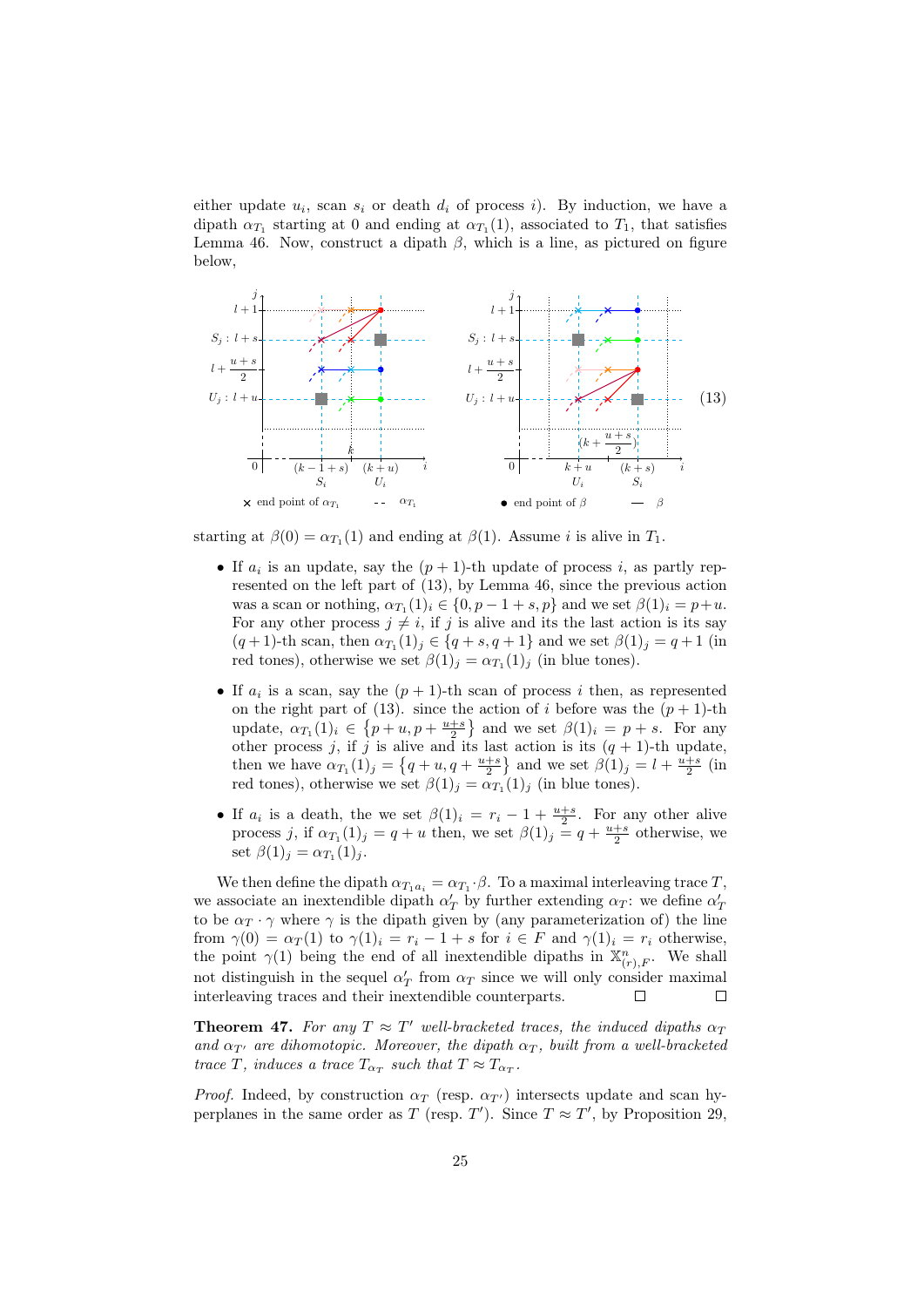$\alpha_T$  and  $\alpha_{T'}$  intersect the update and scan hyperplanes in the same order. By Lemma 44 they are dihomotopic. For the second point, by construction (see Paragraph 3.4.1) the order of update and scans in  $T_{\alpha_T}$  are the same as the order of intersection of  $\alpha_T$  with update and scan hyperplanes. So that  $T_{\alpha_T}$  and T are equal by construction.

# 4 Interval orders

In this section we provide a convenient combinatorial representation of execution traces up to equivalence as interval orders, encoding the relative execution of rounds. We begin by considering the case where the processes are not dying, i.e. the traces do not contain actions of the form  $d_i$ . The usefulness of using partial order to specify concurrent objects has already been observed [16, 9]; here, we make precise the relationship with traces. We will only need basic facts, recalled here, about this notion which was introduced by Fishburn [15].

## 4.1 From traces to interval orders

**Definition 48.** Let  $(I_x)_{x\in X}$  be a family of intervals on the real line  $(\mathbb{R}, \leq)$ . This family induces a poset  $(X, \preceq)$ , where  $\prec$  is defined as

$$
x \prec y \qquad \text{if and only if} \qquad \forall s \in I_x, \forall t \in I_y, s < t \tag{14}
$$

meaning that every element of the first interval is below the second. Such a poset is called an interval order and a family of intervals giving rise to it is called an interval representation of the poset. A colored interval order is given by an interval order  $(X, \preceq)$  and a *labeling* function  $\ell : X \to [n]$  such that two elements with the same label are comparable. Then for any  $i \in [n]$ , the restriction of the interval order to intervals labeled by  $i$  is a total order.

We use the standard terminology for posets. In particular, two elements  $x$  and y are independent, what we write  $x \parallel y$ , whenever neither  $x \prec y$  nor  $y \prec x$ holds. A *predecessor* of an element y is an element x with  $x \prec y$  and such that there is no element  $x'$  with  $x \prec x' \prec y$ . A poset is often depicted by its Hasse diagram, which is the graph with the elements of the poset as vertices and there is an edge  $x \to y$  whenever x is a predecessor of y, as on the left below. We do complete the Hasse diagrams that we present below by adding some arrows that come from transitivity of the order, when we feel that is is necessary for the understanding.

$$
x' \leftarrow y'
$$
  
\n
$$
\uparrow \qquad \qquad 0 \leftarrow 1
$$
  
\n
$$
x \qquad y
$$
  
\n
$$
\uparrow \qquad \qquad 0 \qquad \qquad 1
$$
  
\n
$$
\uparrow \qquad \qquad (15)
$$

In the case where we considered a labeled interval order, we picture the labels instead of the elements. For instance, the previous poset labeled by  $\ell(x) = \ell(x') = 0$ and  $\ell(y) = \ell(y') = 1$  will be pictured as on the right above. This can be formally justified by the fact that we consider colored interval orders up to colorpreserving isomorphism: the name of the elements do not really matter, only their labels do. In fact, the elements of a colored interval order can always be named canonically as follows, which will be useful in the following (in fact, we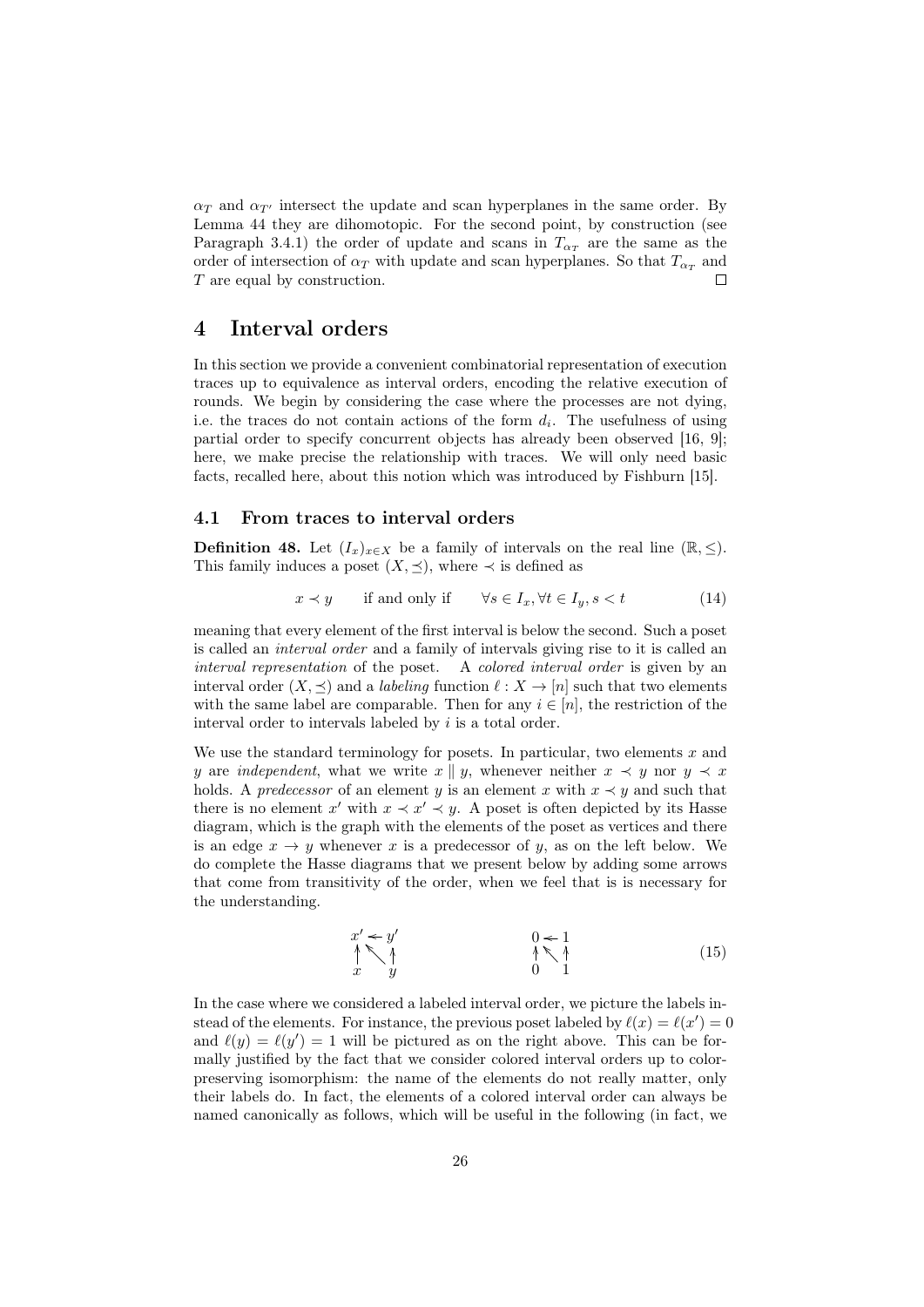will generally be implicitly supposing that the colored interval orders that we manipulate are of this form).

**Lemma 49.** Suppose given a colored interval order  $(X, \leq, \ell)$  and  $i \in [n]$ . The elements x of X such that  $\ell(x) = i$  are totally ordered, with cardinal denoted  $r_i$ , and, given such an element  $x$ , its index in the chain is called its occurrence number. We can thus unambiguously denote by  $x_i^p$  an element of X where i is its label and p its occurrence number and therefore, up to isomorphism, we can suppose that the elements of  $X$  are of this form, i.e. that we have

$$
X = \{x_i^p \mid i \in [n], 0 \le p < r_i\}
$$

Example 50. The elements of the colored interval order (15) can be named as

$$
x_0^1 \leftarrow x_1^1
$$
  

$$
\uparrow \qquad \uparrow
$$
  

$$
x_0^0 \qquad x_1^0
$$

Remark 51. A purely combinatorial description of interval orders (without referring to the real line) can also be given [15]: a partial order  $(X, \preceq)$  is an interval order if and only if it does not contain " $2 + 2$ " as induced suborder, i.e. a subset  ${x, y, z, t}$  of X with  $x < y$  and  $z < t$  and no more comparisons. Equivalently, for any  $x, y, z, t \in X$ ,  $(x \leq y \text{ and } z \leq t)$  implies  $(x \leq t \text{ or } z \leq y)$ . And a similar characterization can of course be given for colored interval orders.

Interval orders are now going to be used to encode execution traces, up to equivalence, of non-dying processes. The idea is that, for each numbered execution trace  $a^0 \dots a^k$  with an action  $a^j$  being either of the form  $u_{i,j}^{p_j}$  $\frac{p_j}{i_j}$  or  $s_{i_j}^{p_j}$  $\frac{p_j}{i_j},$ we associate the interval of "global times" (on the corresponding trace)  $[k, l]$ where  $a^k = u_i^p$  and  $a^l = s_i^p$  are corresponding update and scans (in the "bracket" system they are defining), this interval being labeled by i.

Proposition 52. Execution traces up to equivalence of well-bracketed protocols, in which no process dies, are in bijection with colored interval orders.

*Proof.* To every non-dying well-bracketed numbered trace  $T$ , we associate the interval order whose set of elements is

$$
X = \{x_i^p \mid i \in [n], 0 \le p < r_i\} \tag{16}
$$

where  $r_i$  is the number of rounds of process i in T. It thus contains elements of the form  $x_i^p$ , with indices such that  $u_i^p$  (and thus also  $s_i^p$ ) occurs in T. To an element  $x_i^p$ , we associate the interval  $[m_i^p, n_i^p]$ , where  $m_i^p \in \mathbb{N}$  (resp.  $n_i^p \in \mathbb{N}$ ) is the index of the occurrence of  $u_i^p$  (resp.  $s_i^p$ ) in T, thus defining an interval order as in Definition 48. We label the elements by the function  $\ell : X \to [n]$  such that  $\ell(x_i^p) = i$ . Note that  $[m_i^p, n_i^p]$  is a representation of the interval order X and is such that  $n_i^p < m_j^q$  iff  $s_i^p \leq_T u_i^q$ . So that thanks to Proposition 29, two equivalent well-bracketed traces will generate the same interval order.

Conversely, suppose given a colored interval order  $(X, \prec, \ell)$ . By Lemma 49, we can suppose that the elements of  $X$  are of the form given in (16). There is an interval representation of the interval order associating to each element  $x_i^p$  an interval  $[m_i^p, n_i^p] \subseteq \mathbb{R}$ . Since X is finite, it is easy to see that we can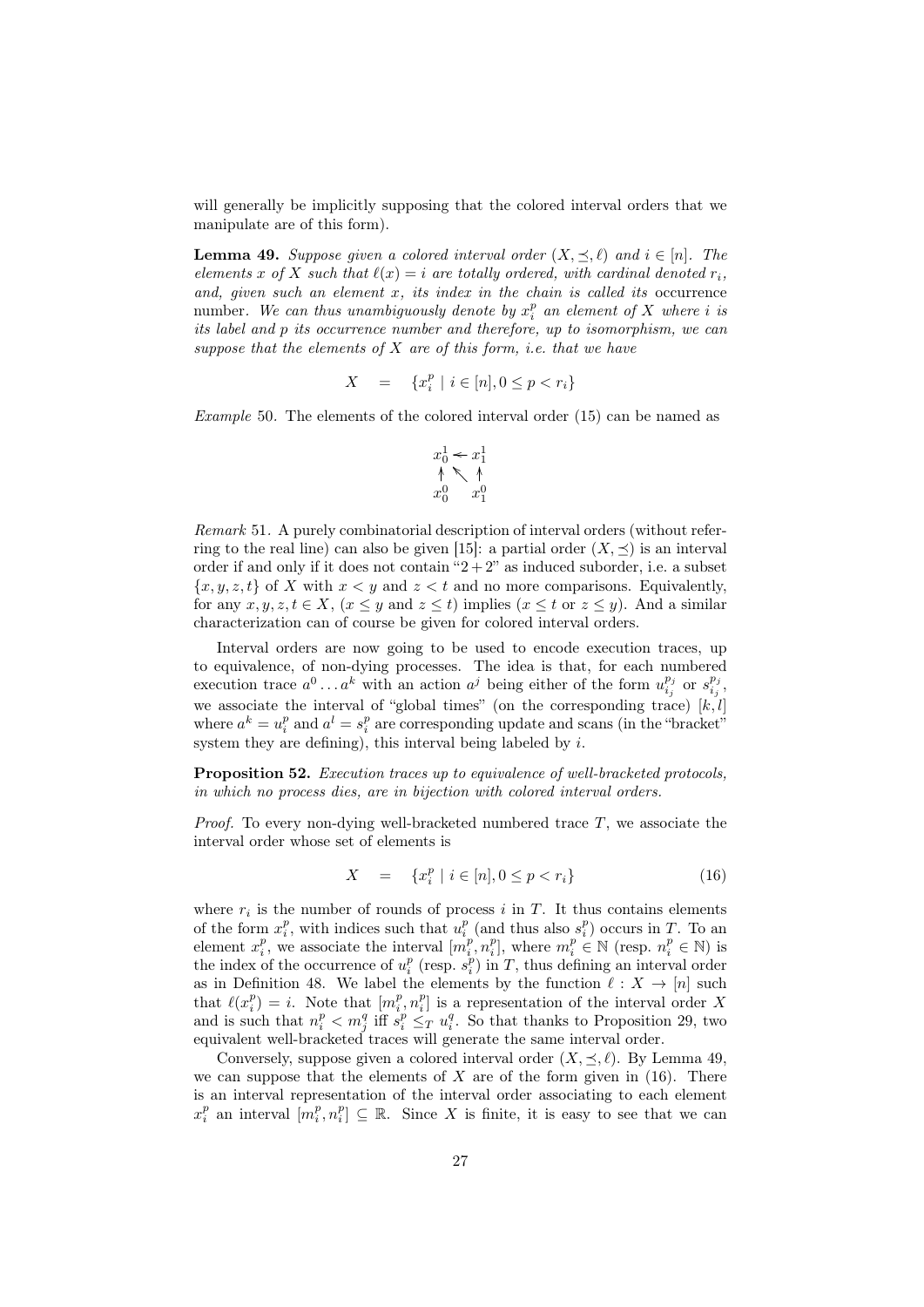suppose that  $m_i^p \neq m_{i'}^{p'}$  $_{i'}^{p'}, m_i^p \neq n_{i'}^{p'}$  $\begin{array}{c} p'\\ i' \end{array}$  and  $n_i^p \neq n_{i'}^{p'}$  $i'_{i'}$  whenever  $i \neq i'$  or  $p \neq p'$ , that the  $m_i^p$  and  $n_i^p$  are integers, and that the set  $M = \{m_i^p, n_i^p \mid i \in [n], 0 \le p < r_i\}$ is an initial segment of N. Therefore, it induces a word  $a_0a_1 \ldots a_{k-1}$ , with  $k = \text{card}(M)$ , such that  $a_j = u_i^p$  if  $m_i^p = j$  and  $a_j = s_i^p$  if  $n_i^p = j$ . Note that  $x_i^p < x_j^q$  iff  $n_i^p < m_i^q$  iff  $s_i^p \leq_T u_i^q$ . Thus, thanks to Proposition 29, we have that two representations of the interval order will induce equivalent traces.  $\Box$   $\Box$ 

*Example* 53. The numbered trace  $u_0^0 u_1^0 s_1^0 u_1^1 s_0^0 s_1^1 u_0^1 s_0^1$  induces an interval order which is  $X = \left\{x_0^0, x_0^1, x_1^0, x_1^1\right\}$  with the interval representation of  $x_i^p$  given by the positions of  $u_i^p$  and  $s_i^p$  in the word:

$$
x_0^0 = [0, 4] \qquad x_0^1 = [6, 7] \qquad x_1^0 = [1, 2] \qquad x_1^1 = [3, 5]
$$

and therefore the corresponding poset is (15). Conversely, the poset (15) admits the above interval representation, which induces the above trace.

We finally mention a useful technical property, showing that the correspondence of Proposition 52 between traces up to equivalence and colored interval orders is compatible with restriction.

**Lemma 54.** Suppose given an interval order  $(X, \leq, \ell)$  and a subset  $Y \subseteq X$ which is downward and independent closed: for every  $x \in Y$  and  $y \in X$ ,  $y \preceq x$ or y  $\Vert x \Vert$  implies  $y \in Y$ . Any trace T corresponding to X by Proposition 52 is of the form  $T = T'T''$  where T' is associated to the interval order Y (with order and labeling inherited from  $X$ ) by the same proposition.

*Proof.* Consider the last action of the form  $s_i^p$  in T such that  $x_i^p \in Y$ . The Froot. Consider the last action of the form  $s_i$  in T such that  $x_i \in T$ . The trace T is of the form  $T = T'T''$ , where the last action of T' is  $s_i^p$  and T'' does not contain actions of the form  $a_j^q$  with  $x_j^q \in Y$ . The trace T' cannot contain an action of the form  $a_j^q$  with  $x_j^q \in X \setminus Y$ : if it contained such an action, then it would contain  $u_j^q$  occurring before  $s_i^p$ , so that  $x_i^p \leq x_j^q$  and by downwards closure of Y we would have  $x_i^p \in Y$  which contradicts the hypothesis. Finally, the trace  $T'$  is easily shown to correspond to Y by Proposition 52.

Under the equivalence of classes of interleaving traces with dipaths modulo dihomotopy, (see Section 3.4), we know that we have a correspondence as well between the dipaths modulo dihomotopies and interval orders, that is easy to picture. For instance, to any non-faulty inextendible dipath  $\alpha : [0,1] \to \mathbb{X}_{(r)}^n$ , we associate an interval order  $\preceq_{\alpha}$  on the set

$$
X_{(r)}^{n} = \{x_{i}^{p} \mid i \in [n], p \in [r_{i}]\}
$$

where  $x_i^p$  is labeled by i and represents the interval  $x_i^p = [u_i^p, s_i^p]$  where we recall that  $u_i^k$  (resp.  $s_i^k$ ) corresponds to the event " $\alpha$  enters an update (resp. scan) hyperplane":

$$
u_i^p = \inf \left\{ t \in [0,1] \mid \alpha(t)_i \in U_i^p \right\} \qquad \qquad s_i^p = \inf \left\{ t \in [0,1] \mid \alpha(t)_i \in S_i^p \right\}
$$

For any  $i \in [n]$ , the restriction of this order to the intervals labeled by i is a total order. Indeed, dipaths  $\alpha$  are non decreasing,  $u < s$  and  $\alpha(u_i^p)_i = p + u$ ,  $\alpha(s_i^p)_i = p + s$ , hence for all  $p \in [r_i]$ ,  $u_i^p < s_i^p$  and if  $p \neq 0$ ,  $s_i^{p-1} < u_i^p$ .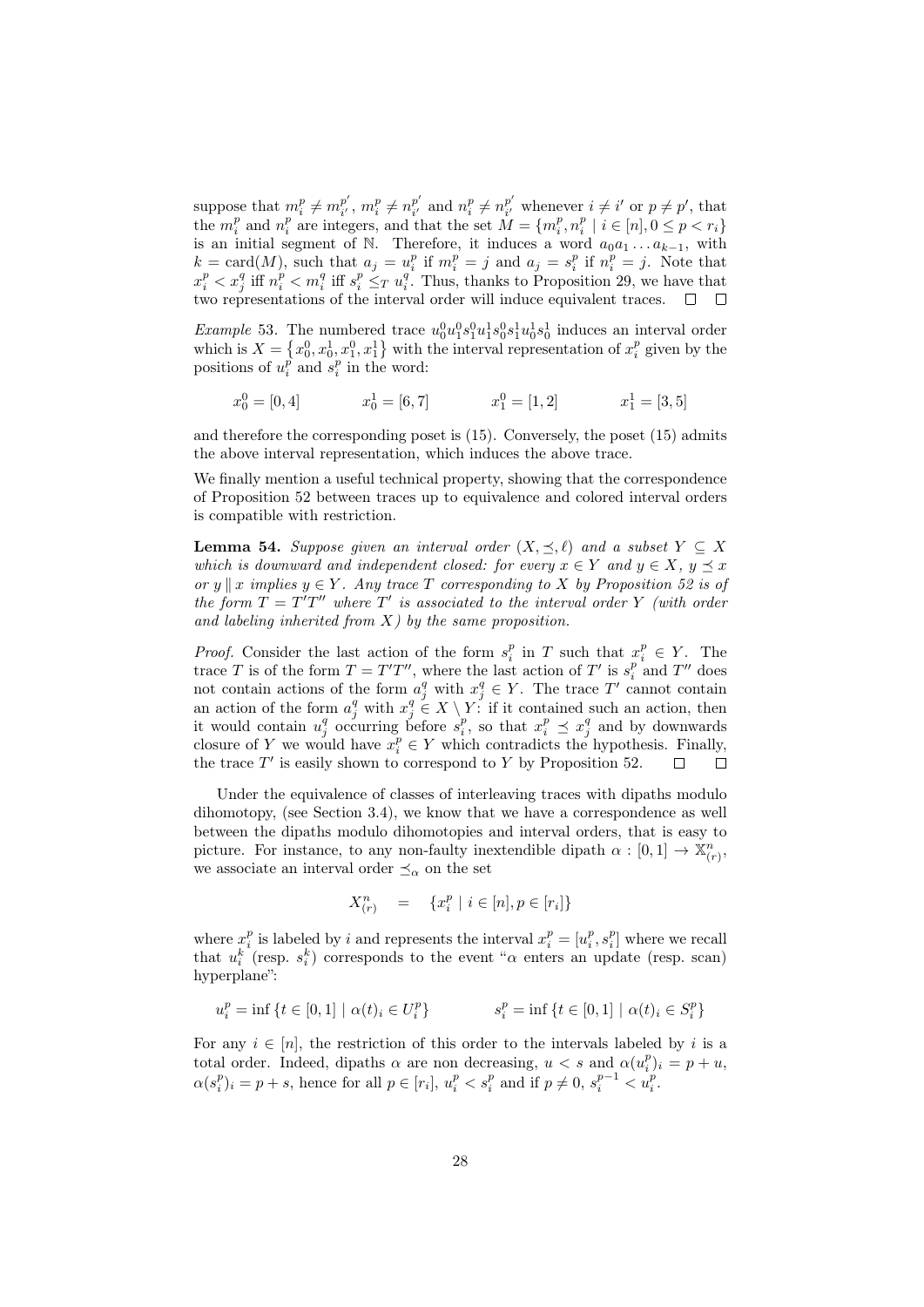Let us give simple examples of this in dimension 2 and 3. In dimension 2, and for one round, consider the three following inextendible dipaths in  $\mathbb{X}_{(1,1)}^2$ .



(we are not writing the round number as upper index since we are considering here only one round). Those are representatives of the three dihomotopy classes of dipaths in this pospace. The dipath  $\alpha_0$ , on the above left figure, corresponds to an execution in which process 1 does its update and scan before process 0 even starts updating. Hence, the interval of local times at which process 1 updates and scans is less than the interval of local times at which process 0 updates and scans: this is reflected by the corresponding interval order  $[u_1, s_1] \prec_{\alpha_0} [u_0, s_0]$ . The dipath  $\alpha_2$  is symmetric: the corresponding interval order is  $[u_0, s_0] \prec_{\alpha_2} [u_1, s_1]$ . The dipath on the middle corresponds to an execution in which the two processes are running synchronously, updating at the same time, and scanning at the same time: the corresponding interval order is  $[u_0, s_0]$   $\| \alpha_1 [u_1, s_1].$ 

In dimension 3, there are more dipaths that one can draw. Consider, for instance, the synchronous execution of the three processes (i.e. the pospace  $(\mathbb{X}_{(1,1,1)}^3)$ , shown on the right. It corresponds to the interval order where the intervals  $[u_0, s_0]$ ,  $[u_1, s_1]$  and  $[u_2, s_2]$  are not comparable. The path figured corresponds to a synchronous execution:



## 4.2 The effect of processes dying

The notion of interval order can be generalized in order to extend the correspondence described in Proposition 52. The idea is that we now have two kinds of intervals: those of the form  $x_i^p = [u_i^p, s_i^p]$  and those of the form  $y_i^p = [u_i^p, d_i]$ , respectively called alive and dying intervals. We will distinguish the two by adding another kind of label to colored interval orders.

**Definition 55.** A colored interval order with death  $(X, \leq, \ell, \delta)$  consists of a colored interval order  $(X, \preceq, \ell)$ , in the sense of Definition 48, together with a function  $\delta: X \to \{\heartsuit, \dagger\}$  indicating for each element x if it is alive  $(\delta(x) = \heartsuit)$  or dying  $(\delta(x) = \dagger)$ , such that a dying element is maximal among those with the same label.

In the following we simply call those colored interval orders and specify when we consider "non-dying" ones.

Proposition 56. Execution traces up to equivalence for well-bracketed protocols are in bijection with colored interval orders.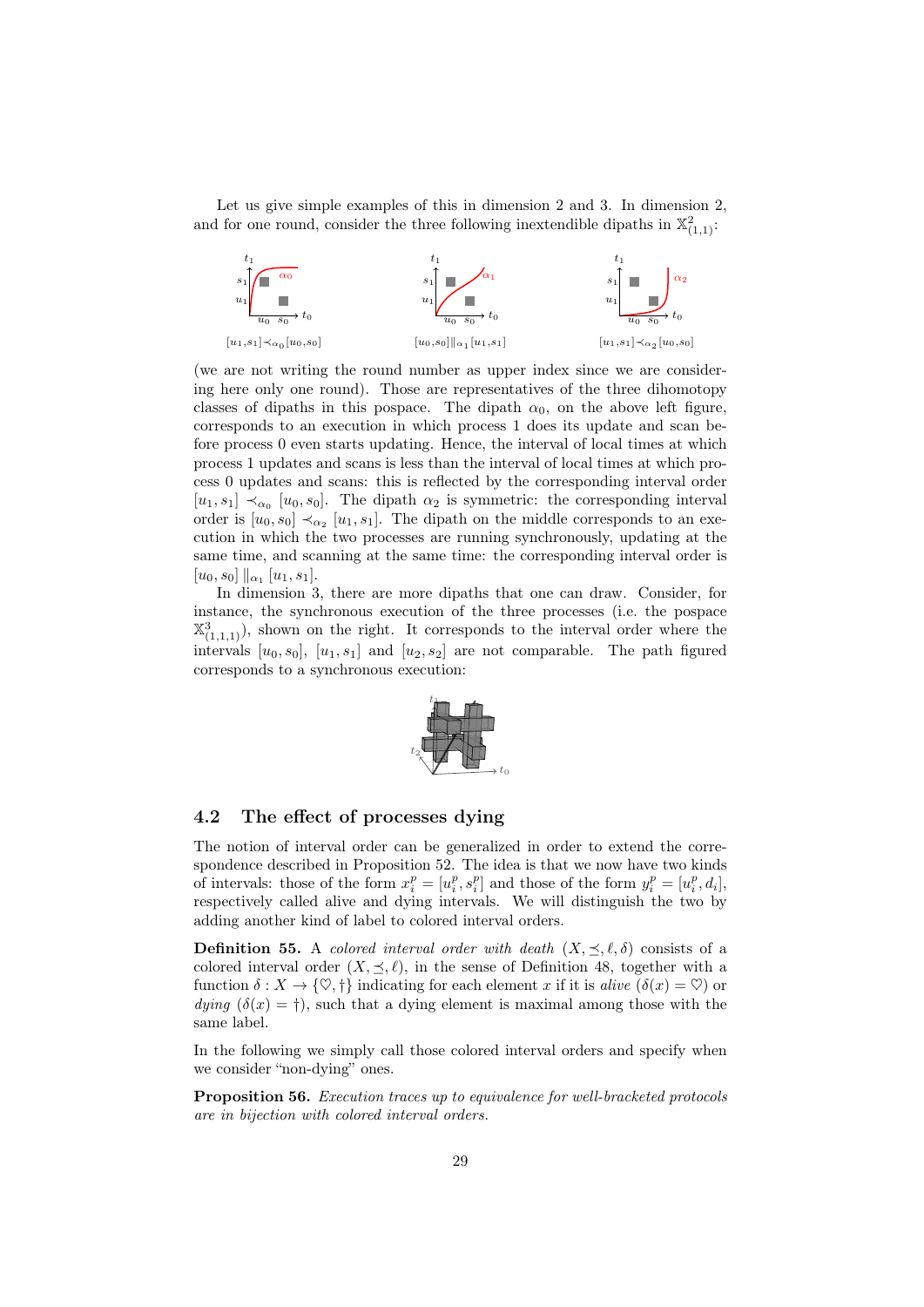*Proof.* The proof is similar to the one of Proposition 52 except that a pair  $u_i^p$ ,  $s_i^p$ (resp.  $u_i^p, d_i$ ) in an execution trace corresponds to an alive (resp. dying) element of the interval order.  $\Box$  $\Box$ 

Remark 57. Note that we really need to consider traces up to equivalence (as opposed to strong equivalence) for this correspondence to hold: otherwise, we would have to distinguish between  $u_0s_0d_0$  and  $u_0d_0$ , which there is no easy way to encode in interval orders.

# 5 Views of interval orders

We study here the views, as introduced in Definition 42, generated by an interval order. For simplicity, we only handle the case of non-dying interval orders here.

**Definition 58.** Given an element x of a poset, we write  $\hat{\tau}$  as for the set of elements which are not strictly greater than  $x$ , i.e. those which are lower than  $x$ or independent from x.

## 5.1 Interval orders and their views

By the correspondence given by Proposition 52, the  $i$ -view of an interval order can be defined as for traces:

**Definition 59.** Given a colored interval order X, its *i-view*  $||X||_i$  is defined as the *i*-view of T, in the sense of Definition 42, where T is the trace corresponding to  $X$  by Proposition 52.

It will be convenient, more generally, to consider the view associated to any element  $x_i^p$  of a colored interval order X: we write  $\lceil x_i^p \rceil$  for the local view of the ith process of the assumed the setting which the seem  $x_i^p$  can see i.e. such *i*-th process after executing all the actions which the scan  $s_i^p$  can see, i.e. such that the update occurs before this scan. Formally, by Proposition 52, the colored interval suborder  $\hat{\tau} x_i^p$  (obtained by restricting X to  $\hat{\tau} x_i^p$ ) corresponds to a trace T (up to equivalence) and we define  $\llbracket x_i^p \rrbracket = l_i$  where  $(l, m) = \llbracket T \rrbracket_{\pi^d}$ .<br>Notice that if we write T' for a trace corresponding to Y (by Proposition 52). Notice that if we write  $T'$  for a trace corresponding to  $X$  (by Proposition 52), the trace  $T$  is a prefix of  $T'$  up to equivalence, by Lemma 54. Moreover, we recover Definition 59 as a particular case: we have  $||X||_i = ||x_i^p||$ , where  $x_i^p$ <br>is the maximal element of X labeled by  $i$ . We now show that we can recon is the maximal element of  $X$  labeled by  $i$ . We now show that we can reconstruct a colored interval order from its views, starting by giving an inductive characterization of the views.

**Proposition 60.** Suppose given  $i \in [n]$  and write  $x_i^p$  for the maximal element labeled by i of a colored interval order X (by convention  $p = -1$  when there is no such element). Then the *i*-view  $||X||_i = ||x_i^p||$  can be computed by induction<br>on the (well founded) poset Y by on the (well-founded) poset X by

$$
\|x_i^p\| = \left\langle \left\|x_i^{p-1}\right\|, l_0 l_1 \dots l_{n-1}\right\rangle
$$

where, by convention,  $\lceil x_i^{-1} \rceil = i$ , and  $l_j = \lceil x_j^{q-1} \rceil$  with  $x_j^q$  the maximal element<br>of  $\mathfrak{f} x_i^p$  with label i, where by convention  $l_j = \lceil y_j \rceil$  when no such element exists of  $\hat{\tau}$  with label j, where by convention,  $l_j = \bot$  when no such element exists.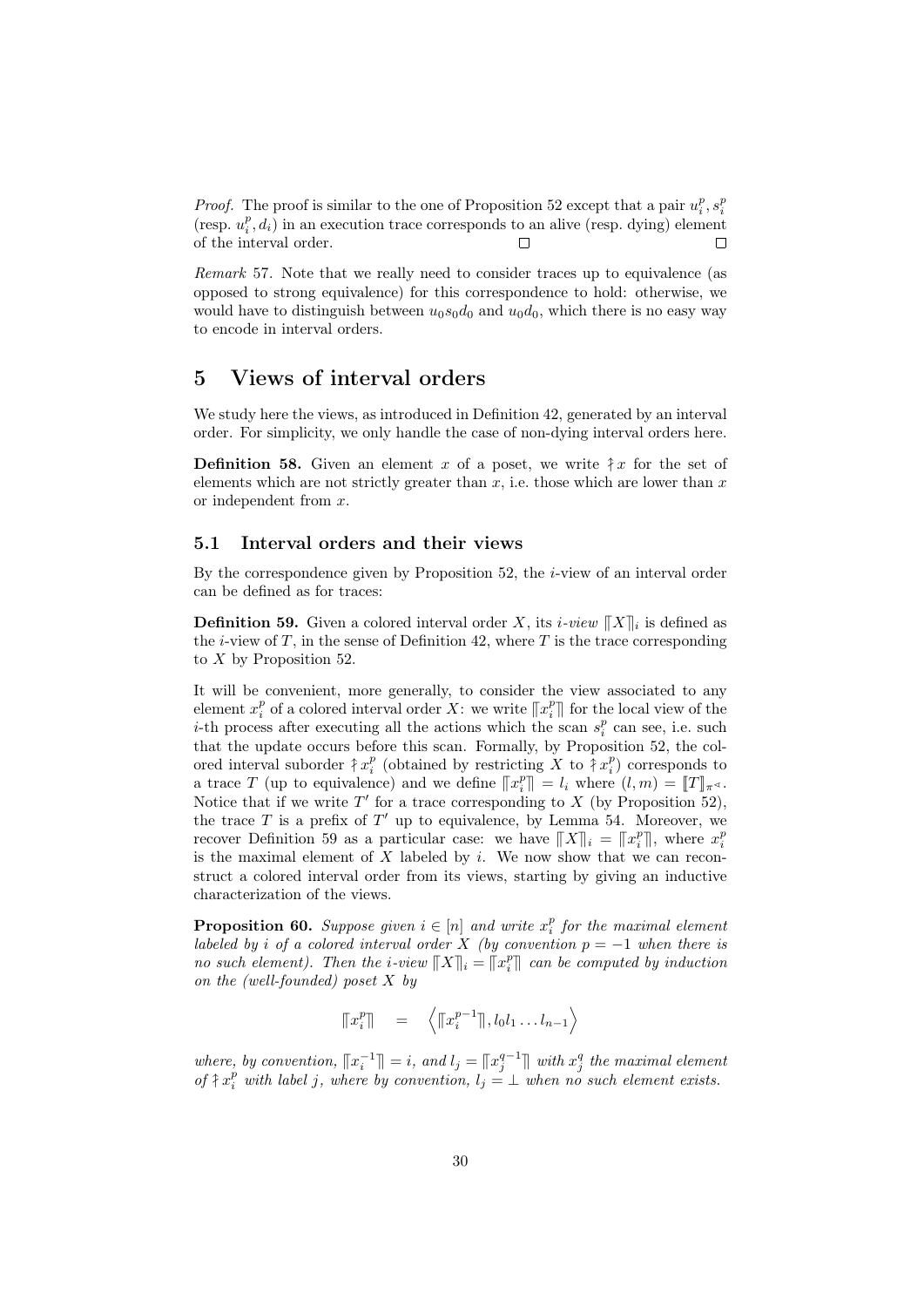*Proof.* By induction on the size of X and p. If  $p = -1$  then the process i does not perform any action and its local memory  $\lbrack x_i^{-1} \rbrack$  is the initial one,<br>i.e.  $\lbrack x^{-1} \rbrack = i$  by definition of the standard input. Otherwise, since  $x^p$  is may i.e.  $[x_i^{-1}] = i$  by definition of the standard input. Otherwise, since  $x_i^p$  is max-<br>imple the trace corresponding to  $\hbar x_i^p$  is up to equivalence of the form  $Ta_i$ imal, the trace corresponding to  $\hat{\tau} x_i^p$  is, up to equivalence, of the form  $Ts_i$ . Writing  $(l, m) = ||T||_{\pi^{\preceq}}$ , we have

$$
[\![Ts_i]\!]_{\pi^{\preccurlyeq}} = (l[i \leftarrow \langle l_i, m \rangle], m)
$$

and therefore

$$
\|\boldsymbol{x}_i^p\| = \langle \boldsymbol{l}_i, \boldsymbol{m} \rangle
$$

Above,  $l_i$  is the local memory which was last modified by the action  $s_i^{p-1}$  in T. Given an element  $x_j^q$  in X with  $x_j^q > x_i^{p-1}$ , the action  $u_i^q$  occurs after  $x_i^{p-1}$  in T, Given an element  $x_j$  in  $X$  with  $x_j > x_i$ , the action  $u_i$  occurs after  $x_i$  in  $\overline{I}$ , and therefore  $l_i$  is the local memory of the *i*-th process after the execution of the prefix of T corresponding to  $\hat{\tau} x_i^{p-1}$  (this is a prefix by Lemma 54). By induction hypothesis, we thus have  $l_i = \|\bar{x}_i^{p-1}\|$ . We can proceed by a similar reasoning to determine  $m_j$ . Writing  $x_j^q$  for the maximal element of  $\hat{\tau} x_i^p$  with label j, the contents of  $m_j$  is the one which was written by  $u_j^q$ . Since the view protocol is full-disclosure, this value corresponds to the local memory of  $j$ -th process after the execution of  $s_j^{q-1}$  (the preceding scan). Therefore,  $m_j = \lceil x_j^{q-1} \rceil$ .

*Example* 61. Consider the interval order  $X$  pictured in (15) again (with elements named as in Example 50). Its 0-view can be computed as follows:

- $\|x_1^0\| = \langle \|x_1^{-1}\|, \|x_0^{-1}\| \|x_1^{-1}\| \rangle = \langle 1, 01 \rangle$
- $\Vert x_0^0 \Vert = \langle \Vert x_0^{-1} \Vert, \Vert x_0^{-1} \Vert \Vert x_1^0 \Vert \rangle = \langle 0, 0 \langle 1, 01 \rangle \rangle$
- $\lceil x_0^1 \rceil = \langle \lceil x_0^0 \rceil, \langle \lceil x_0^0 \rceil \lceil x_1^0 \rceil \rangle \rangle = \langle \langle 0, 0 \langle 1, 01 \rangle \rangle, \langle 0, 0 \langle 1, 01 \rangle \rangle \langle 1, 01 \rangle \rangle$

This result is precisely the one we have obtained in Example 40 by simulating the trace  $u_0u_1s_1u_1s_0s_1u_0s_0$  which corresponds to the interval order  $\hat{\tau}x_0^1 = X$ , see Example 50 and 53.

A number of interesting remarks can be made on the inductive definition of the view provided by the previous proposition. The views from previous rounds can be extracted by iteratively considering the first component of the view. Formally, the previous view can be recovered as follows.

**Definition 62.** Given a view l of the form  $l = \langle l', l'_0 l'_1 \dots l'_{n-1} \rangle$ , the previous *view* is  $pr(l) = l'$ .

**Lemma 63.** Given  $x_i^p$  in a colored interval order X, we have

$$
\text{pr}(\lceil x_i^p \rceil) \quad = \quad \lceil x_i^{p-1} \rceil
$$

Moreover, the number of rounds executed by an action can be recovered as the number of times the previous view is defined. Formally,

**Definition 64.** Given a view l, we define is *occurrence number* on(l) by induction by

 $\rangle$ 

$$
\text{on}(l) = \begin{cases} 1 + \text{on}(l') & \text{if } l = \langle l', l'_0 l'_1 \dots l'_{n-1} \\ -1 & \text{if } l \in [n] \\ -\infty & \text{if } l = \bot \end{cases}
$$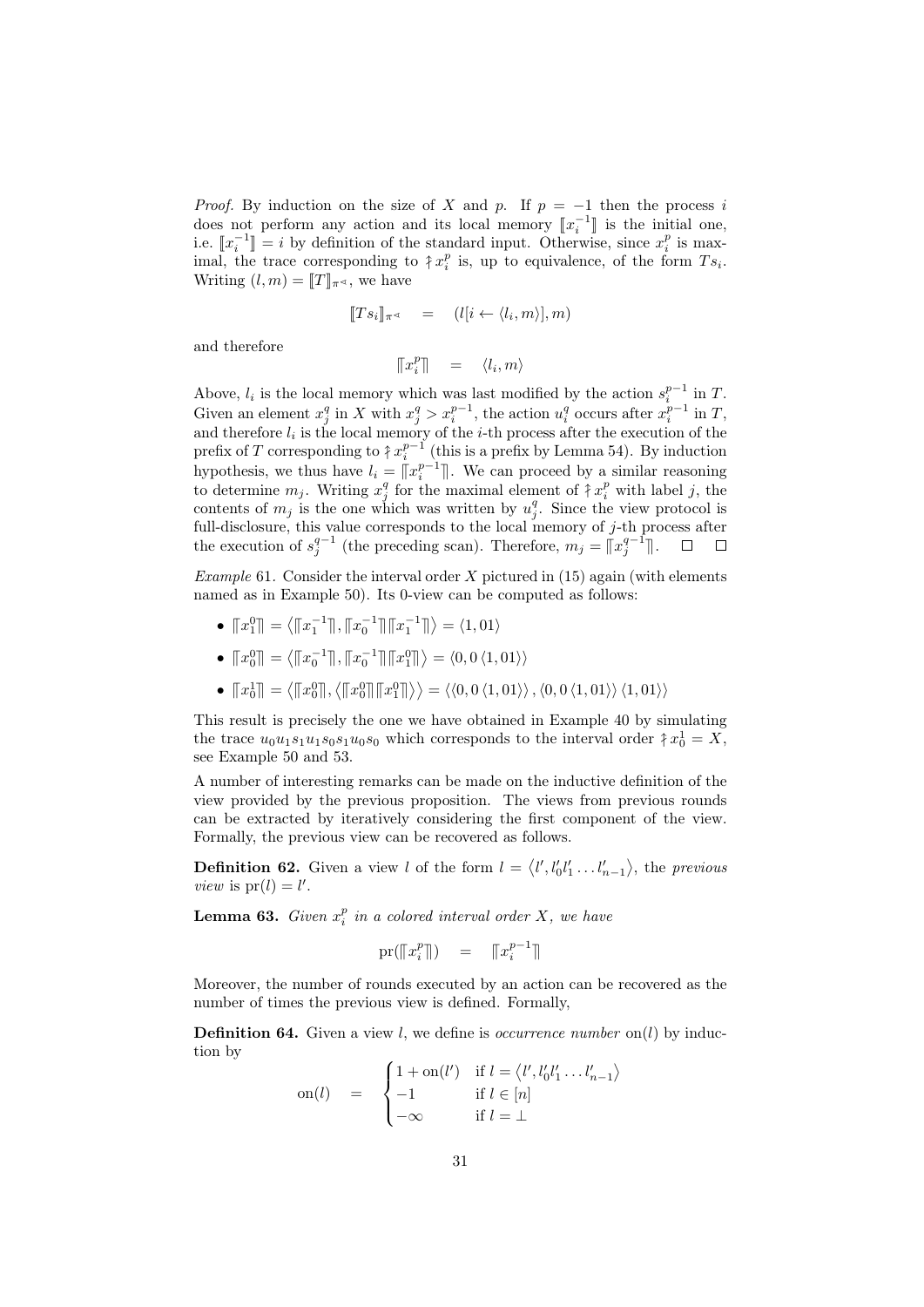**Lemma 65.** Given  $x_i^p$  in a colored interval order X, we have

$$
\operatorname{on}(\lceil x_i^p \rceil) \quad = \quad p
$$

This suggests introducing a relation  $\leq$  which expresses when a process can be "seen" by another one, i.e.  $x_j^q \lessdot x_i^p$  (which is read the q-th round of process j is seen by the p-th round of process i) means that the  $(q + 1)$ th update of process j occurs before the pth scan of process  $i$ , so that process  $i$  see the observations of process j. Suppose given an colored interval order  $(X, \preceq)$  and  $x_i^p \in X$  (by convention, we always consider that  $x_i^{-1}$  is an element of X for  $i \in [n]$ ). Given the view  $\|\x_x^p\|$ , we write  $x_j^q \lessdot x_i^p$  when  $\|\x_x^p\|$  is of the form

$$
\|x_i^p\| = \langle l, l_0 l_1 \dots l_{n-1} \rangle \tag{17}
$$

with  $-\infty < q \leq \text{on}(l_i)$ . By the preceding remarks, it is easy to show that

**Lemma 66.** We have  $x_j^q \lessdot x_i^p$  if and only if  $x_j^{q+1} \ngtr x_i^p$ , i.e. either  $x_j^{q+1} \preceq x_i^p$ or  $x_j^{q+1} \parallel x_i^p$  in X.

*Proof.* Indeed,  $x_j^q \lessdot x_i^p$  means by definition that  $u_j^{q+1}$  happens before  $s_i^p$  which is equivalent to  $s_i^p$  does not happen before  $u_j^{q+1}$  which means by definition that  $x_j^{q+1} \not\succ x_i^p.$  $\Box$ 

Remark 67. The careful reader will have noticed the shift of 1 in exponents  $q$ in previous lemma. This is necessary for the construction of the view complex below to work and can be explained as follows. When we have  $x_j^{q+1} \nless x_i^p$ , this means that in a corresponding execution the action  $u_j^{q+1}$  occurs before  $s_i^p$  and therefore, the process  $i$  will know the contents of the value obtained during the preceding scan  $s_j^q$  of process j. In the same vein, an element of the form  $x_i^{-1}$ stands for the initial value of the process  $i$  and is necessary to determine whether another process sees it or not.

We have seen in Proposition 9 that the relations defining equivalence of traces are correct: two equivalent traces lead to the same local memory state. The above considerations allow us to show a completeness result: two traces which are indistinguishable, in the sense that they lead to the same local memory state in every protocol, are equivalent (in the sense of Definition 8). We begin by showing the result considering the view protocol only.

**Proposition 68.** Two non-dying well-bracketed traces  $T$  and  $T'$  are equivalent if and only if we have  $l = l'$  where  $(l, m) = [T]_{\pi^{\le}}$  and  $(l', m') = [T']_{\pi^{\le}}$ .

Proof. The left-to-right implication is given by Proposition 9, we show the reciprocal. We write  $X$  and  $X'$  for the colored interval orders respectively corresponding to T and T'. By Remark 27, we know that X and  $X'$  are isomorphic as sets and moreover the labels coincide. We thus have to show that the (interval) order relations coincide. From the view  $l_i$ , we can reconstruct the views of all the  $x_i^p \in X$ :  $l_i$  is precisely the view  $\|x_i^p\|$  with p maximal and others can be recovered from  $l_i$  by Lemma 63. We can thus compute the relations  $-\triangleleft x_i^p$  for every  $x_i^p \in X$  (the resulting relation will be detailed in Definition 70 and called the view order). By Lemma 66 and the following discussion, this uniquely determines the order on X. Since, by hypothesis, we have  $l = l'$ , we deduce that the orders on X and X' are the same, i.e. the traces T and T' are equivalent.  $\Box$  $\Box$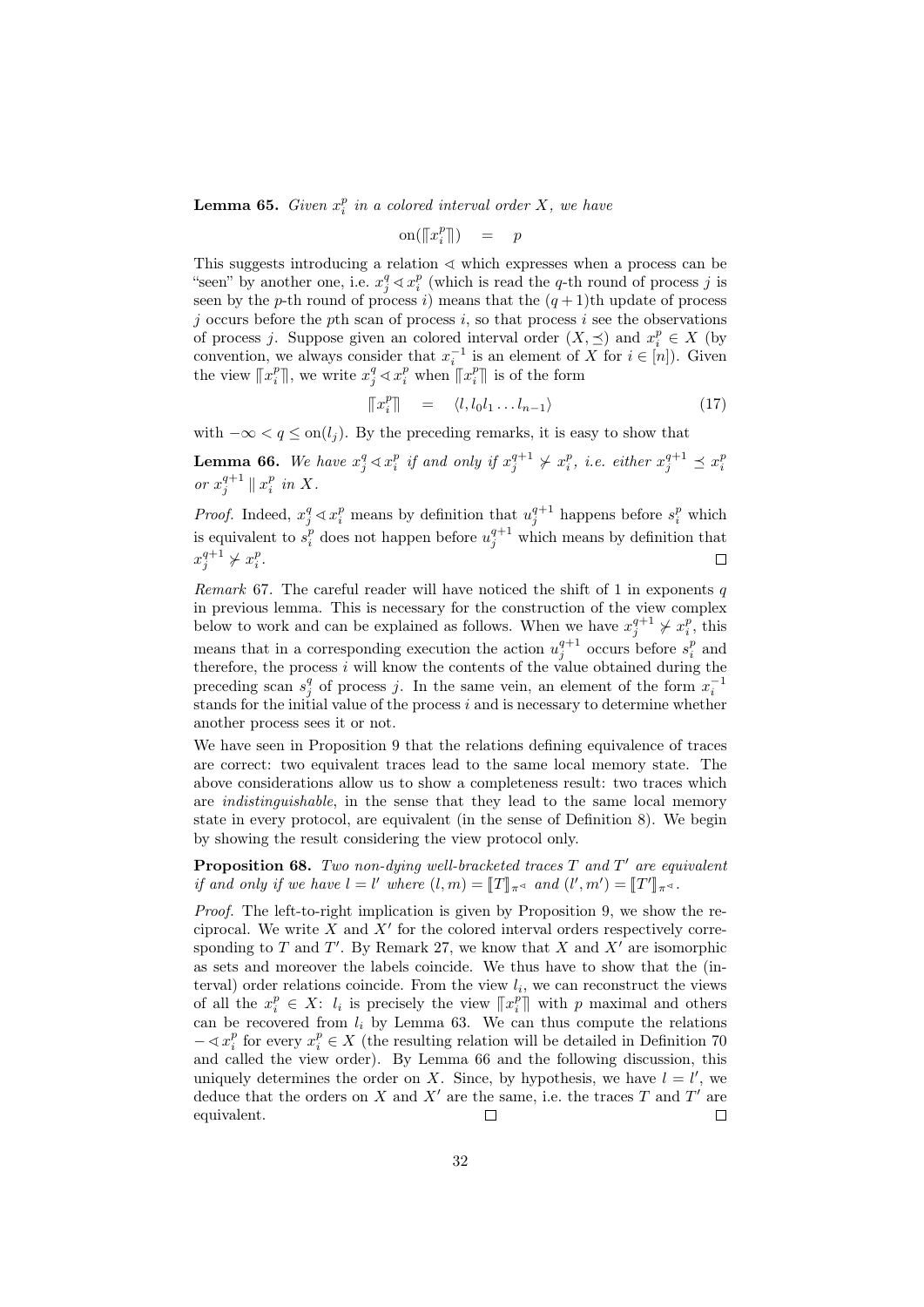By Proposition 41, two traces are indistinguishable if and only if they lead to the same memory state in the view protocol, so that previous proposition immediately implies:

**Theorem 69.** Two non-dying well-bracketed traces  $T$  and  $T'$  are equivalent if and only if, for every protocol  $\pi$ , we have  $l = l'$  where  $(l,m) = \llbracket T \rrbracket_{\pi}$  and  $(l', m') = \llbracket T \rrbracket_{\pi}$  $(l', m') = \llbracket T' \rrbracket_{\pi}.$ 

# 5.2 View orders

The preceding developments show that the information contained in the views is precisely the order  $\prec$  they induce on elements  $x_i^p$ . We have seen in (17) that a view induces a relation, and we now introduce a relation which is the union of all such relations for all the possible views of actions in an interval order: the views of the maximal elements can be obtained as the final local memory in the execution of the interval order with the view protocol, and the views of non-maximal elements can be deduced by iteratively constructing the previous views (Definition 62) as explained in Lemma 63.

**Definition 70.** Suppose given a colored interval order X. We write  $x_i^{p_i}$  for the maximal element of  $X$  labeled by  $i$ . We also write  $l$  for the local memory obtained by executing a trace corresponding to  $X$  (by Proposition 52). The associated *view order*  $\llbracket X \rrbracket$  is the set

$$
X^- = X \cup \{x_i^{-1} \mid i \in [n]\}
$$

equipped with the relation  $\triangleleft$  such that  $x_j^q \triangleleft x_i^p$  whenever

$$
\mathrm{pr}^{p_i-p}(l_i) = \langle l', l'_0 l'_1 \dots l'_{n-1} \rangle
$$

with  $q \leq \text{on}(l'_j)$  (above,  $\text{pr}^{p_i-p}$  denotes the function pr of Definition 62 iterated  $p_i - p$  times).

By Proposition 68, the operation  $\mathbb{I} - \mathbb{I}$  which to a colored interval order associates its view order is injective.

Example 71. The view order associated to (15) is

$$
x_0^1 \t\t x_1^1
$$
  
\n
$$
\uparrow \qquad \uparrow
$$
  
\n
$$
x_0^0 \leftarrow x_1^0
$$
  
\n
$$
\uparrow \qquad \uparrow
$$
  
\n
$$
x_0^{-1} \t\t x_1^{-1}
$$

(we do not figure edges which can obtained by transitivity, i.e. picture the Hasse diagram of the relation).

In an execution trace T if  $u_i^{p+1}$  occurs before  $s_j^q$  and  $u_j^{q+1}$  occurs before  $s_k^r$ , we know that  $u_i^{p+1}$  occurs before  $s_k^r$ , because we always have that  $s_j^q$  occurs before  $u_j^{q+1}$ , see Lemma 28:

$$
\dots u_i^{p+1} \dots s_j^q \dots u_j^{q+1} \dots s_k^r \dots
$$

Using this reasoning, and Proposition 68, one deduce the following properties of the relation  $\triangleleft$ :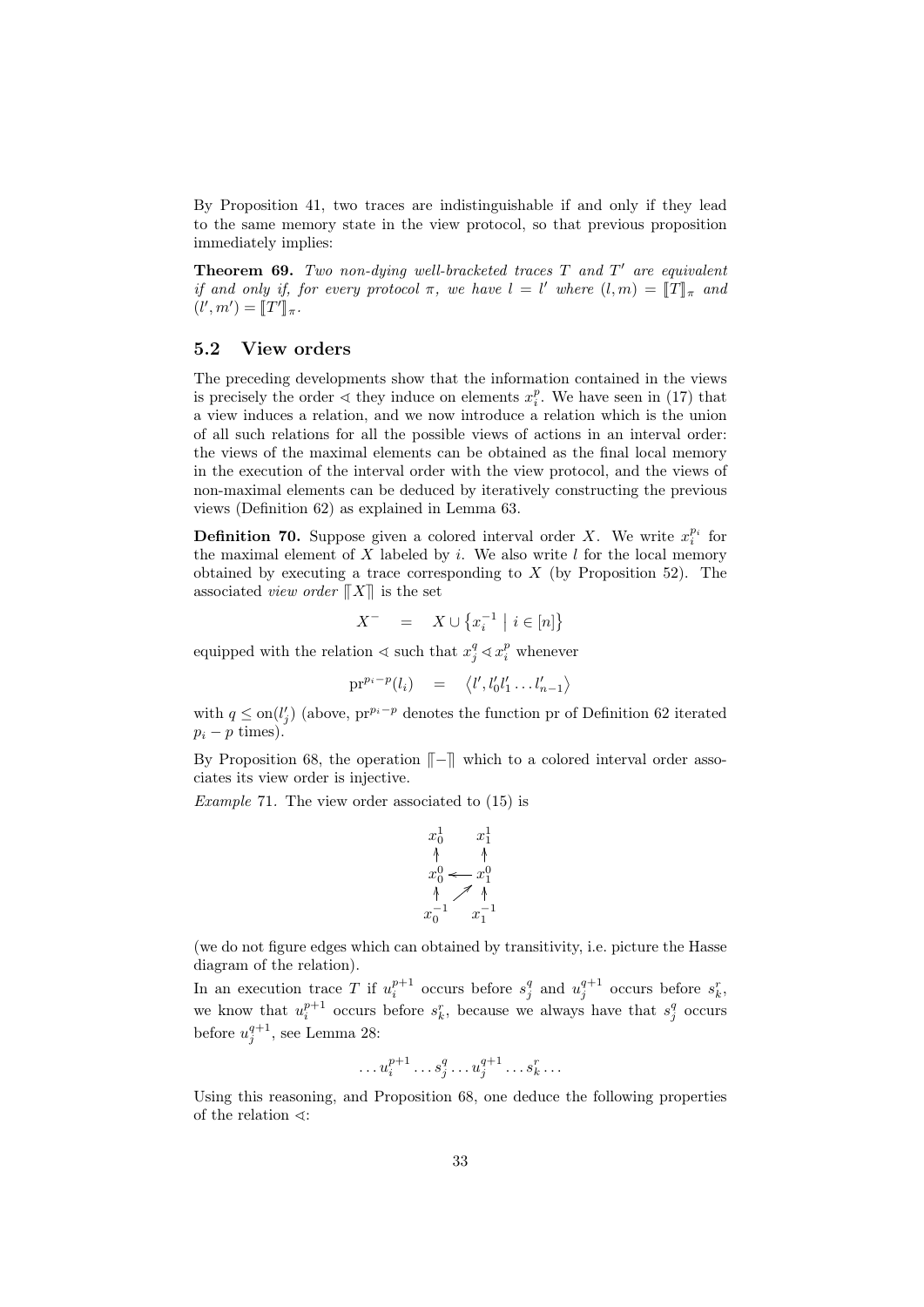**Proposition 72.** Given a colored interval order X, the relation  $\triangleleft$  of  $\llbracket X \rrbracket$  is always irreflexive, transitive and acyclic.

*Proof.* Irreflexivity corresponds to the fact that in an execution trace  $u_i^{p+1}$  never occurs before  $s_i^p$ . Transitivity can be shown using the above reasoning. Acyclicity follows by absurd from transitivity and irreflexivity.  $\Box$  $\Box$ 

The most interesting feature of view orders is that one can formulate a definition of views directly on them. Suppose given a colored interval order  $(X, \preceq)$ . Writing  $X^- = X \cup \{x_i^{-1} \mid i \in [n]\}$ , consider the view order  $(X^-,\preceq)$ associated to it as in Definition 70. This set is implicitly labeled by  $\ell(x_i^{-1}) = i$ . Given a subset  $Y \subseteq X^-$ , we write  $\downarrow Y$  for the *downward closure* of Y: it contains  $Y \subseteq X^-$ , we write  $\downarrow Y$  for the *downward closure* of Y: it contains Y, the  $x_j^{-1}$  for  $j \in [n]$ , and the elements  $x_j^p$  such that  $x_j^p \lessdot x_i^p$  for some  $x_i^p \in Y$ . This set can be equipped with the restriction of the relation  $\triangleleft$ .

**Definition 73.** The *i*-view of the view order  $(X^-,\preceq)$  is the view order  $(\downarrow \{x_i^p\}, \preceq)$ , which will be denoted  $\llbracket X \rceil_i$ , where  $x_i^p$  is the greatest element labeled by i.

Example 74. The 0-view (on left) and 1-view (on right) associated to the view order of Example 71 are respectively



(again, we do not figure transitive edges).

This definition is consistent with the one of Definition 59, thus justifying the use of the same notation, in the following sense. Given the interval order  $X$ , consider its *i*-view  $||X||_i$ . We can add to it elements of the form  $x_i^{-1}$ , for  $i \in [n]$ , and couplin it with the relation  $\leq$  as defined in Definition  $Z_0$ . The view order we and equip it with the relation  $\leq$  as defined in Definition 70. The view order we obtain in this way is then precisely  $\llbracket X \rrbracket_i$ . Moreover, the "traditional" view<br> $\llbracket Y \rrbracket_i$  and have a preconstructed from  $(\llbracket X \rrbracket \llbracket X \rrbracket)$  as the view  $\llbracket x^p \rrbracket$  definition follows  $\llbracket X \rrbracket_i$  can be reconstructed from  $(\llbracket X^- \rrbracket_i, \triangleleft)$  as the view  $\langle x_i^p \rangle$ , definition follows,<br>by induction We define  $\ell x^{-1} \Vdash = i$  and by induction. We define  $\langle x_i^{-1} \rangle = i$  and

$$
\langle x_i^p \rangle = \langle \langle x_i^{p-1} \rangle, \langle x_0^{p_0} \rangle \langle x_1^{p_1} \rangle \dots \langle x_{n-1}^{p_{n-1}} \rangle \rangle
$$

where  $x_j^{p_j}$  is the predecessor of  $x_i^p$  labeled by j, by convention  $\langle x_j^{p_j} \rangle = \bot$  when no such predecessor exists. It is routine to check that the two transformations are mutually inverse to each other. To sum it up, the view order is simply a convenient way to represent views. However, there is an advantage to this new notation: one can consider the "view of several processes at once".

**Definition 75.** Given a set  $I \subseteq [n]$  of process indices, the *I-view* of a view order  $(X^-,\prec)$  is the view order  $(\downarrow \{x_i^{p_i} \mid i \in I\}, \prec)$ , which will be denoted  $\|X^-\|_I$ , where  $x^{p_i}$  is the greatest element labeled by  $i \in I$ where  $x_i^{p_i}$  is the greatest element labeled by  $i \in I$ .

Given a view order  $X^-$  and two elements  $x_i^p$  and  $x_j^q$ , with  $i \neq j$  and  $p, q \geq 0$ , which are maximal with their label, the views  $\llbracket X^-\rrbracket_i = \downarrow \{x_i^p\}$  and  $\llbracket X^-\rrbracket_j = \downarrow \{x_j^q\}$ are distinct since otherwise we would have both  $x_j^q \lessdot x_i^p$  and  $x_i^p \lessdot x_j^q$ , which would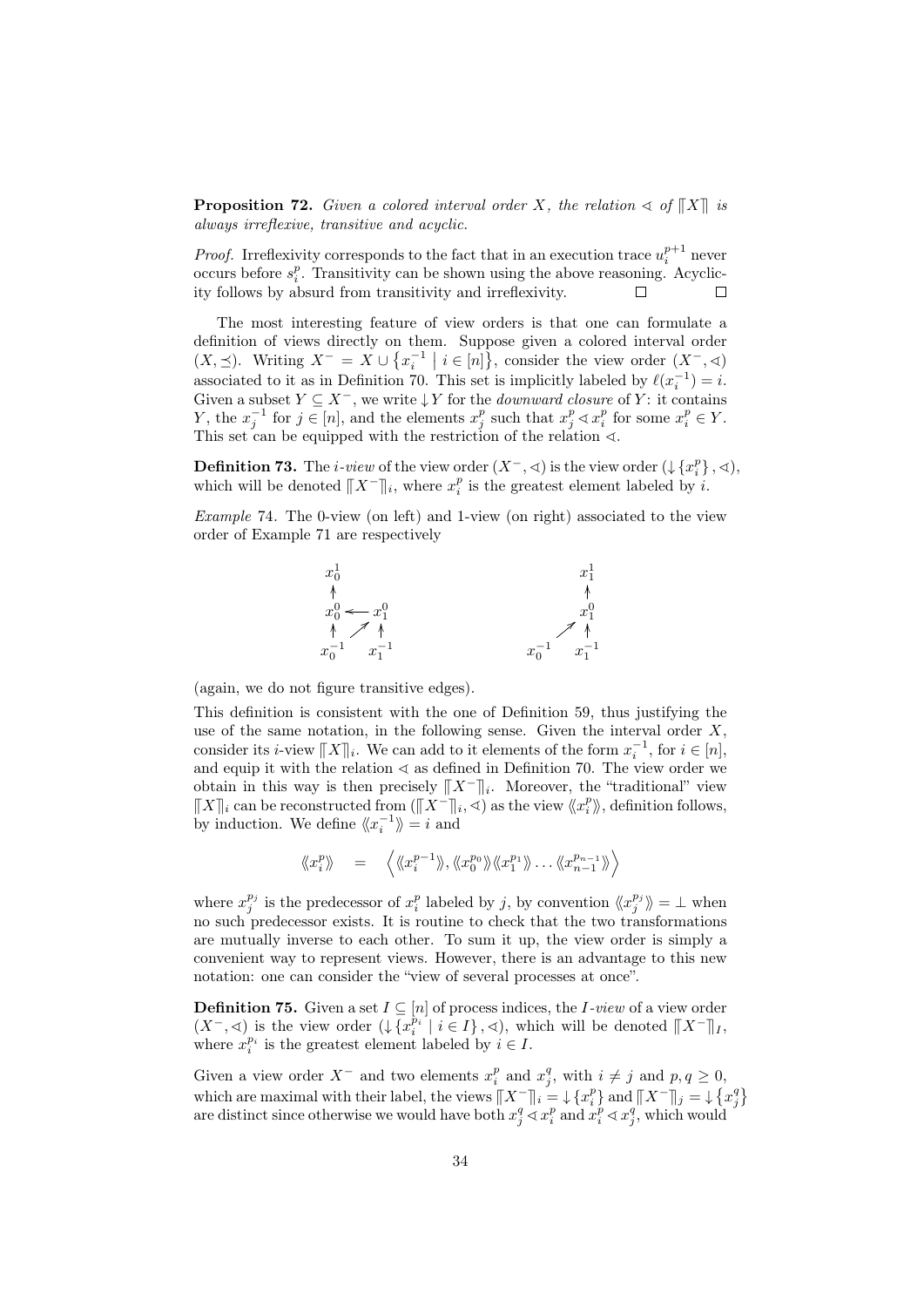contradict the acyclicity of  $\prec$ . Moreover,  $\downarrow \{x_i^p, x_j^q\} = \downarrow \{x_i^p\} \cup \downarrow \{x_j^q\}$  since  $x \in \bigcup \{x_i^p, x_j^q\}$  is equivalent to  $x \prec x_i^p$  or  $x \prec x_j^q$ . This observation generalizes into:

**Lemma 76.** With the above notations, given a set  $I \subseteq [n]$ , we have that

$$
\|X^-\|_I = \bigcup_{i \in I} \|X^-\|_i
$$

and the relation on  $\llbracket X^-\rrbracket_I$  is also the union of the relations  $\llbracket X^-\rrbracket_i$ .

This will turn out to be very useful in next section, in order to provide an alternative definition to the protocol complex.

#### 5.3 View orders and traces

We have seen in Section 4.1 that colored interval orders are in bijection with traces, which are well-bracketed, up to equivalence (Proposition 52). A natural question is then to which traces correspond  $i$ -view orders? We show here that those correspond to traces, up to equivalence, satisfying a variant of the well-bracketing condition (Definition 19), where only the "brackets" of the *i*th process is closed. We omit most proofs since those are easy adaptations of those presented in Sections 1.2.3 and 4.1 to the variant of the well-bracketing condition.

The previous definitions on traces take all the processes in account. We first generalize those in order to account for the fact that we are now interested in the views of a specific set of processes  $I \subseteq [n]$ .

**Definition 77.** In a trace  $T$ , an action is *I*-relevant if it is

- $u_i$  when it occurs before an action  $s_i$  with  $i \in I$ ,
- $s_i$  when there is an action  $u_i$  afterward which is *I*-relevant,
- $s_i$  or  $d_i$  with  $i \in I$ .

The I-restriction of  $T$  is the trace obtained from  $T$  by keeping only I-relevant actions, and is denoted  $[T]_I$ .

**Definition 78.** A trace  $T$  is  $I$ -well-bracketed when

- $\text{proj}_i(T) \in (u_i s_i)^*(\varepsilon + u_i d_i) \text{ for } i \in I,$
- $\text{proj}_i(T) \in \varepsilon + ((u_i s_i)^* u_i) \text{ for } i \in [n] \setminus I$ , and
- all the actions of  $T$  are *I*-relevant.

In particular a well-bracketed trace is the same as an  $[n]$ -well-bracketed one. In the following, we simply write *i*-well-bracketed instead of  $\{i\}$ -well-bracketed. The characterization of Lemma 21 can easily be adapted:

**Lemma 79.** A trace  $T \in \mathcal{A}^*$  is I-well-bracketed if and only if

- 1. updated $(T)$  is well-defined.
- 2. updated $(T) = [n] \setminus I$ ,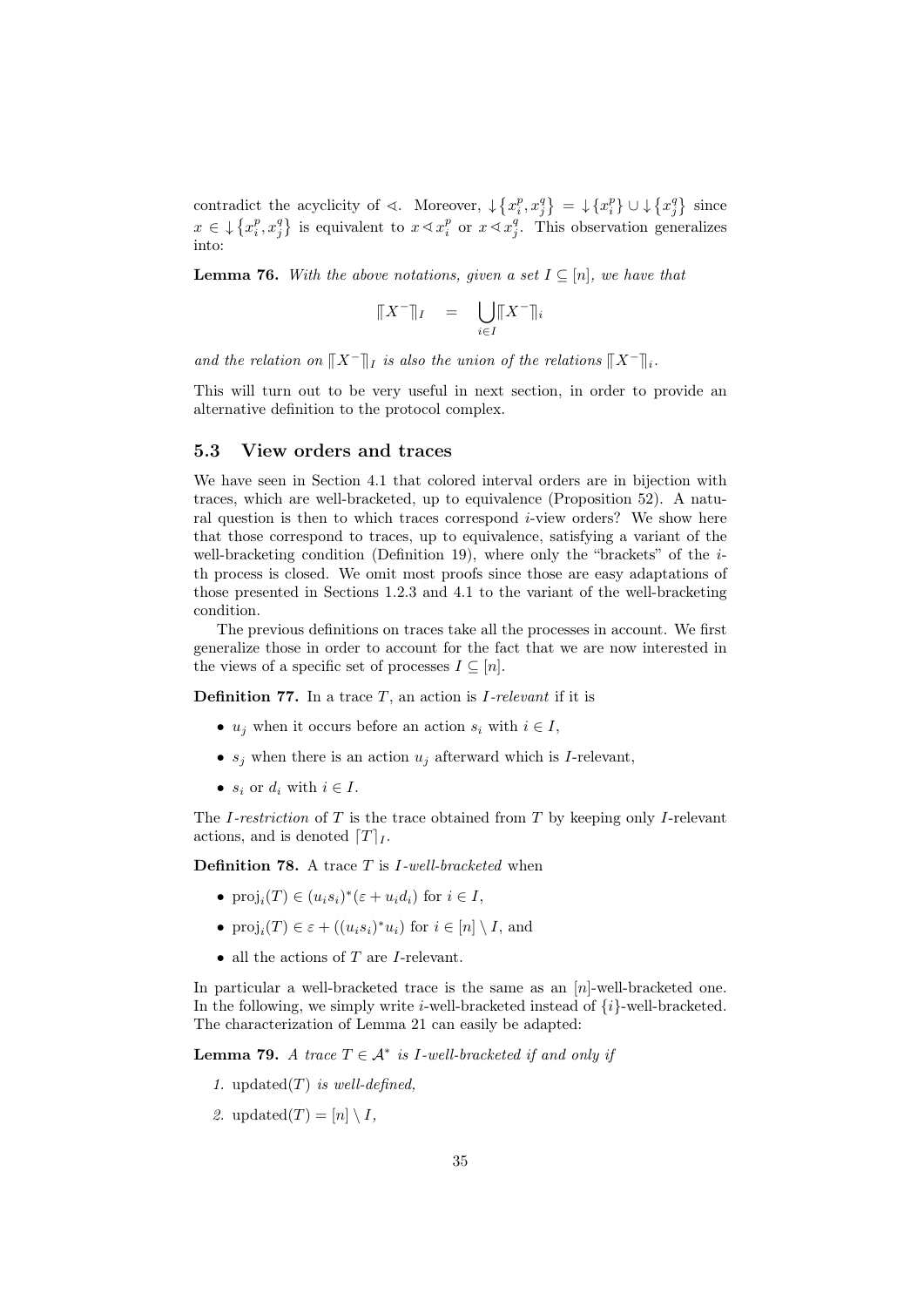#### 3. T is strongly properly dying, and

#### 4. all the actions of T are I-relevant.

Notice that the last scan of a process j, with  $j \notin I$ , is never I-relevant. More generally, one can show:

Lemma 80. The I-restriction of a trace is I-well-bracketed.

Similarly, the notion of equivalence can be adapted in order to distinguish when two traces lead to the same result when we observe only the local memory cells of processes in I.

**Definition 81.** Two traces T and T' are I-equivalent, what we write  $T \approx_I T'$ when their I-restrictions are equivalent, i.e.  $[T]_I \approx [T]'_I$ .

*Example* 82. For instance, with  $I = \{1\}$ , the following traces are *I*-equivalent but not equivalent:

 $u_0u_1s_0s_1$   $u_0s_0u_1s_1$ 

Namely, they only differ by the relative orderings of  $u_1$  and  $s_0$ , which has no influence on the view of 1, which is  $\langle 1, 01 \rangle$  in both cases.

We have seen in Theorem 69 that two traces are equivalent if and only if they give rise to the same views in every protocol. This can be generalized without difficulty in order to show a variant "relative to the set  $I$  of processes":

**Proposition 83.** Two non-dying well-bracketed traces  $T$  and  $T'$  are I-equivalent if and only if for every protocol  $\pi$  and every  $i \in I$ , we have  $l_i = l'_i$ , where  $(l,m) = \llbracket T \rrbracket_{\pi}$  and  $(l',m') = \llbracket T' \rrbracket_{\pi}$ .

From now on, we only consider non-dying traces for simplicity. With the previous definitions at hand, the correspondence described in Proposition 52 can be adapted in order to show the following. The formulation is a bit contrived because we do not have (at least for now) a characterization of the i-view orders, i.e. of those which come from traces or colored interval orders.

**Proposition 84.** Suppose given a colored interval order  $X$  corresponding to a trace  $T$  by Proposition 52. Then there is a bijection between

- (i) the I-restrictions of  $T$  up to equivalence,
- (ii) view orders of the form  $\downarrow \{x_i^{p_i} \mid i \in I\}$  (the downward closure is taken in the view order  $X^-$  associated to  $X$ ) where  $x_i^{p_i}$  is the maximal element labeled by  $i \in I$ .

Moreover, this bijection does not depend on  $T$  (or  $X$ ).

By the fact that the bijection "does not depend on  $T$ ", we mean that given two (possibly non-equivalent) traces  $T'$  and  $T''$  having a common I-restriction  $T$  the view orders by the above bijection will be the same (and similarly for the other side of the bijection). The proof is very similar to the one of Proposition 52. Instead of going over it once again, we illustrate it on an example.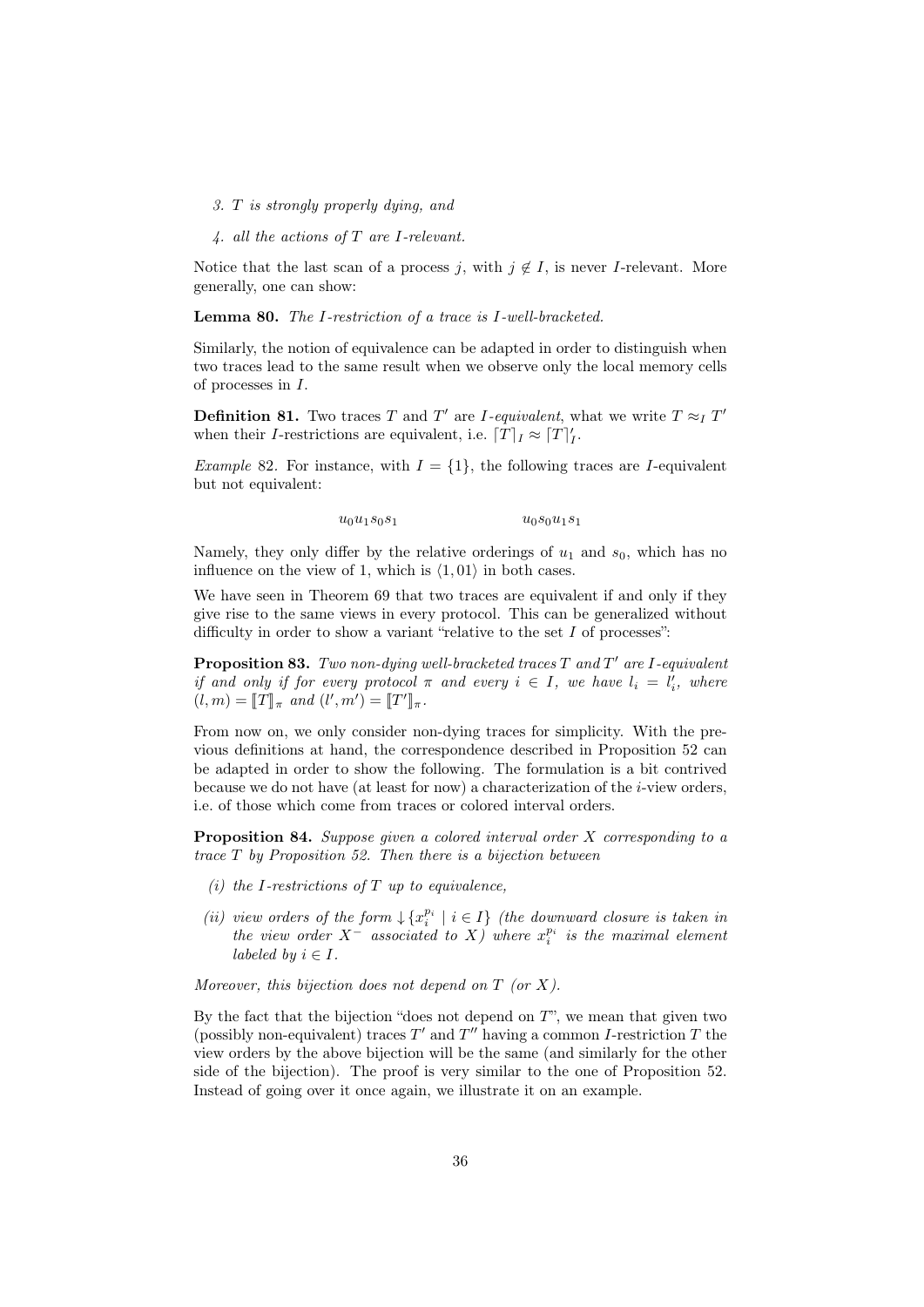Example 85. Consider the 0-view  $X^-$  depicted on the left in Example 74. The 0-well-bracketed trace corresponding to it is an interleaving of the traces  $u_0^0s_0^0u_0^1s_0^1$  and  $u_1^0s_1^0u_1^1$  (notice that the last one is not well-bracketed in the traditional sense, but the presence of  $u_1^1$  is encoded in the 0-view). We have that

- the relations  $x_i^p \lessdot x_i^{p+1}$  imply that  $u_i^{p+1}$  occurs before  $s_i^{p+1}$  (which we already knew anyway),
- the relation  $x_1^0 \lessdot x_0^0$  implies that  $u_1^1$  occurs before  $s_0^0$ ,
- the relation  $x_1^{-1} \lessdot x_0^0$  implies that  $u_1^0$  occurs before  $s_0^0$ ,
- the relation  $x_0^{-1} \lessdot x_1^0$  implies that  $u_0^0$  occurs before  $s_1^0$ ,
- the absence of the relation  $x_0^0 \lessdot x_1^0$  implies that we do not have  $u_0^1$  before  $s_1^0$  (i.e. we have  $u_0^1$  after  $s_1^0$ ),

The relative order of the actions is thus

$$
\begin{array}{c} s_0^1 \\ \uparrow \\ u_0^1 \\ \uparrow \\ s_0^0 \\ \uparrow \\ u_0^0 \end{array} \begin{array}{c} u_1^1 \\ \uparrow \\ s_1^0 \\ \uparrow \\ u_1^0 \\ \downarrow \\ u_1^0 \end{array}
$$

and we see that the only possible execution trace is  $u_0^0 u_1^0 s_1^0 u_1^1 s_0^0 u_0^1 s_0^1$ , up to permuting consecutive updates or consecutive scans, i.e. up to equivalence.

Remark 86. Again, not every set with a transitive order relation is a view. For instance, if we applied the construction of the previous example to the set on the left

| $x_0^1$  | $x_1^1$               | $s_0$ $s_1$                |
|----------|-----------------------|----------------------------|
| $\wedge$ | $\wedge$              | $\land\,\,\times\,\,\land$ |
|          | $x_0^{-1}$ $x_1^{-1}$ | $u_1$<br>$u_0$             |

we obtain the constraints on the right for a trace, which obviously cannot be satisfied since they are cyclic.

Example 87. To illustrate the other side of the bijection, consider the 0-wellbracketed trace  $u_0^0 s_0^0 u_0^1 u_1^0 s_1^0 u_1^1 s_0^1$ . We have that

- since  $u_1^1$  occurs before  $s_0^1$  we have  $x_1^0 \lessdot x_0^1$ ,
- since  $u_0^1$  occurs before  $s_1^0$  we have  $x_0^0 \lessdot x_1^0$

(other relations are redundant or obvious). Therefore the associated 0-view order is

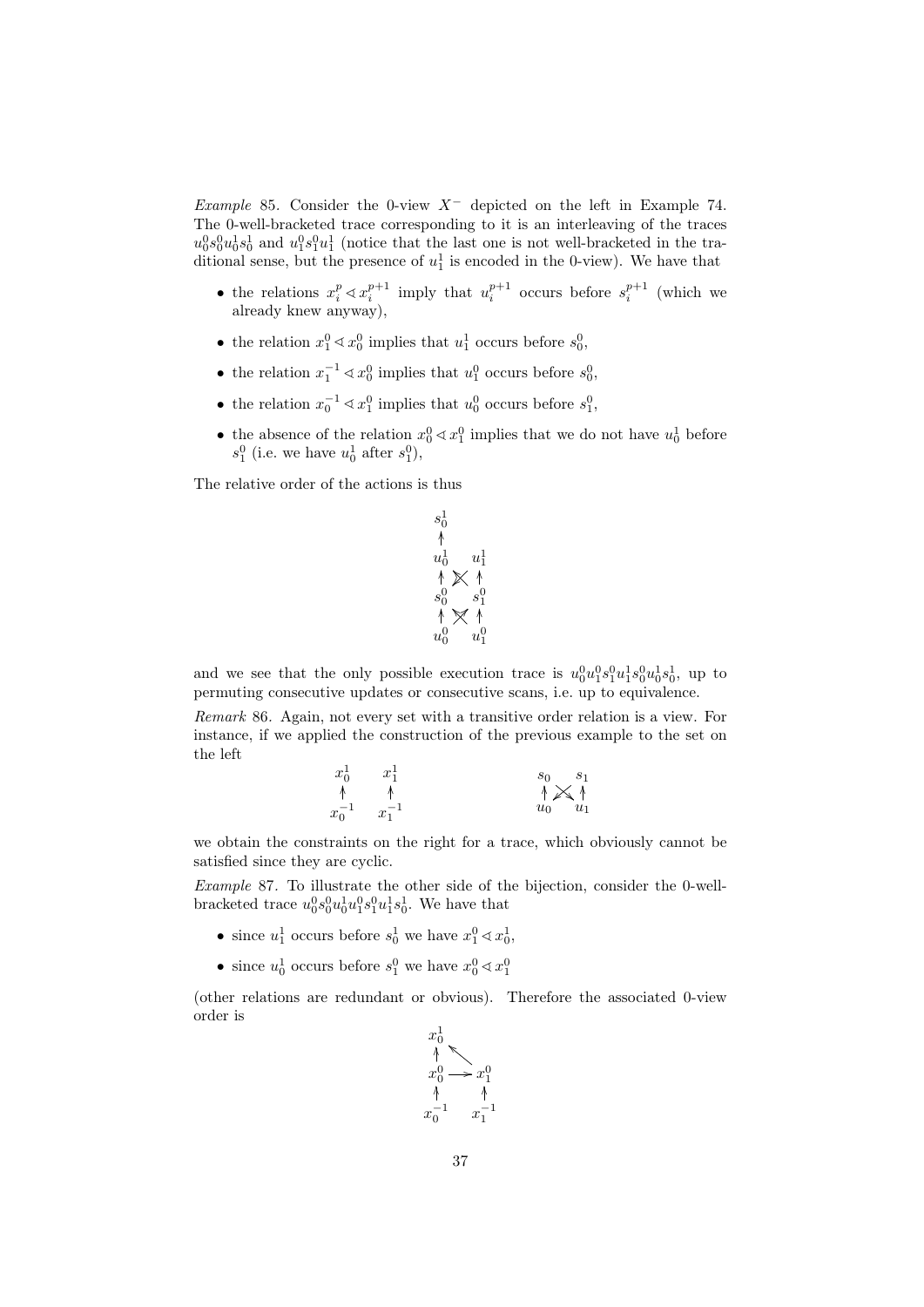#### 5.4 View orders and interval orders

We would like to also very briefly explain how the views can be encoded directly in interval orders. A first idea is that given an interval order  $(X, \prec)$  and  $i \in [n]$ , writing  $x_i^p$  for the maximal element labeled by i, the *i*-view should be the restriction of  $X$  to elements which are not above (i.e. below or independent from)  $x_i^p$ . This is however not the case. For instance, consider the two following colored interval orders

$$
x_0^0 \qquad x_1^0 \qquad \qquad x_0^0 \to x_1^0
$$

taking the "1-view" as described above, i.e. restricting to elements not above  $x_1^0$ leaves the interval orders unchanged, and thus distinct. However, their views (in the sense of Definition 59) are the same: they are both  $\langle 1, 01 \rangle$ . The discrepancy comes from the fact that interval orders encode well-bracketed traces (by opposition to 1-well-bracketed traces). Namely, the two interval orders respectively correspond to the traces

 $u_0u_1s_0s_1$   $u_0s_0u_1s_1$ 

whereas, by Section 5.3, the view correspond to the 1-well-bracketed trace  $u_0u_1s_1$  (this observation is essentially the same as the one in Example 82). Another way to state this is that the interval order encodes the relative positions of  $u_1$  and  $s_0$ , whereas this is irrelevant since  $s_0$  does not play a role in the view. This suggests introducing the following definition.

**Definition 88.** Given  $I \subseteq [n]$ , a colored *I*-interval order is an interval order such that, for  $i \in [n] \setminus I$ , a maximal element labeled by i is maximal (among all elements, even those with different labels). The I-restriction of a colored interval order  $(X, \preceq)$  is the interval order, on the same elements, obtained by removing dependencies from any element  $x_i^p$ , with  $i \in [n] \setminus I$ , which is maximal among elements labeled by i.

Remark 89. The fact that the I-restriction of an interval order is still an interval order is not immediate, but can be shown using the characterization mentioned in Remark 51.

Finally, views can be defined as follows.

**Definition 90.** Suppose given a colored interval order  $(X, \preceq)$  and  $I \subseteq [n]$ . For  $i \in I$ , we write  $x_i^{p_i}$  for the greatest element of X which is labeled by i. The I-view  $\llbracket X \rrbracket_I$  of X is the interval order obtained by

- 1. restricting  $X$  to elements which are below or independent from an element  $x_i^{p_i}$  with  $i \in I$ ,
- 2. taking the I-restriction of the resulting interval order.

It can be shown that this construction coincide with the previous ones, in a way which is compatible with the various isomorphisms established. We do not detail it further here, because it does not play an important role and is less convenient to manipulate than the description in terms of view order. For instance, reconstructing the I-view from the i-views is less direct than for view orders, as described in Lemma 76.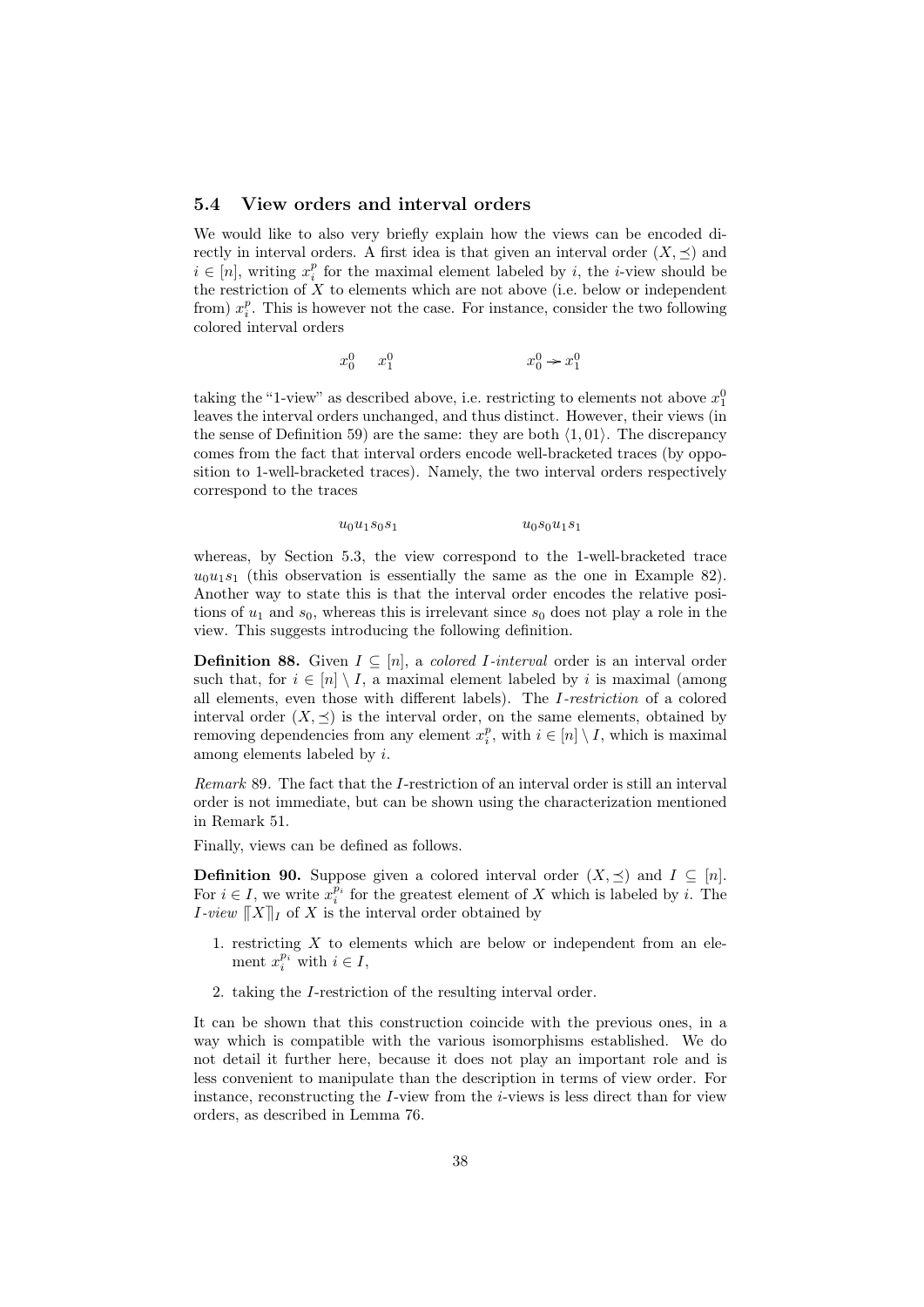# 6 Protocol complexes, derived from the concurrent semantics

In this section, we are going to define the protocol complex [26] associated to a protocol, in equivalent ways. First, in Section 6.1, we define it from the operational semantics of Section 1.1.1. Equivalently, based on the results of Section 5, this can be defined using interval orders, or the geometric semantics: this is made formal using the notion of view order of Section 5 in the form of a view complex, in Section 6.2, and also, equivalently, in the form of a interval order complex, and a trace complex. They are shown all equivalent to the (standard) protocol complex in Proposition 99. Finally, in Section 6.3, we will particularize this construction to the simpler case of the immediate snapshot protocol and the protocol complex constructed through chromatic subdivisions [29].

## 6.1 The protocol complex

The protocol complex [28] is a simplicial complex which has been designed to represent the possible reachable states, at some given round, of the generic protocol in normal form, i.e. it is going to encode all possible histories of communication between processes, and as we will prove later on, all interleaving traces up to equivalence (or equivalently the dipaths up to dihomotopy), by maximal simplices:

**Definition 91.** Given numbers  $(r_i)_{i \in [n]}$  of rounds, the *protocol complex* for atomic snapshot protocols is the abstract simplicial complex constructed from the generic protocol in normal form, and whose

- vertices are pairs  $(i, l_i)$  where  $i \in [n]$  represents the name of a process and  $l_i$  its local memory in a reachable state,
- maximal simplices are  $\{(0, l_0), \ldots, (n, l_n)\}\$  where  $\langle i, l_i \rangle$  is the local view by process i at the end of the execution with  $r$  rounds represented by this simplex.

Example 92. The local views in each vertex are determined by the operational semantics of Section 1, as in the following example, using the same notations as in Example 40:

|  | $u_0$ | T | $u_1$ | Ŧ, | S <sub>1</sub><br><b>.</b> | 0 | <b>.</b> | $s_0$ |  |
|--|-------|---|-------|----|----------------------------|---|----------|-------|--|
|  |       |   |       |    |                            |   |          |       |  |

leading to the local views

$$
l_0 = \langle 0, 01 \rangle \qquad \qquad l_1 = \langle 1, 01 \rangle
$$

Similarly, the trace  $u_0s_0u_1s_1$  leads to the local views

$$
l_0 = \langle 0, 0 \perp \rangle \qquad l_1 = \langle 1, 01 \rangle
$$

and there is a third potential outcome of the computation, symmetric to this last case, in which process 1 updates and scans before process 0 does. Putting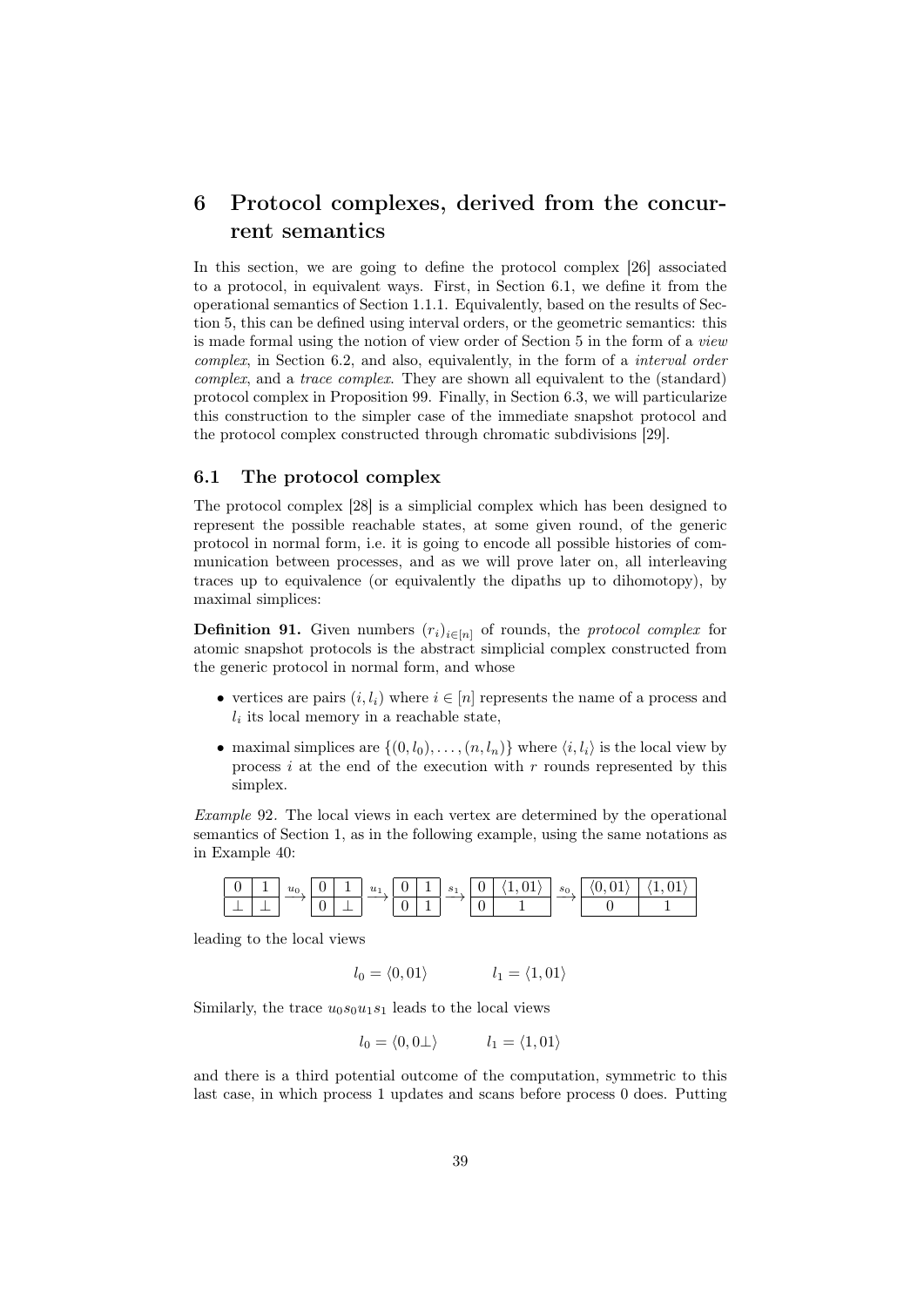this together, according to Definition 91, we get the protocol complex for one round and two processes [28]:

 $0, 0 \perp$  1, 01  $-$  0, 01  $-$  1, 1

For concision, we do not figure the external brackets, i.e. write  $0, 0\perp$  instead of  $(0, 0<sup>⊥</sup>)$ . The identifier of the process whose local view is written is the number before the comma, e.g. the state  $0, 0\perp$  above is the local view of processor 0.

We can now link protocol complexes with interval orders, i.e. traces up to equivalence or dipaths up to dihomotopy: a colored interval order represents indeed an execution (Proposition 52), and a maximal simplex in the protocol complex. Furthermore, we can deduce the local view of the  $i$ -th process by using the  $i$ -view of this interval order (by Definition 59, or equivalently using the  $i$ -view of the view order of Definition 73). These local views will identify the interval orders seen as maximal simplices of the protocol complex as convex hulls of the  $n + 1$  local views, hence will encode the full simplicial complex structure.

We encode here local views restricting to the full information generic protocol in normal form with initial local state  $l_i = i$  for  $i \in [n]$ , i.e. with standard input, see Definition 34 (this only changes the naming of local states, and not the structure of the protocol complex). This can be generalized to more general input complexes, as hinted in Section 6.4.

By Theorem 69, we know that two non-dying well-bracketed traces are equivalent if and only if they are non distinguished by the full information generic protocol in normal form, which is initial in the category of protocols by Proposition 41. Hence local views of process i, on a trace T, corresponds to the i-view of the interval order corresponding to  $T$  (Section 5).

These observations lead to the equivalent descriptions of the protocol complex using interval orders, views and traces in Section 6.2. Before formally defining them, let us give a few examples first.

Example 93. Consider again the one round, two processes case. We have represented below the protocol complex already depicted in Example 92, and decorated its maximal simplices, i.e. edges, with the corresponding dipaths modulo dihomotopy above, and the corresponding interval order, below:

$$
0, 0 \perp \underbrace{\begin{array}{c} \bullet \\ \bullet \\ 0 \prec 1 \end{array}}_{0 \prec 1} 1, 01 \underbrace{\begin{array}{c} \swarrow \\ \bullet \\ 0 \end{array}}_{0 \; 1} 0, 01 \underbrace{\begin{array}{c} \bullet \\ \bullet \\ 0 \succ 1 \end{array}}_{0 \succ 1} 1, \perp 1
$$

The local view (at the leftmost part of the figure above) of process 0 which is 0, 0⊥ comes from the 0-view  $[[X]]_0$  of the interval order  $X = 0$  ≺1, subscript of the leftmost edge in the graph above: an interleaving trace corresponding to  $\hat{\sigma} x_0^0 = 0$ , under Proposition 52 (and the remark at the end of Section 4) is  $u_0 s_0$ leading to local state  $\langle 0, 0 \perp \rangle$  on process 0. Similarly, 1, 01 corresponds to the local state for process 1, which is both the 1-view of  $\llbracket X \rrbracket_1$  which corresponds to the local view of the interval order  $\hat{\tau} x_1^0 = 0 \times 1$  (corresponding to a trace  $u_0s_0u_1s_1$ , as in the trace superscript of the edge on the left of the graph above) and to the 0-view  $||Y||_0$ , i.e. the local view of  $\hat{\tau} x_0^0 = 0$  1, where  $Y = 0$  1 (corresponding to a trace  $u_0u_1s_0s_1$  for instance, as in the trace  $\mathcal{S}$  superscript of the middle edge of the graph above). Note that  $||X||_1 = ||Y||_0$  but  $\hat{\tau} x_1^0$  in X<br>is not the same interval order as  $\hat{\tau} x_0^0$  in X, as remarked already in Section 5.4. is not the same interval order as  $\hat{\tau} x_0^0$  in Y, as remarked already in Section 5.4.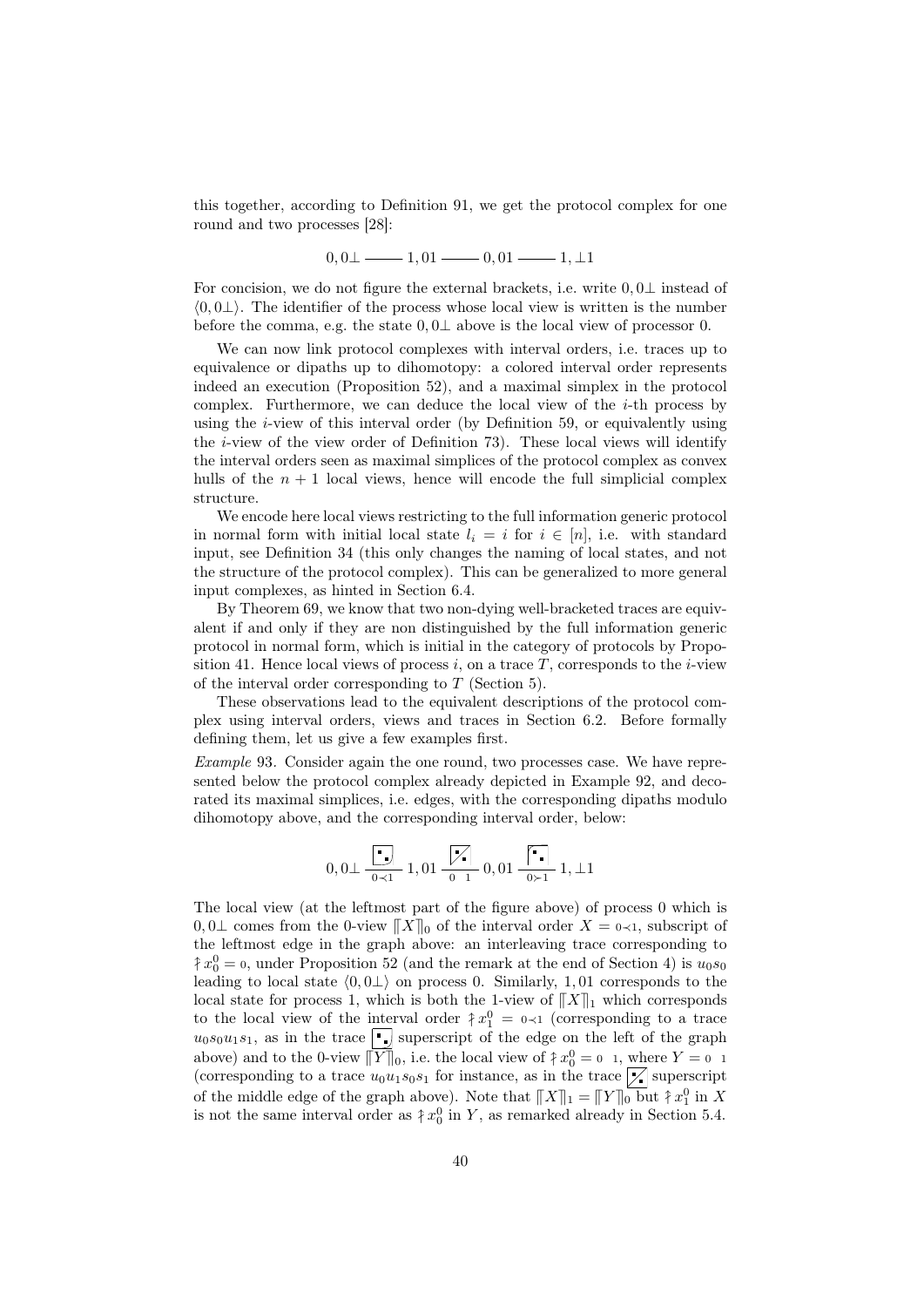Example 94. An example of interval order complex with the traces corresponding to the execution for 2 processes, 2 rounds is depicted at Figure 1. Note that this is not the classical iterated subdivision in three parts at each round, i.e. a 9 edges complex, that is depicted for atomic snapshot protocols [26]. This is because we are considering more executions than the classical iterated immediate snapshot protocols [26]: we allow round 2 of process 0 to begin while process 1 is still in round 1 for instance. Consider the interval order  $X = \begin{bmatrix} 0 \\ 1 \end{bmatrix}$  $\ddot{\phantom{0}}$ /1 0  $\tilde{\mathcal{A}}$ /1 i labeling the upper left edge of the protocol complex in Figure 1, where an arrow  $x \rightarrow y$ means  $x \prec y$ . As shown in the same figure, it corresponds to the execution  $\begin{array}{c} \bullet \\ \bullet \end{array}$ . precisely where process 0 is executing its 2 rounds before process 1 even starts its first round. The local view of process 0 at its round 2 corresponds to the interval order 0 0 An interleaving trace corresponding to this is e.g.  $u_0s_0u_0s_0$ , which, by the semantics of Section 1, leads to the local state  $\langle 0, \langle 0, 0 \perp \rangle \perp \rangle$  of process 0 (which is the 0-view of X,  $[[X]]_i$ ) of Proposition 60), written in condensed form as the upper left local state  $0,((0^-))$  in Figure 1.

Example 95. In Figure 2, we show the interval order complex for 3 processes and 1 round. Note again that we do not have exactly the same picture as in [26]: to the 13 triangles of [26], we have to add the 6 extra blue triangles that make the complex not faithfully representable as a planar shape and which correspond to non immediate snapshot executions. For instance, the upper left blue triangle is labeled with the interval order where 0 is not comparable to both 1 and 2, and 2 is less than 1. An interleaving trace (up to equivalence) corresponding to this interval order is given on the same figure:  $u_0u_2s_2u_1s_1s_0$ .

## 6.2 Alternative descriptions of the protocol complex

Alternative descriptions of the protocol complex can be handled, using the results of Section 5 in three equivalent ways : through views (and the view complex, Definition 96), through interval orders (and the interval order complex, Definition 97) and through traces modulo equivalence, Definition 98.

**Definition 96.** The view complex for atomic snapshot protocols on  $n + 1$  processes and  $(r)$  rounds is the abstract simplicial complex constructed as follows:

- maximal simplices are  $\{(0, \|X^-\|_0), \ldots, (n, \|X^-\|_n)\}$  where X is a colored<br>interval order on the set  $X^n_{(r)}$  and  $\|X^-\|_i$  (Definition 73) is the *i*-view on<br>the stime subgroup of  $\sum_{k=1}^{\infty} (D_k \xi_k)^{k}$ the view order generated by  $X$  (Definition 70)
- the boundaries of these maximal simplices are their subsets: the iterated boundary  $\{(i_1, \|X^-\|_{i_1}), \ldots, (i_k, \|X^-\|_{i_k})\}$  of  $\{(0, \|X^-\|_0), \ldots, (n, \|X^-\|_n)\}$ <br>can be identified with the  $(I^{\mathsf{T}} X^-\mathbb{T}_1)$ , where  $I = \{i_1, \ldots, i_k\}$ . (Definition can be identified with the  $(I, \llbracket X^-\rrbracket_I)$ , where  $I = \{i_1, \ldots, i_k\}$  (Definition 75).

Definition 97. The *interval order complex* for atomic snapshot protocols on  $n+1$  processes and  $(r)$  rounds is the abstract simplicial complex constructed as follows:

• maximal simplices are  $\{(0, \|X\|_0), \ldots, (n, \|X\|_n)\}$  where X is a colored interval order on the set  $X_{(r)}^n$  and  $\|X\|_i$  is the *i*-view of X (Definition 90),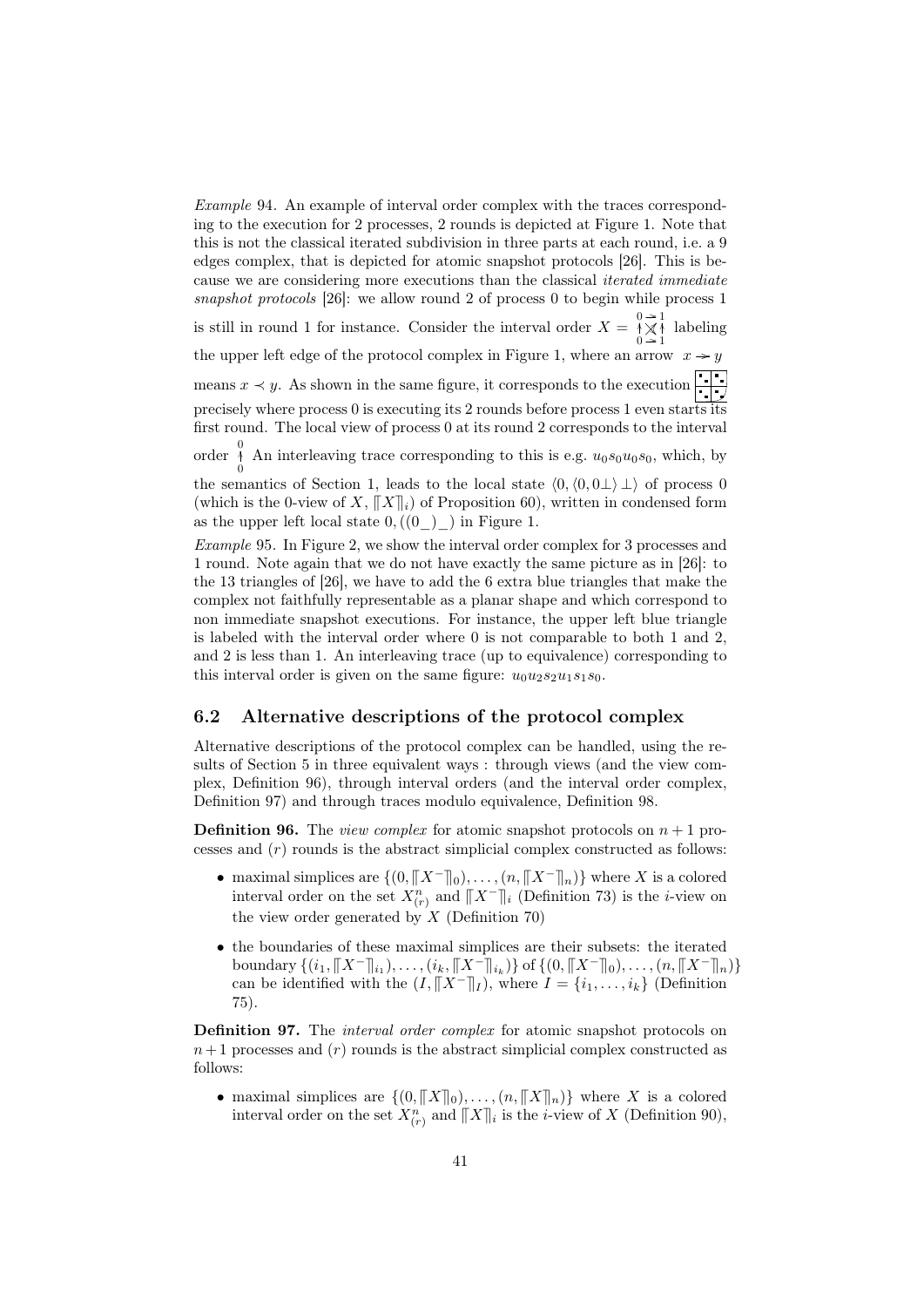

Figure 1: The protocol complex, decorated with corresponding traces and interval orders, of 2 processes, 2 rounds.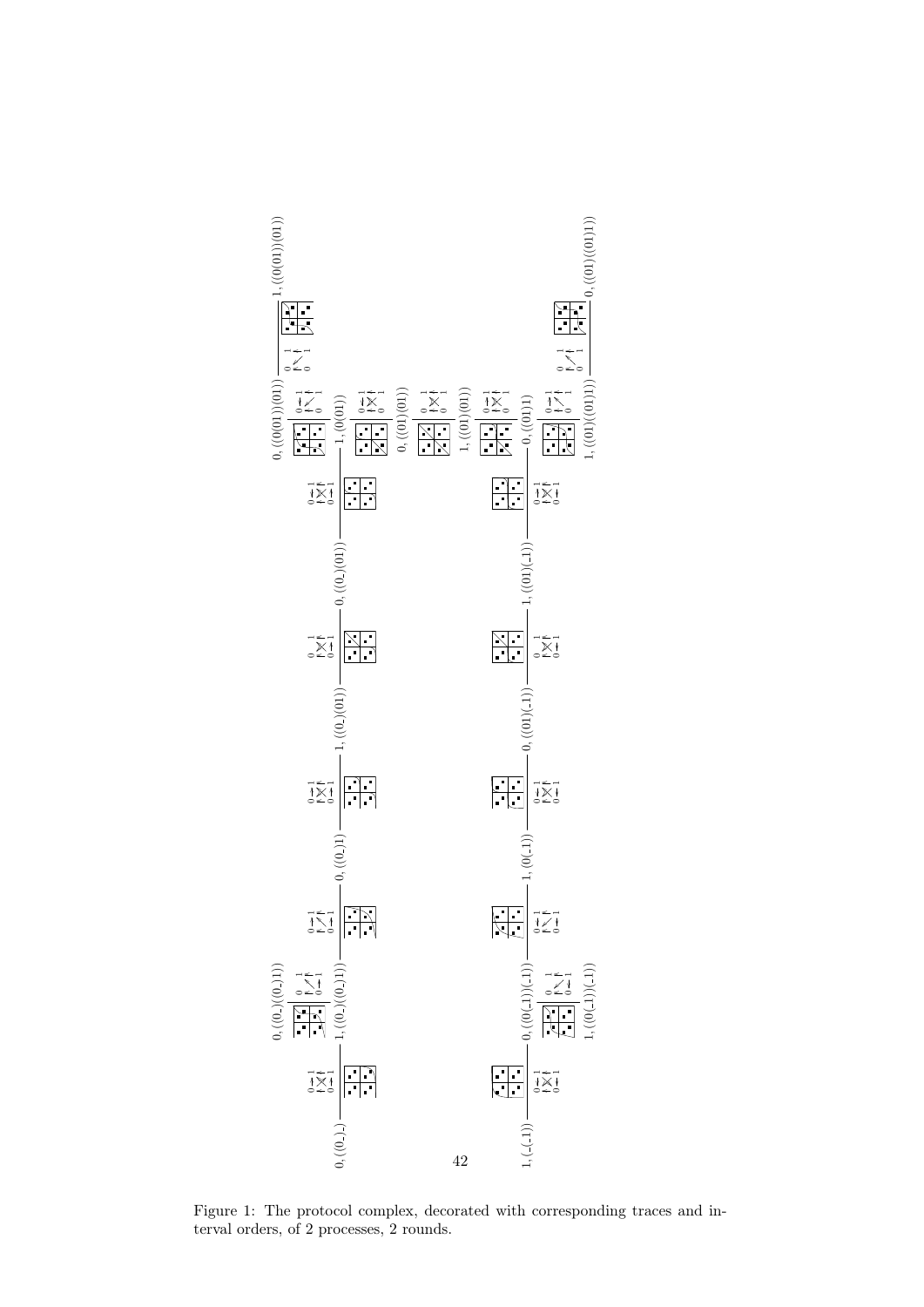

Figure 2: The protocol complex decorated with interval orders and corresponding traces, of 3 processes and 1 round.

• the boundaries of these maximal simplices are their subsets: the iterated boundary  $\{(i_1, \llbracket X \rrbracket_{i_1}), \ldots, (i_k, \llbracket X \rrbracket_{i_k})\}$  of  $\{(0, \llbracket X \rrbracket_{0}), \ldots, (n, \llbracket X \rrbracket_{n})\}$  can<br>be identified with  $(I \llbracket Y \rrbracket_{-})$  where  $I = \{i_1, \ldots, i_k\}$  (see Definition 00) be identified with  $(I, \llbracket X \rrbracket_I)$ , where  $I = \{i_1, \ldots, i_k\}$  (see Definition 90).

**Definition 98.** The *trace complex* for atomic snapshot protocols on  $n + 1$  processes and  $(r)$  rounds is the abstract simplicial complex constructed as follows:

- maximal simplices are  $\{(0, T_0), \ldots, (n, T_n)\}\$  where T is a maximal trace of the view protocol for  $n + 1$  processes and  $(r)$  rounds (Definition 39) and  $T_i$  is the  $\{i\}$ -restriction of T up to equivalence (Proposition 84),
- the boundaries of these maximal simplices are their subsets: the iterated boundary  $\{(i_1, T_{i_1}), \ldots, (i_k, T_{i_k})\}$  of  $\{(0, T_0), \ldots, (n, T_n)\}$  can be identified with the pair composed of  $\overline{I}$  and the *I*-restriction of  $\overline{T}$ , where  $I = \{i_1, \ldots, i_k\}$  (Proposition 84).

Note that this trace complex could have been equivalently defined from the dipaths modulo dihomotopy thanks to the equivalence between the trace semantics and the geometric semantics, see Section 3.4.

Proposition 99. The view complex, the interval order complex and the trace complex are isomorphic to the protocol complex of Definition 91.

*Proof.* We know by Section 5 that  $\Vert X^-\Vert_i$  corresponds to the view of  $\Vert X\Vert_i$  by Proposition 60 and Section 5.2. Hence  $[[X^-]]_i$  can be identified with the local memory state  $l_i$  of processor i for the execution corresponding to the interval order X. The maximal simplices of the protocol complex of Definition 91 and of the view complex of Definition 96 are then the same. Similarly for the boundary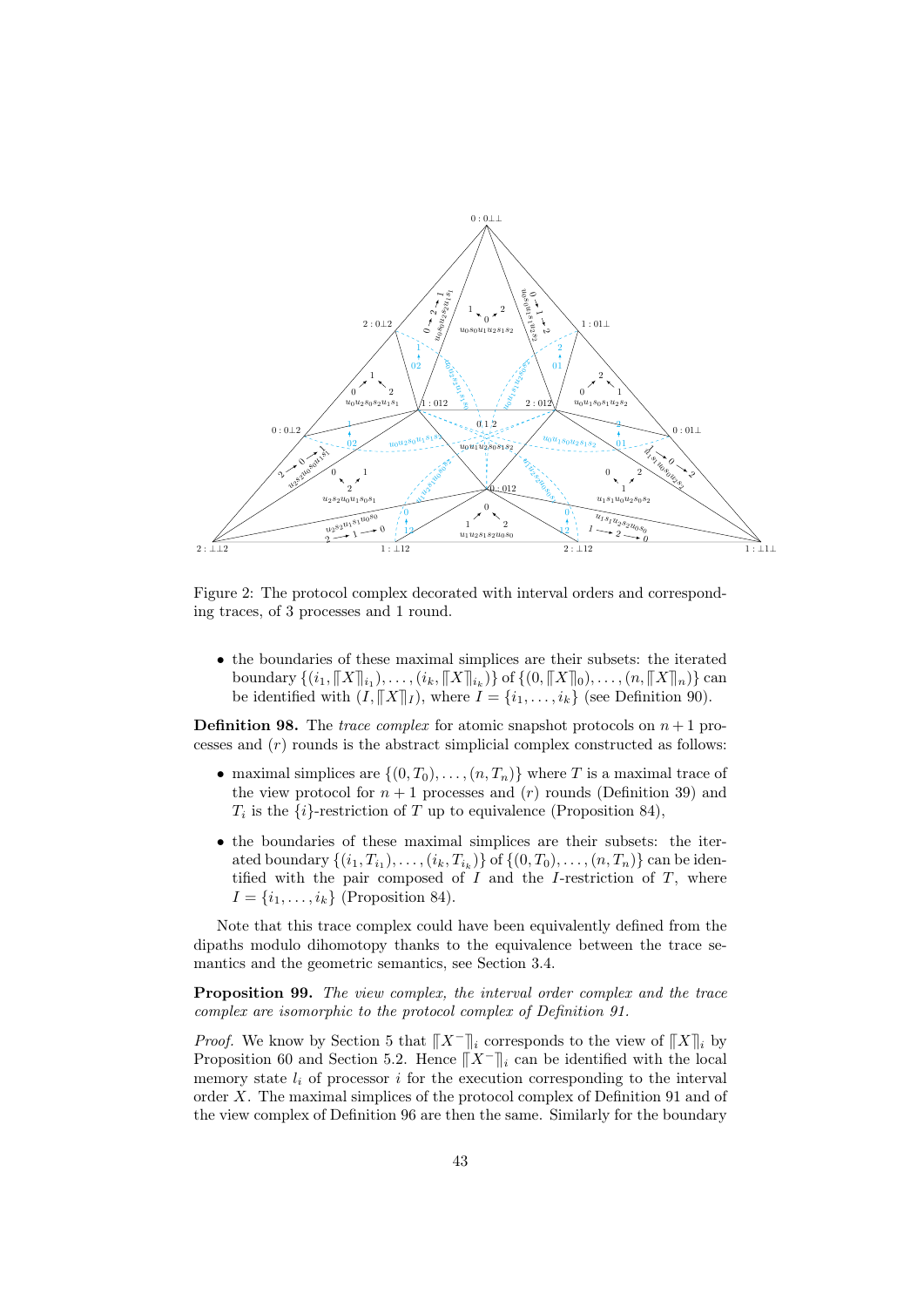operations. Similarly for the interval order complex, by Section  $5.4$ , the *i*-views defined directly on interval orders are isomorphic to the ones defined on views. Now for the trace complex, this stems from the equivalence (Proposition 84) between  $\{i\}$ -restrictions of a trace T modulo equivalence with *i*-views of the corresponding view order. corresponding view order.

Example 100. Consider the protocol complex for 2 processes and 2 rounds of Figure 1, and the 1-simplex corresponding to the interval order  $X$  below (left). Its local views are shown on the right hand side of the following table:

$$
X = \begin{matrix} 0 & -1 \\ \uparrow \nearrow \end{matrix} \qquad \qquad \mathbb{T}X \mathbb{T}_0 = \begin{matrix} 0 & 1 \\ \uparrow \nearrow \end{matrix} \qquad \qquad \mathbb{T}X \mathbb{T}_1 = \begin{matrix} 1 \\ \uparrow \\ 0 \end{matrix} \qquad \qquad \mathbb{T}X \mathbb{T}_1 = \begin{matrix} 1 \\ \uparrow \\ 0 \end{matrix}
$$

Let us explain the calculation of  $\llbracket X \rrbracket_1$ : we first eliminate the maximal 0 in X since it is greater than the maximal 1, giving

$$
\begin{array}{c}\n1 \\
\nearrow \uparrow \\
0 \rightarrow 1\n\end{array}
$$

Now, we take its 1-restriction which eliminates the arrow from 0 to the upper 1, but also the arrow from 0 to the lower 1 (because, otherwise, by transitivity, 0 would still be lower than the upper 1!).

Consider now the 1-simplex encoded by the interval order Y below (left). Its local views are shown on the right hand side of the following table :

$$
Y = \begin{array}{c} 0 & 1 \\ \uparrow \times \uparrow \\ 0 & \to 1 \end{array} \qquad \qquad \mathbb{T}Y \mathbb{T}_0 = \begin{array}{c} 0 & 1 \\ \uparrow \times \uparrow \\ 0 & \to 1 \end{array} \qquad \qquad \mathbb{T}Y \mathbb{T}_1 = \begin{array}{c} 0 & 1 \\ \uparrow \times \uparrow \\ 0 & \to 1 \end{array}
$$

As we see from the above,  $\llbracket X \rrbracket_0 = \llbracket Y \rrbracket_0$ , linking the 2 1-simplices together in Figure 1. Indeed, the view of processor  $0$  for both  $X$  and  $Y$  is encoded, by the view protocol, by  $0, ((0_0)(01))$  as shown on the same figure.

Now consider Z as below, and its views:

$$
Z = \begin{matrix} 0 & -1 \\ \uparrow \\ 0 & 1 \end{matrix} \qquad \qquad \mathbb{T}Z\mathbb{T}_0 = \begin{matrix} 0 & 1 \\ \uparrow \\ 0 & 1 \end{matrix} \qquad \qquad \mathbb{T}Z\mathbb{T}_1 = \begin{matrix} 1 \\ \uparrow \\ 0 & 1 \end{matrix}
$$

and T and its views:

$$
T = \begin{array}{c} 0 \leq 1 \\ \uparrow \otimes \uparrow \\ 0 \quad 1 \end{array} \qquad \qquad \mathbb{T}T\|_{0} = \begin{array}{c} 0 \\ \uparrow \otimes \uparrow \\ 0 \quad 1 \end{array} \qquad \qquad \mathbb{T}T\|_{1} = \begin{array}{c} 1 \\ \uparrow \\ 0 \quad 1 \end{array}
$$

We have indeed  $T_1 = \|Z\|_1 = \|X\|_1$  glueing together these 3 1-simplices as show in the upper right of Figure 1.

Example 101. Consider the protocol complex for 3 processes and 1 round of Figure 2, and consider the 2-simplex, corresponding to the interval order  $X$ below (left). The local views of each processor is indicated on the right:

$$
X = \bigcup_{2}^{0} \begin{matrix} 1 \\ 2 \end{matrix} \qquad \qquad \lbrack \lbrack X \rbrack \rbrack_0 = \bigcup_{2}^{0} \begin{matrix} 1 \\ 1 \end{matrix} \qquad \qquad \lbrack \lbrack X \rbrack \rbrack_1 = \begin{matrix} 0 \\ 1 \end{matrix} \qquad \qquad \lbrack \lbrack X \rbrack \rbrack_2 = 2
$$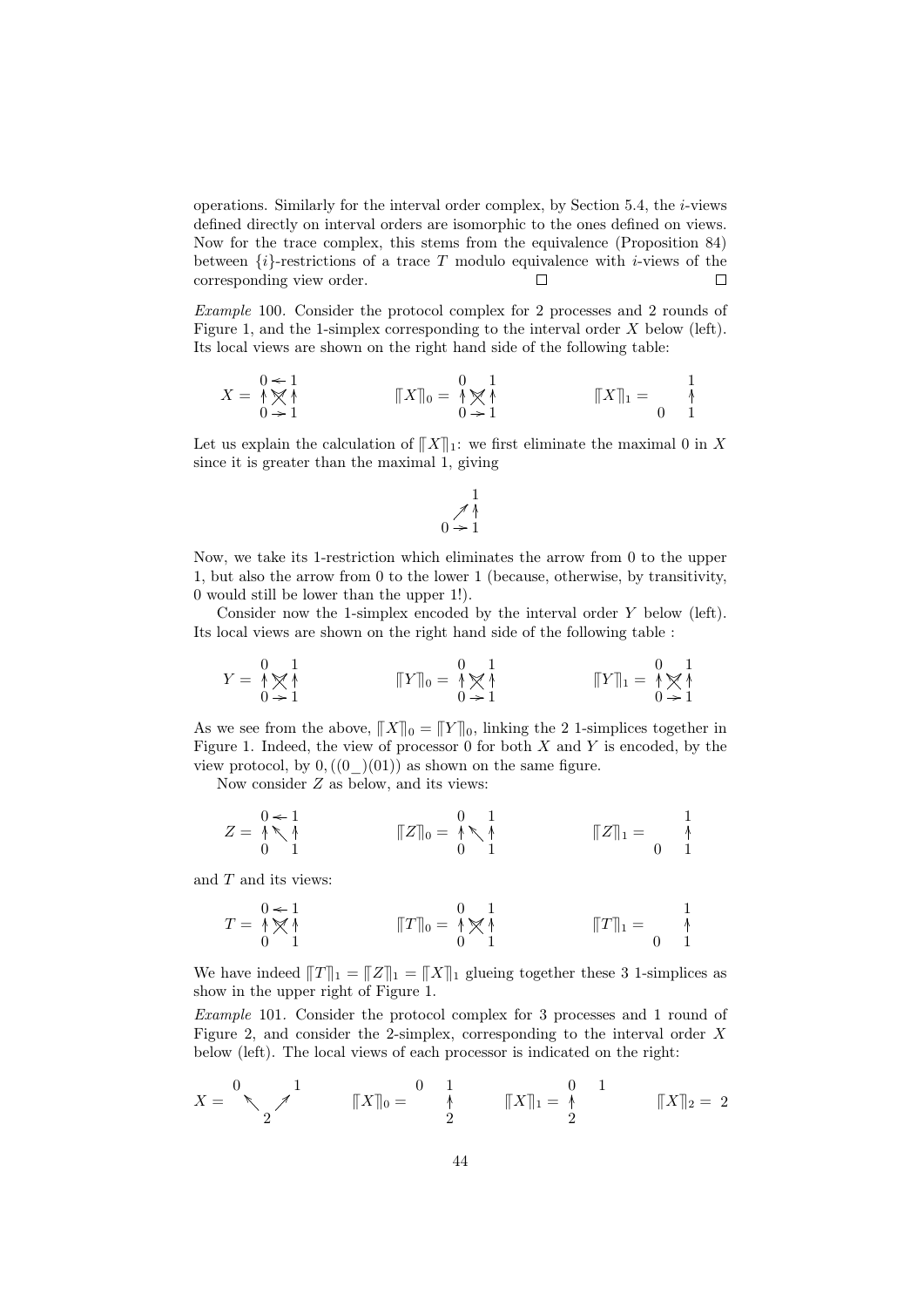As a matter of fact, restricting  $X$  to the elements below or independent from  $i = 0, 1$  still gives X, but then, taking the 0-restriction (respectively 1-restriction) implies forgetting about the dependency between 2 and 0 (respectively between 2 and 1). Finally, restricting  $X$  to the elements below or independent of 2 gives just the singleton 2.

Now, the view  $\llbracket X \rrbracket_{\{0,1\}}$  is obtained from X by  $\{0,1\}$ -restriction, for which we obtain:

$$
||X||_{\{0,1\}} = 0 \quad 1 \quad 2
$$

This is clearly the same as the  $\{0, 1\}$ -view of the central 2-simplex encoded by the interval order

$$
Y = 0 \quad 1 \quad 2
$$

hence  $X$  and  $Y$  share a common face.

Finally, the  $\{0, 2\}$ -view of X is just the  $\{0, 2\}$ -restriction of X, which is

$$
\begin{array}{cc}\n0 & 1 \\
\uparrow \\
2\n\end{array}
$$
\n(18)

Note that the {0, 2}-view of

$$
2\to 1\to 0
$$

is the  $\{0, 2\}$ -restriction of itself, which is (18) again, showing that X and Z share a common face indeed.

## 6.3 The particular case of 1-round immediate snapshot protocols

We recall that an (iterated, for multi-round protocols) *immediate snapshot* protocol [26] is a protocol where the snapshot of a given process comes "right after" its update, meaning that the allowed traces (within one round), up to equivalence, should be, of the form  $u_{i_1} \ldots u_{i_k} s_{i_1} \ldots s_{i_k}$ . Of course, there is some difference with the protocol complex of Definition 91, in that the latter accounts for non necessarily layered by rounds, nor "immediate" protocols. It is the aim of this section to make the connection between the subcomplex generated by some interval orders only, describing iterated immediate snapshot protocol executions, and the equivalent two definitions of standard chromatic subdivision [29, 23] that describe combinatorially the protocol complex in that case.

The standard chromatic subdivision  $\chi(\Delta^{[n]})$  of the standard colored simplicial complex  $\Delta^{[n]}$  is defined as follows (see [23], where an equivalence with the Definition in [29] is also shown):

**Definition 102.** The standard chromatic subdivision  $\chi(\Delta^{[n]})$  of  $\Delta^{[n]}$  is the colored simplicial complex whose vertices are pairs  $(V, i)$  with  $V \subseteq [n]$  and  $i \in V$  and simplices are sets of the form  $\sigma = \{(V_0, i_0), \ldots, (V_d, i_d)\}\$  with  $d \geq -1$  $(\sigma = \emptyset$  when  $d = -1$ ) which are

- 1. well-colored: for every  $k, l \in [d], i_k = i_l$  implies  $k = l$ ,
- 2. ordered: for every  $k, l \in [d], V_k \subseteq V_l$  or  $V_l \subseteq V_k$ ,
- 3. transitive: for every  $k, l \in [d], i_l \in V_k$  implies  $V_l \subset V_k$ .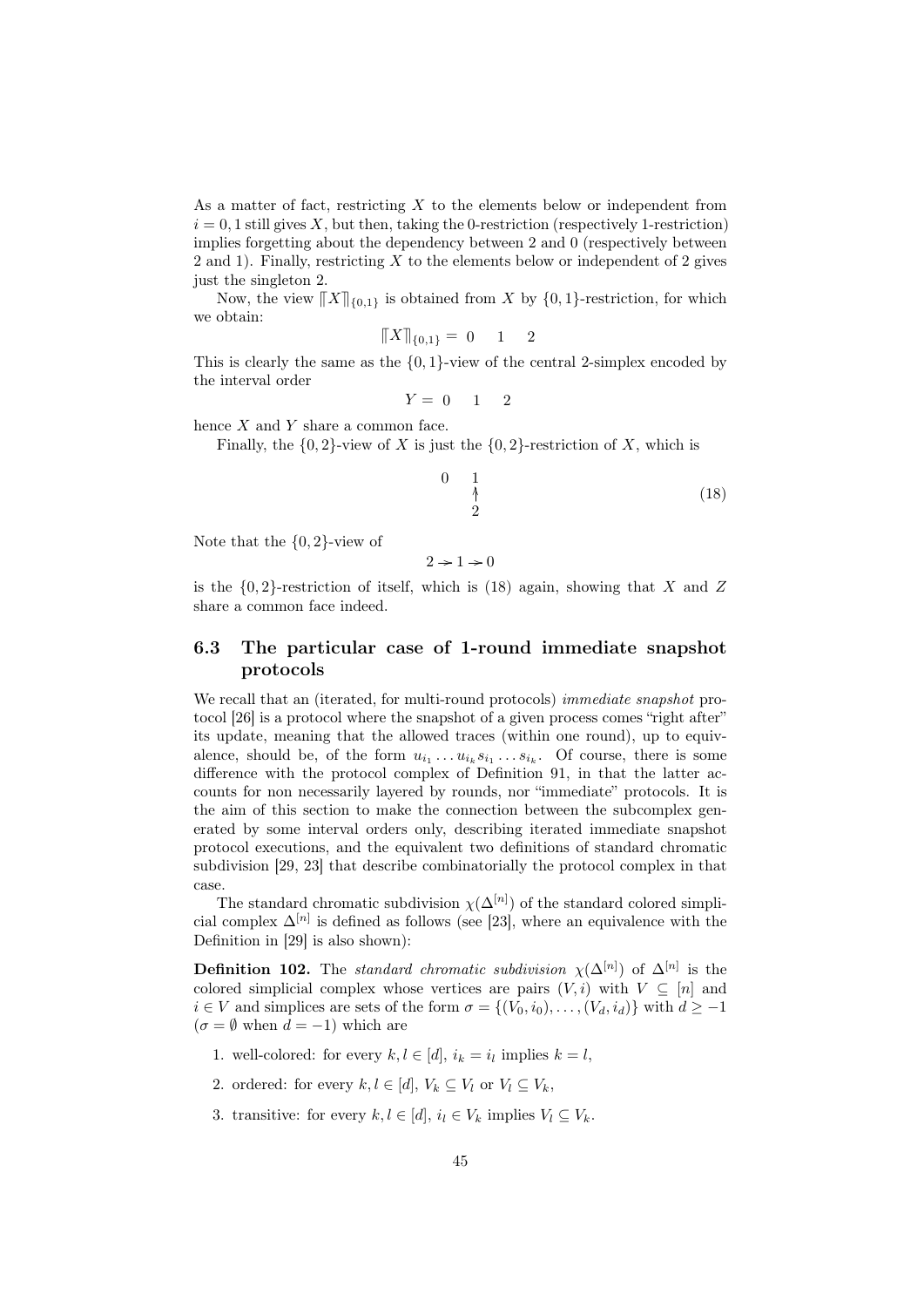This complex is colored via the second projection:  $\ell(V, i) = i$ .

Proposition 103. Layered immediate snapshot executions (for any number of rounds) correspond to the colored interval orders such that:  $J \prec K$  and I is not comparable with J implies  $I \prec K$ . The subcomplex of the protocol complex of Definition 91 on one round that contains only such immediate snapshot executions is isomorphic to the standard chromatic subdivision of Definition 102.

*Proof.* For the first part, suppose that we have an interval order  $\preceq$ , representing a maximal simplex in the protocol complex of Definition 91, such that  $J \prec K$ and I is not comparable with J and K. I, J and K correspond to some intervals of update and scan local times on some process,  $[u_i^{l_i}, s_i^{l_i}]$ ,  $[u_j^{l_j}, s_j^{l_j}]$  and  $[u_k^{l_k}, s_k^{l_k}]$ respectively. Suppose that  $I$  is not comparable with  $K$ , this means that the interleaving path  $\dots u_i^{l_i} \dots u_j^{l_j} \dots s_j^{l_j} \dots u_k^{l_k} \dots s_k^{l_i} \dots s_i^{l_i} \dots$  is in the equivalence class represented by the interval order we are considering. This is clearly not layered nor immediate snapshot, therefore being a layered immediate snapshot execution implies the condition on  $\preceq$  of Proposition 103.

Conversely, we suppose that for I not comparable to J and  $J \prec K$ , then  $I \prec K$ . We prove now that all execution paths are layered and immediate snapshot ones. Suppose we have an interleaving path (up to equivalence) of the form:  $Tu_j^{l_j}Us_j^{l_j}Vu_k^{l_k}Ws_k^{l_k}X$  where T, U, V, W and X are interleaving paths. This is a layered immediate snapshot execution except if there are update and scans  $u_i^{l_i}, s_i^{l_i}$  such that  $u_i^{l_i}$  appears in U and  $s_i^{l_i}$  appears in W. But  $u_i^{l_i}$  appearing in U implies  $I = [u_i^{l_i}, s_i^{l_i}]$  is not comparable with J and hence, by hypothesis, I must be less that K, implying that  $s_i^{l_i}$  appears in U or V.

Now, we prove the second statement. Consider a simplex:

$$
\sigma = \{(V_0, i_0), \ldots, (V_d, i_d)\}
$$

with  $d \geq 0$  (the case  $d = -1$  is trivial) in the standard chromatic subdivision of Definition 102. We associate to  $\sigma$  the following interval order: we construct a partial order  $\preceq_{\sigma}$  on  $\{(V_0, i_0), \ldots, (V_d, i_d)\}$  such that  $V_k \prec_{\sigma} V_l$  if  $V_k \subsetneq V_l$  and the color of  $(V_l, i_l)$  is  $i_l$ , we just need to prove that this partial order is an interval order, and that the condition of Proposition 103 holds. Let us now consider, in our partial order  $\preceq_{\sigma}$ , four elements  $(V_x, i_x)$ ,  $(V_y, i_y)$ ,  $(V_z, i_z)$  and  $(V_t, i_t)$ , and suppose furthermore that

$$
(V_x, i_x) \prec_{\sigma} (V_y, i_y) \qquad \qquad (V_z, i_z) \prec_{\sigma} (V_t, i_t)
$$

Then, as  $\sigma$  is "ordered" (see Definition 102), necessarily, either  $V_x \subseteq V_z$  or  $V_z \subseteq V_x$ . Suppose we are in the first situation. We also have that  $V_z \subseteq V_t$ and  $V_z \neq V_t$  by definition of  $\preceq$ . Hence  $V_x \prec_{\sigma} V_t$ . We conclude that, as a partial order,  $\preceq_{\sigma}$  is (2+2)-free, property which characterizes interval orders [15]. Now consider again  $\sigma$  in the standard chromatic subdivision, and its associated interval order  $\preceq_{\sigma}$ . Take  $(V_y, i_y) \prec_{\sigma} (V_z, i_z)$  and  $(V_x, i_x)$  which is not comparable with  $(V_u, i_y)$ . Hence, by definition of the (strict) order  $\prec_{\sigma} V_x = V_y$  or  $V_x \not\subseteq V_y$ . In the first case,  $(V_x, i_x) \prec_{\sigma} (V_z, i_z)$ , trivially, and in the second case, by property 2 ("ordered") of Definition 102,  $V_y \subsetneq V_x$  which implies  $(V_y, i_y) \prec_{\sigma} (V_x, i_x)$ . This is impossible since  $(V_x, i_x)$  and  $(V_y, i_y)$  are supposed incomparable. Finally, note that well-coloredness of  $\sigma$  implies that the labeling we define is indeed a labeling function of an interval order.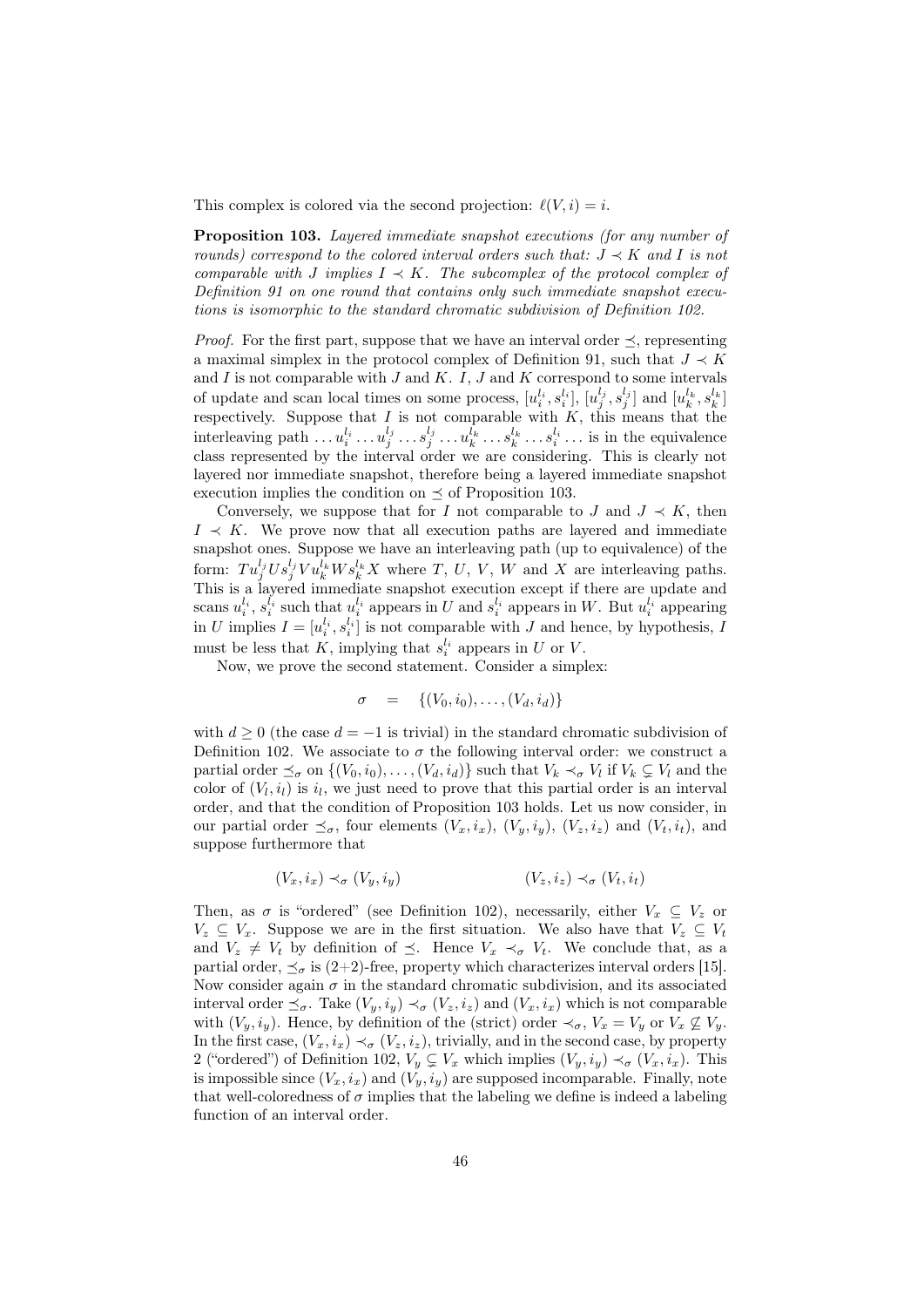Conversely, suppose we have a 1-round colored interval order  $(X, \preceq)$  on  $d+1$ elements which satisfies the property from Proposition 103. We consider the interval orders  $V_i^k$ , restriction of X to  $\mathcal{V}_i^k = \{(j, l) \mid (i, k) || (j, l) \text{ or } (j, l) \prec (i, k) \}.$ We construct a (colored)  $d$ -simplex in the standard chromatic subdivision of Definition 102 by defining k-simplices (for all  $k \leq n$ )  $\sigma_X = ((|V_i^{k_i}|, i))_{i \in [k]}$ (where  $|V|$  is the set of elements of the interval order V). Indeed we check easily that this is well-colored. Suppose we have  $(|V_k|, i_k)$  and  $(|V_l|, i_l)$  such that  $i_l \in |V_k|$ . As  $V_k$  and  $V_l$  are restrictions of the same interval order to the set of elements less than or incomparable to  $i_k$ , respectively  $i_l$ , and that by definition of  $V_l$ ,  $i_l \in V_l$ , we have  $|V_l| \subseteq |V_k|$ . A similar argument shows that property 2 of Definition 102 holds as well.  $\Box$ 

# 6.4 Input, output, protocol complexes and the solvability of tasks

Given a task  $\Theta$  as in Section 2.1, i.e. a relation  $\Theta \subseteq \mathcal{I}^n \times \mathcal{O}^n$  between input and output values, we note first that dom  $\Theta$  can be seen as a presimplicial set such that the dimension of  $l \in \text{dom } \Theta$  is the number of entries different from  $\bot$ , and the *i*-th face is given by  $\partial_i(l)$  where j is the index of the *i*-th entry different from  $\perp$ . It can also be seen as a simplicial complex with  $[n] \times (\mathcal{I} \setminus {\perp})$  as vertices, and simplices are of the form  $\{(i, x) \in [n] \times \mathcal{V} \mid l_i = x \neq \bot\}$ , for any  $l \in \text{dom } \Theta$ . This simplicial complex is called the *input complex*; the *output*  $complex$  is defined similarly from  $codom \Theta$ .

We have seen how to construct the protocol complex from a unique global state, i.e. one maximal dimensional simplex. From the input complex, we can construct the corresponding protocol complex, by gluing together the protocol complexes obtained from each separate initial simplices, according to the same gluing scheme as for the input complex. We do not detail this here since this is completely standard (see [26]). Now, a (pre-)simplicial map from it to the output complex will necessary exist as a (necessary and sufficient) condition for solvability of the task  $\Theta$  in  $(r)$  rounds. Most of this is out of the scope of this paper, which is concerned with the semantics of scan-update protocols and the construction and characterization of the protocol complex, and we refer the interested reader to [26].

Still, we expect that the existence of such a (pre-)simplicial map will stem from the initiality of the view protocol : we believe that the decision map should be obtained using the universal morphism derived from the initial character of the view protocol. This paves the way towards proving computability results directly from the semantics, and without constructing explicitly the protocol complex. This is left for future work.

# 7 Conclusion and future work

We have revealed strong connections between directed algebraic topology, with its applications to semantics and validation of concurrent systems, and the protocol complex approach to fault-tolerant distributed systems. This has been exemplified on the simple iterated immediate snapshot model, but also on the more complicated (non immediate) iterated snapshot model. This, combined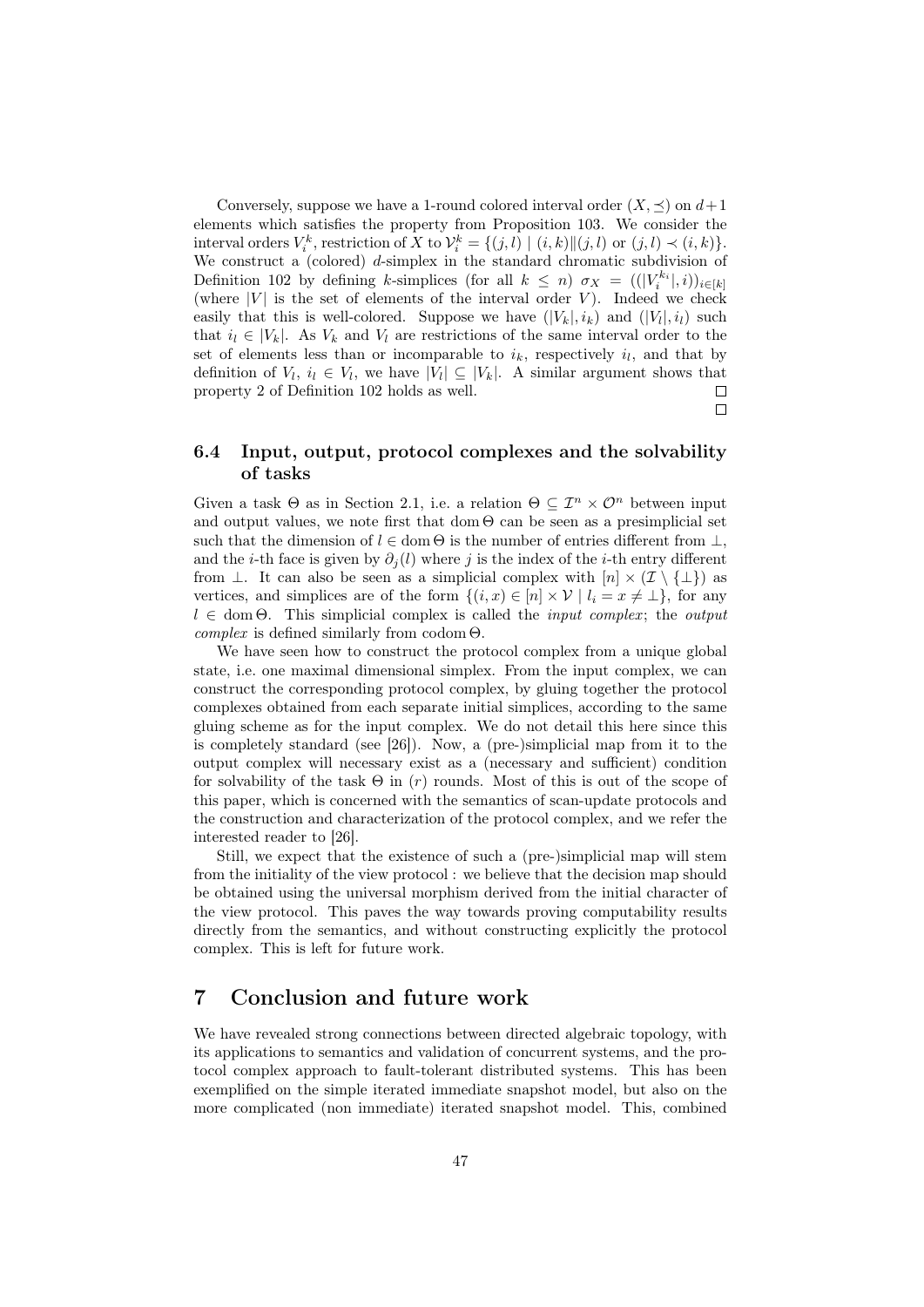with the results of [30, 23], entirely classifies geometrically the computability of wait-free iterated immediate snapshot protocols, directly from the semantics of the update and scan primitives. We classified combinatorially, en route, the potential schedules of executions (equivalently, the potential local views of processes) as an interesting and well-known combinatorial structure: interval orders.

This is a first step towards a more ambitious program. Fault-tolerant distributed models, whose protocol complex are more complex to guess combinatorially, may be handled by going through the very same steps we went through, starting with the geometric semantics of the communication primitives, and classifying dipaths modulo dihomotopy. We shall apply this to atomic read/write protocols with extra synchronization primitives such as test&set, compare&swap and others. In the long run, we would like to derive impossibility results directly by observing some obstructions in the semantics, in the form of suitable directed algebraic topological invariants.

# References

- [1] Y. Afek, H. Attiya, D. Dolev, E. Gafni, M. Merritt, and N. Shavit. Atomic snapshots of shared memory. J. ACM,  $40(4)$ , Sept. 1993.
- [2] J. H. Anderson. Composite registers. In Conference on Principles of Distributed Computing. ACM, New York, 1993.
- [3] F. Baader and T. Nipkow. Term rewriting and all that. Cambridge university press, 1999.
- [4] F. Benavides and S. Rajsbaum. The read/write protocol complex is collapsible. In Latin American Symposium on Theoretical Informatics, pages 179–191. Springer, 2016.
- [5] M. Bezem, J. W. Klop, and R. de Vrijer. Term rewriting systems. Cambridge University Press, 2003.
- [6] O. Biran, S. Moran, and S. Zaks. A combinatorial characterization of the distributed tasks which are solvable in the presence of one faulty processor. In PoDC. ACM, 1988.
- [7] R. Bonichon, G. Canet, L. Correnson, É. Goubault, E. Haucourt, M. Hirschowitz, S. Labbé, and S. Mimram. Rigorous evidence of freedom from concurrency faults in industrial control software. In SAFECOMP, 2011.
- [8] E. Borowsky and E. Gafni. Generalized FLP impossibility result for tresilient asynchronous computations. In STOC, 1993.
- [9] A. Castañeda, S. Rajsbaum, and M. Raynal. Specifying concurrent problems: beyond linearizability and up to tasks. In International Symposium on Distributed Computing, pages 420–435. Springer, 2015.
- [10] L. Fajstrup, É. Goubault, E. Haucourt, S. Mimram, and M. Raussen. Trace spaces: An efficient new technique for state-space reduction. In ESOP, 2012.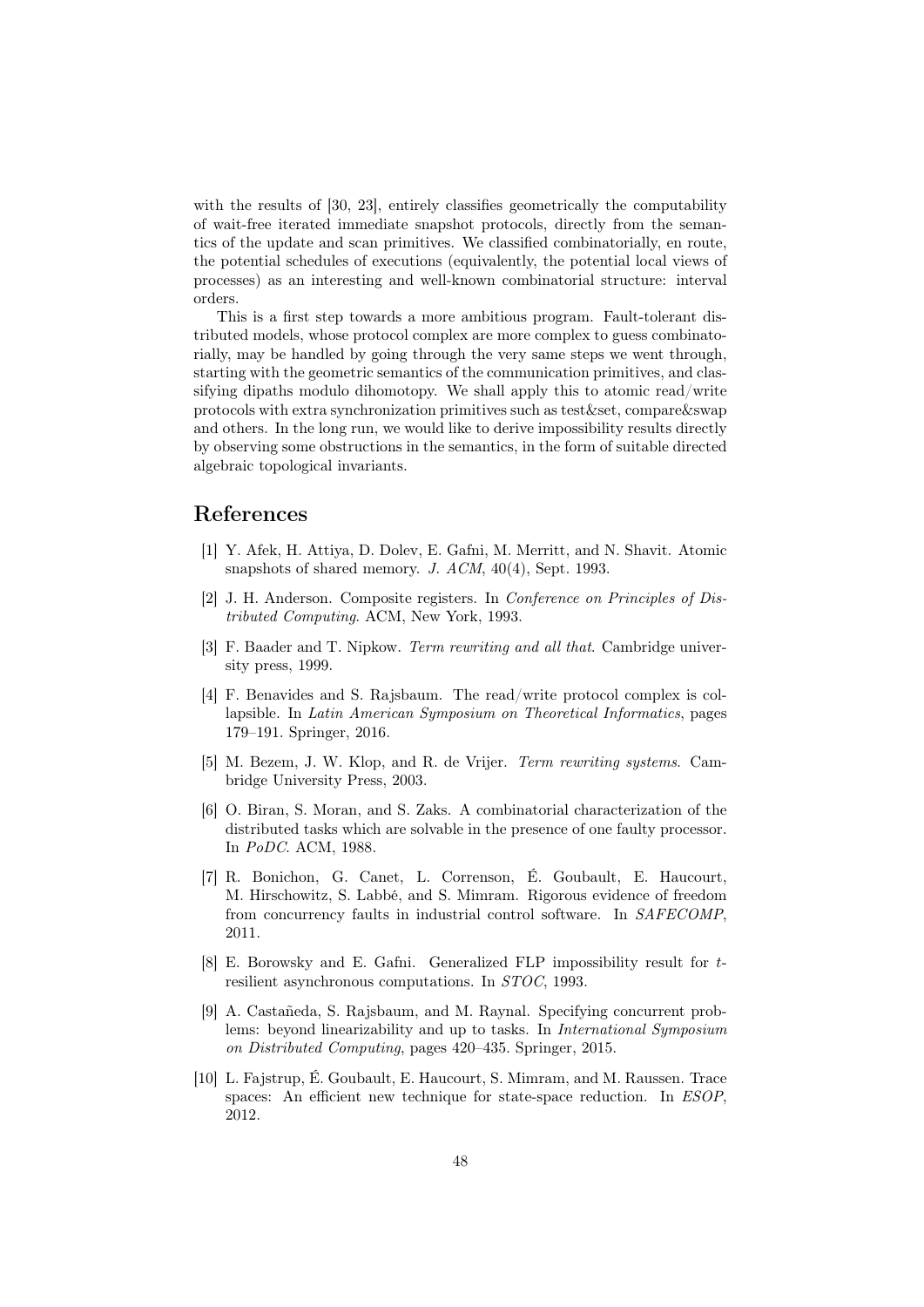- [11] L. Fajstrup, É. Goubault, E. Haucourt, S. Mimram, and M. Raussen. Directed Algebraic Topology and Concurrency. Springer International Publishing, 2016.
- [12] L. Fajstrup, É. Goubault, and M. Raussen. Detecting deadlocks in concurrent systems. In CONCUR, number 1466 in LNCS. Springer-Verlag, 1998.
- [13] L. Fajstrup, M. Raussen, and É. Goubault. Algebraic topology and concurrency. TCS, 357(1), 2006.
- [14] M. J. Fischer, N. A. Lynch, and M. S. Paterson. Impossibility of distributed consensus with one faulty process. Journal of the ACM (JACM), 32(2):374– 382, 1985.
- [15] P. C. Fishburn. Intransitive indifference with unequal indifference intervals. Journal of Mathematical Psychology, 7(1):144–149, 1970.
- [16] E. Gafni. Snapshot for time: the one-shot case. arXiv preprint arXiv:1408.3432, 2014.
- [17] G. Gierz. A Compendium of continuous lattices. Springer, 1980.
- [18] É. Goubault. The Geometry of Concurrency. Ph.D. dissertation, ENS, 1995.
- [19] É. Goubault. Some geometric perspectives in concurrency theory. Homology, Homotopy and Appl., 2003.
- [20] É. Goubault and E. Haucourt. A practical application of geometric semantics to static analysis of concurrent programs. In CONCUR 2005. Springer, 2005.
- [21] É. Goubault, T. Heindel, and S. Mimram. A geometric view of partial order reduction. MFPS, Electr. Notes Theor. Comput. Sci., 298, 2013.
- [22] É. Goubault and T. P. Jensen. Homology of higher-dimensional automata. In Proc. of CONCUR, 1992.
- [23] É. Goubault, S. Mimram, and C. Tasson. Iterated chromatic subdivisions are collapsible. Applied Categorical Structures, 2014.
- [24] M. Grandis. Directed Algebraic Topology : Models of Non-Reversible Worlds, volume 13 of New Mathematical Monographs. Cambridge University Press, 2009.
- [25] J. Gunawardena. Homotopy and concurrency. Bulletin of the EATCS, 54:184–193, 1994.
- [26] M. Herlihy, D. Kozlov, and S. Rajsbaum. Distributed Computing Through Combinatorial Topology. Elsevier, 2014.
- [27] M. Herlihy and N. Shavit. The asynchronous computability theorem for t-resilient tasks. In Proceedings of the twenty-fifth annual ACM symposium on Theory of computing, pages 111–120. ACM, 1993.